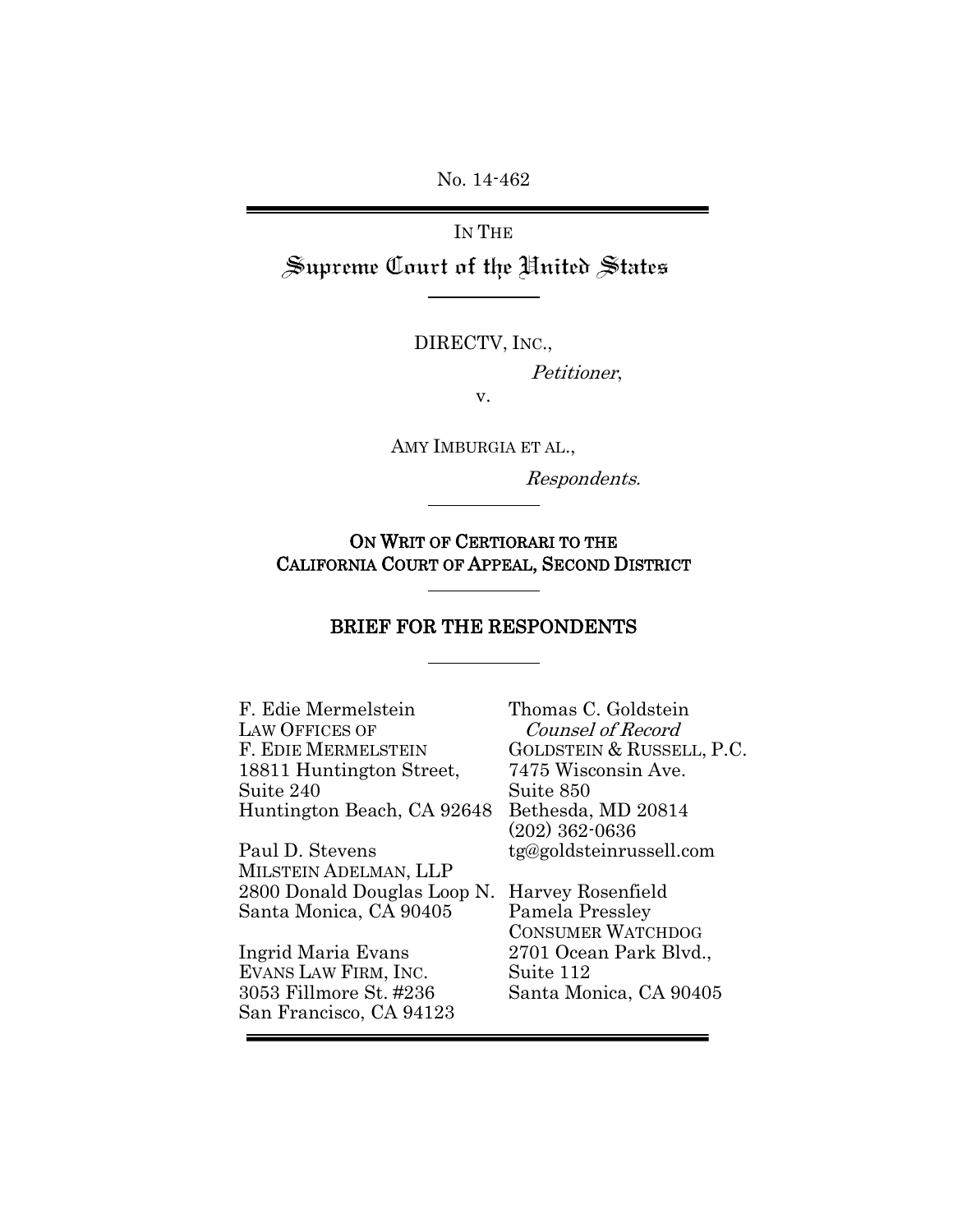## TABLE OF CONTENTS

| This Court's Precedents Establish That State Law<br>L<br>Governs The Construction Of An Arbitration<br>Clause, Which May Freely Incorporate State                                   |
|-------------------------------------------------------------------------------------------------------------------------------------------------------------------------------------|
| II. The California Court Of Appeal Was Correct To<br>Interpret The Contract According To California                                                                                 |
| Under The Act, The Court Of Appeal<br>A <sub>1</sub><br>Correctly Looked To State Law To Construe                                                                                   |
| DIRECTV's Argument In Any Event Fails<br><b>B.</b><br>Because The Act Does Not Preempt The<br>Parties' Choice To Incorporate California's<br>Ban On Class action Waivers Into Their |
| III. There Is No Merit To DIRECTV's Irrelevant<br>Criticisms Of The Court Of Appeal's Reading Of                                                                                    |
| IV. The Court May Conclude That The Better Course<br>Is To Dismiss The Writ Of Certiorari As                                                                                        |
|                                                                                                                                                                                     |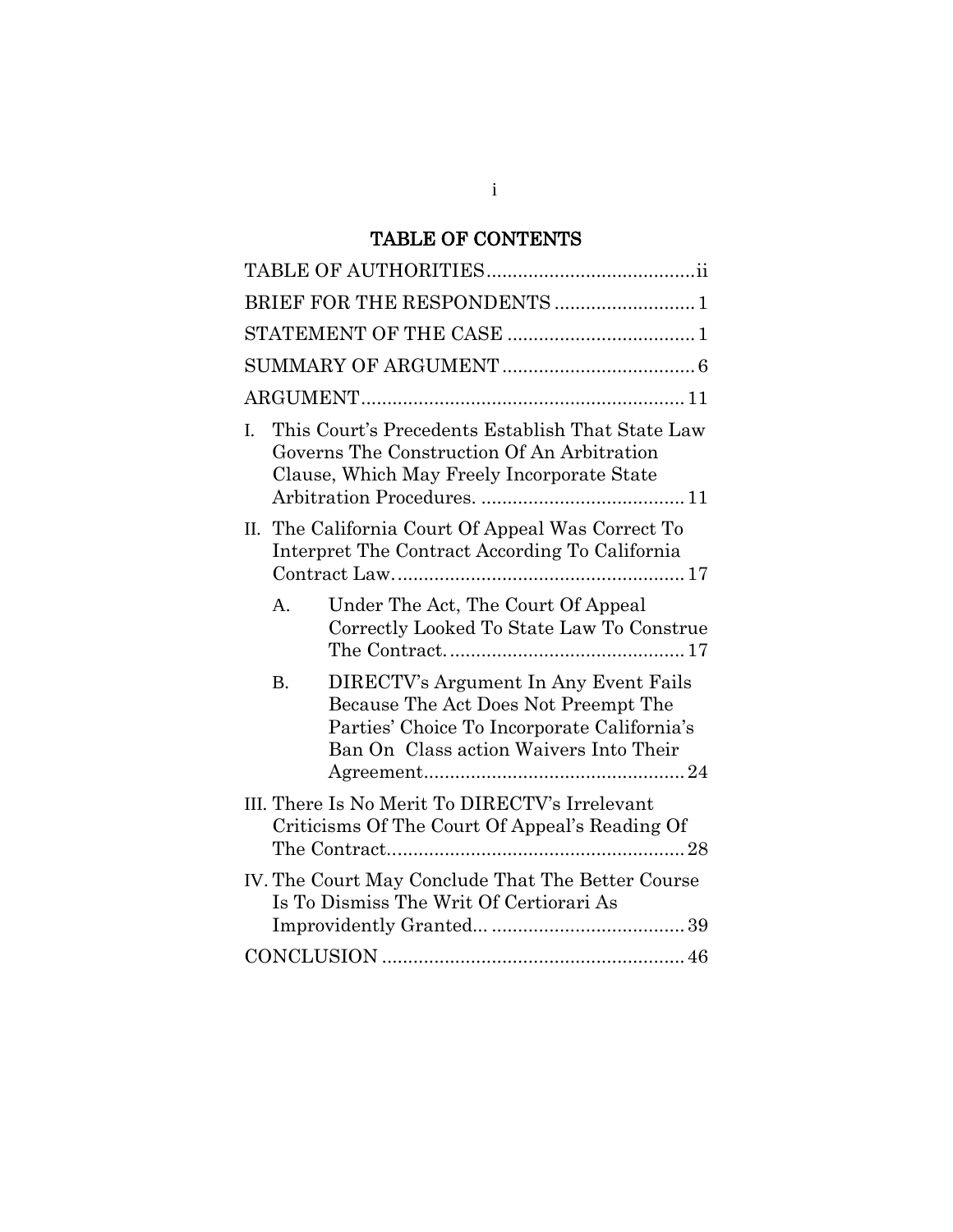## **TABLE OF AUTHORITIES**

## **Page(s)**

| <b>Cases</b>                                         |
|------------------------------------------------------|
| Allied-Bruce Terminix Cos. v. Dobson,                |
|                                                      |
| AT&T Mobility LLC v. Concepcion,                     |
|                                                      |
| Buckeye Check Cashing, Inc. v. Cardegna,             |
|                                                      |
| C&L Enters. v. Citizen Band Potawatomi Indian Tribe, |
|                                                      |
| Doctor's Assocs., Inc. v. Casarotto,                 |
|                                                      |
| E.E.O.C. v. Waffle House, Inc.,                      |
|                                                      |
| Erie R. Co. v. Tompkins,                             |
|                                                      |
| Fidelity Fed. Sav. & Loan v. De la Cuesta,           |
|                                                      |
| First Options of Chicago, Inc. v. Kaplan,            |
| 514 U.S. 938 (1995)  14, 15, 20, 42                  |
| Granite Rock Co. v. Int'l Bhd. of Teamsters,         |
|                                                      |
| Green Tree Fin. Corp. v. Bazzle,                     |
|                                                      |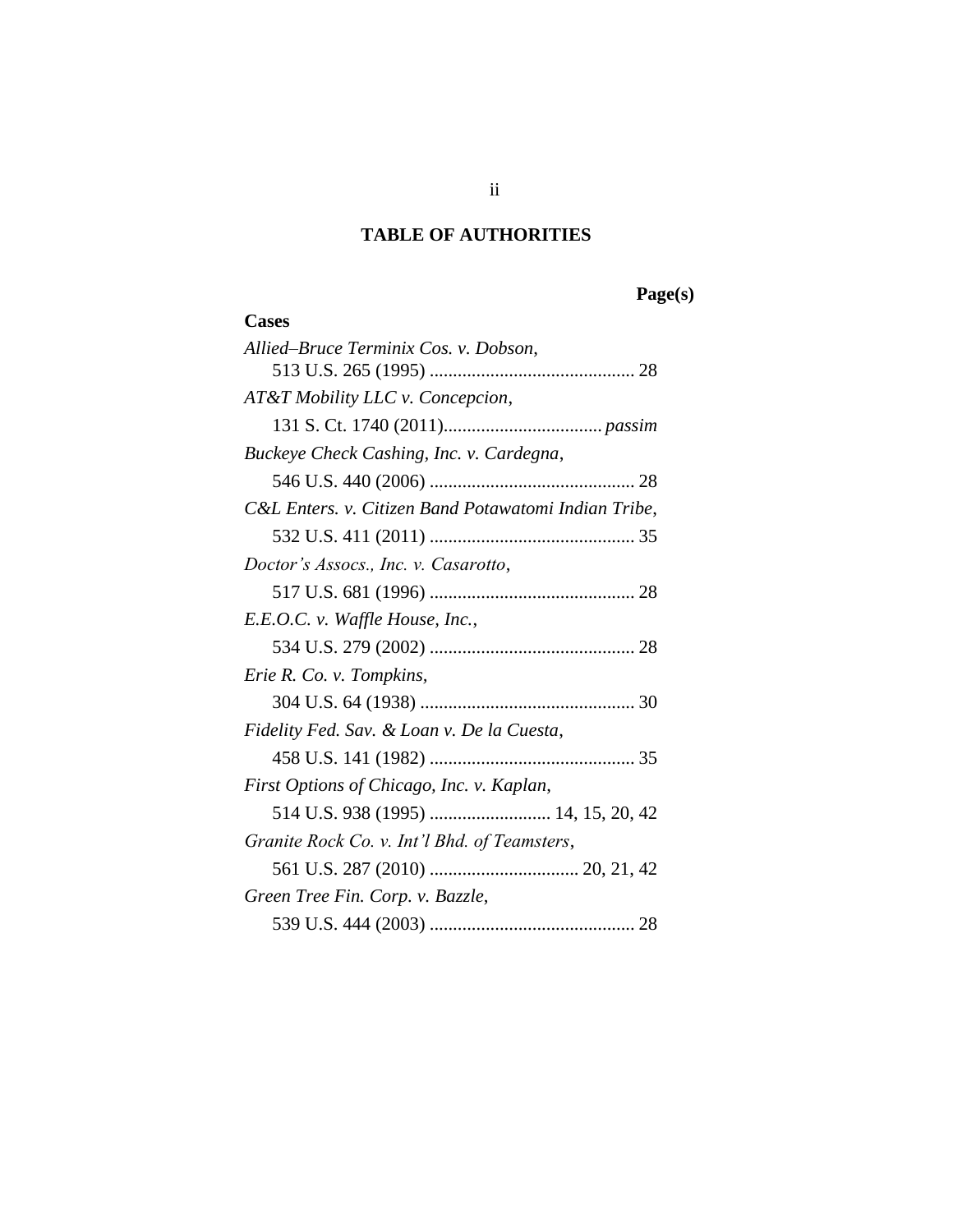## **Page(s)**

## **Cases (continued)**

| Mastro Plastics Corp. v. Nat'l Labor Relations Bd.,       |
|-----------------------------------------------------------|
|                                                           |
| Mastrobuono v. Shearson Lehman Hutton, Inc.,              |
|                                                           |
| Mitsubishi Motors Corp. v. Soler Chrysler-Plymouth, Inc., |
|                                                           |
| Murphy v. DIRECTV, Inc.,                                  |
| 724 F.3d 1218 (9th Cir. 2013)  29, 30, 44                 |
| Oxford Health Plans LLC v. Sutter,                        |
|                                                           |
| Preston v. Ferrer,                                        |
|                                                           |
| Prima Paint Corp. v. Flood & Conklin Mfg. Co.,            |
|                                                           |
| Prouty v. Gores Technology Group,                         |
|                                                           |
| Stolt-Nielsen S.A. v. AnimalFeeds Int'l Corp.,            |
| 559 U.S. 662 (2010)  16, 26, 29, 30, 44                   |
| Trans World Airlines, Inc. v. Franklin Mint Corp.,        |
|                                                           |
| Valencia v. Smyth,                                        |
|                                                           |
| Volt Information Sciences v. Board of Trustees of Leland  |
| Stanford Jr. University,                                  |
|                                                           |

## iii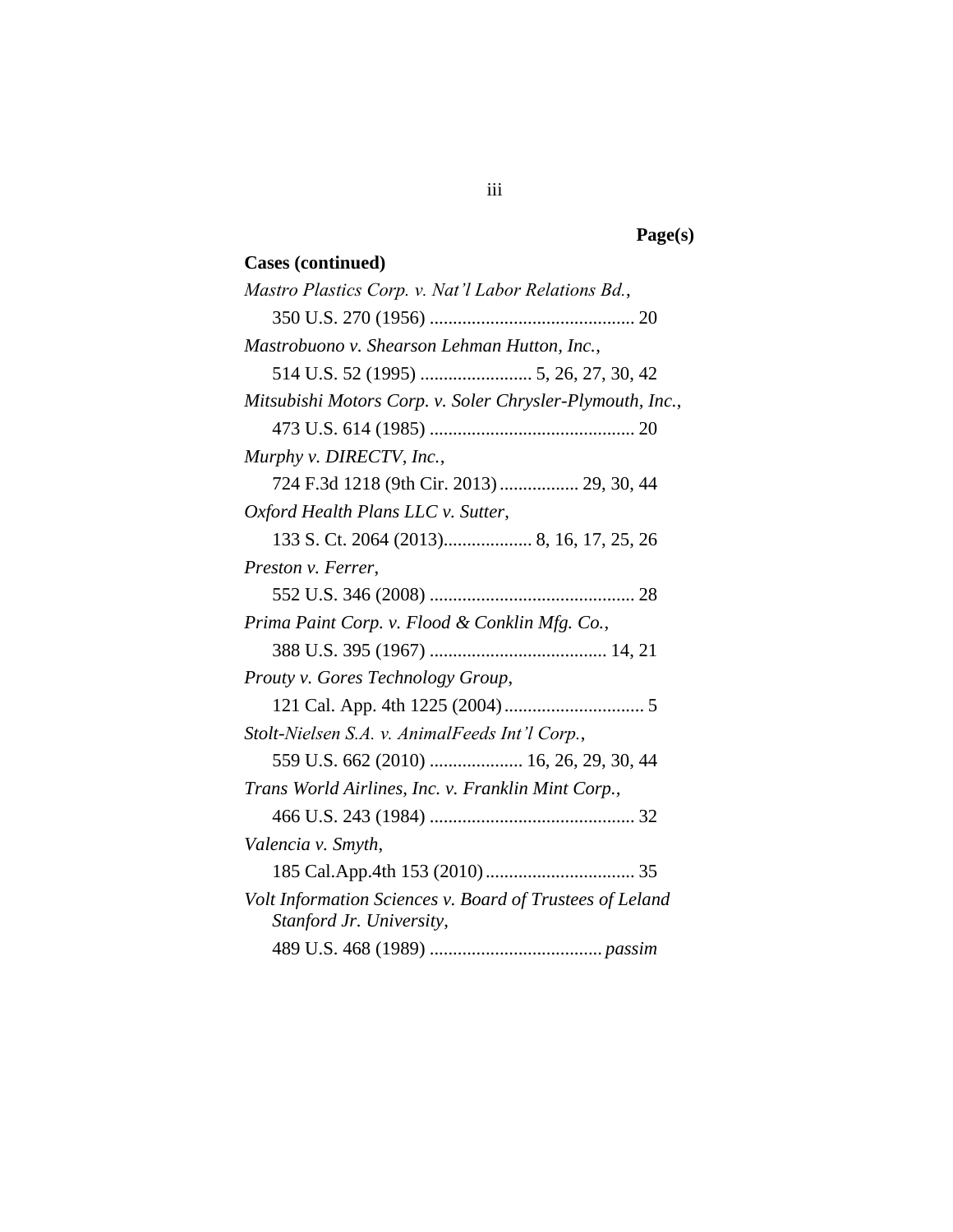## **Statutes**

| <b>Rules</b>             |  |
|--------------------------|--|
|                          |  |
|                          |  |
| <b>Other Authorities</b> |  |

| Alcoa Inc.'s Sales Agreement                                                                                                 |  |
|------------------------------------------------------------------------------------------------------------------------------|--|
| https://www.alcoa.com/primary_na/en/pdf/AMM_Sales_                                                                           |  |
| Terms_and_Conditions.pdf                                                                                                     |  |
|                                                                                                                              |  |
| Ally Financial, Inc.'s retail installment sale<br>contract/lease agreement<br>http://www.gmaconline.com/docs/AllyArbitration |  |
| Agreement.pdf                                                                                                                |  |
|                                                                                                                              |  |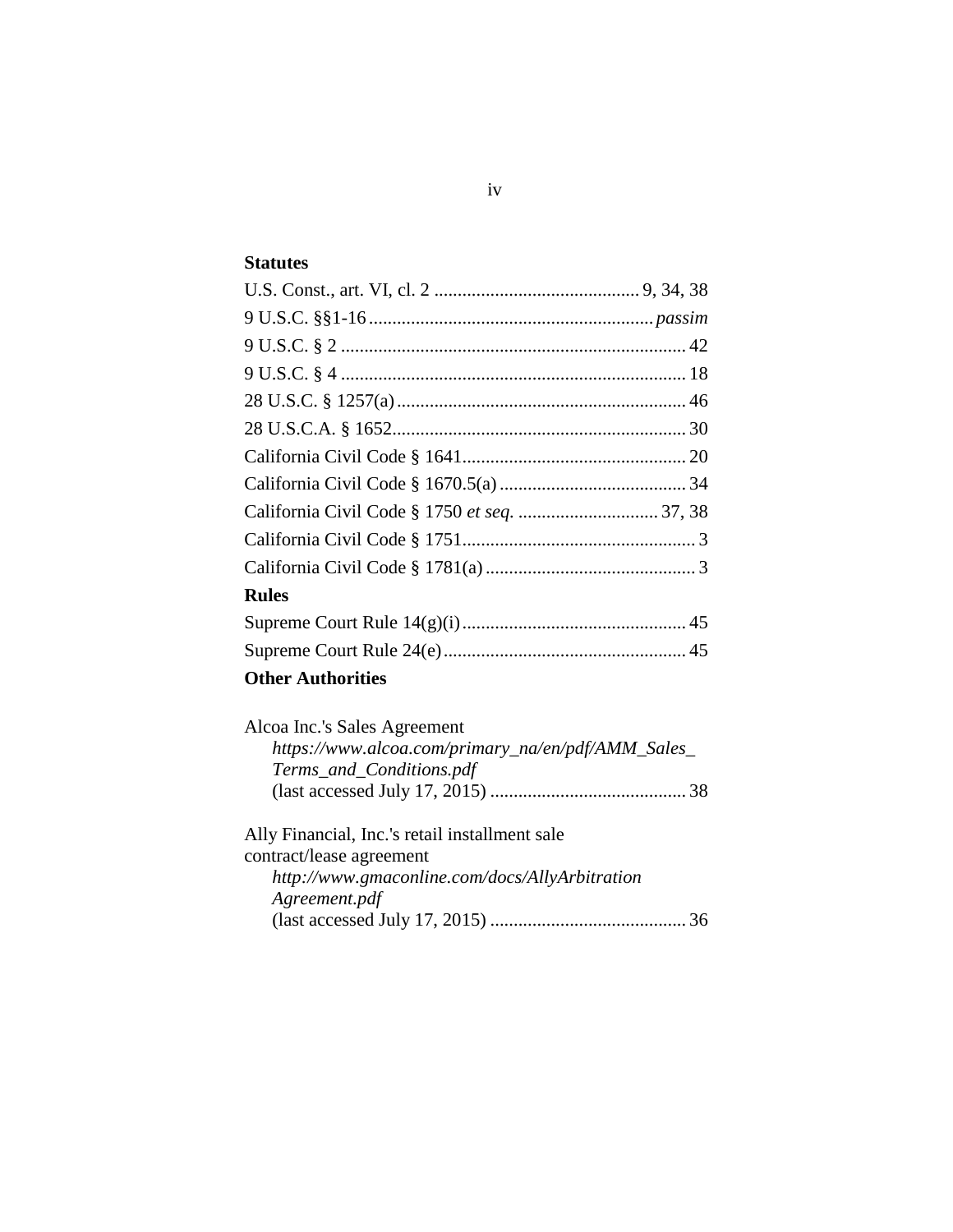## **Other Authorities (continued)**

| <b>Bank of America's Customer Agreement</b>                             |
|-------------------------------------------------------------------------|
| https://www.bankofamerica.com/deposits/                                 |
| resources/deposit-agreements.go                                         |
|                                                                         |
| Dillard's Inc.'s Credit Card Agreement                                  |
| https://retailservices.wellsfargo.com/pdf/ccra/                         |
| dillards-credit-card.pdf                                                |
|                                                                         |
| <b>DIRECTV Customer Agreement</b>                                       |
| http://www.directv.com/learn/pdf/residential_customer_<br>agreement.pdf |
|                                                                         |
| <b>Mastercard Credit Card Agreement</b>                                 |
| http://files.consumerfinance.gov/a/assets/credit-card-                  |
| agreements/pdf/creditcardagreement_5181.pdf                             |
|                                                                         |
| Microsoft's Customer Agreement                                          |
| http://windows.microsoft.com/en-us/windows/microsoft-                   |
| services-agreement                                                      |
|                                                                         |
| PulteGroup, Inc.'s Protection Plan                                      |
| http://www.pulte.com/assets/pdf/PulteProtectionPlan.pdf                 |
|                                                                         |
| The Western Union Company's agreement                                   |
| https://www.westernunion.com/us/en/terms-                               |
| conditions.html                                                         |
|                                                                         |

v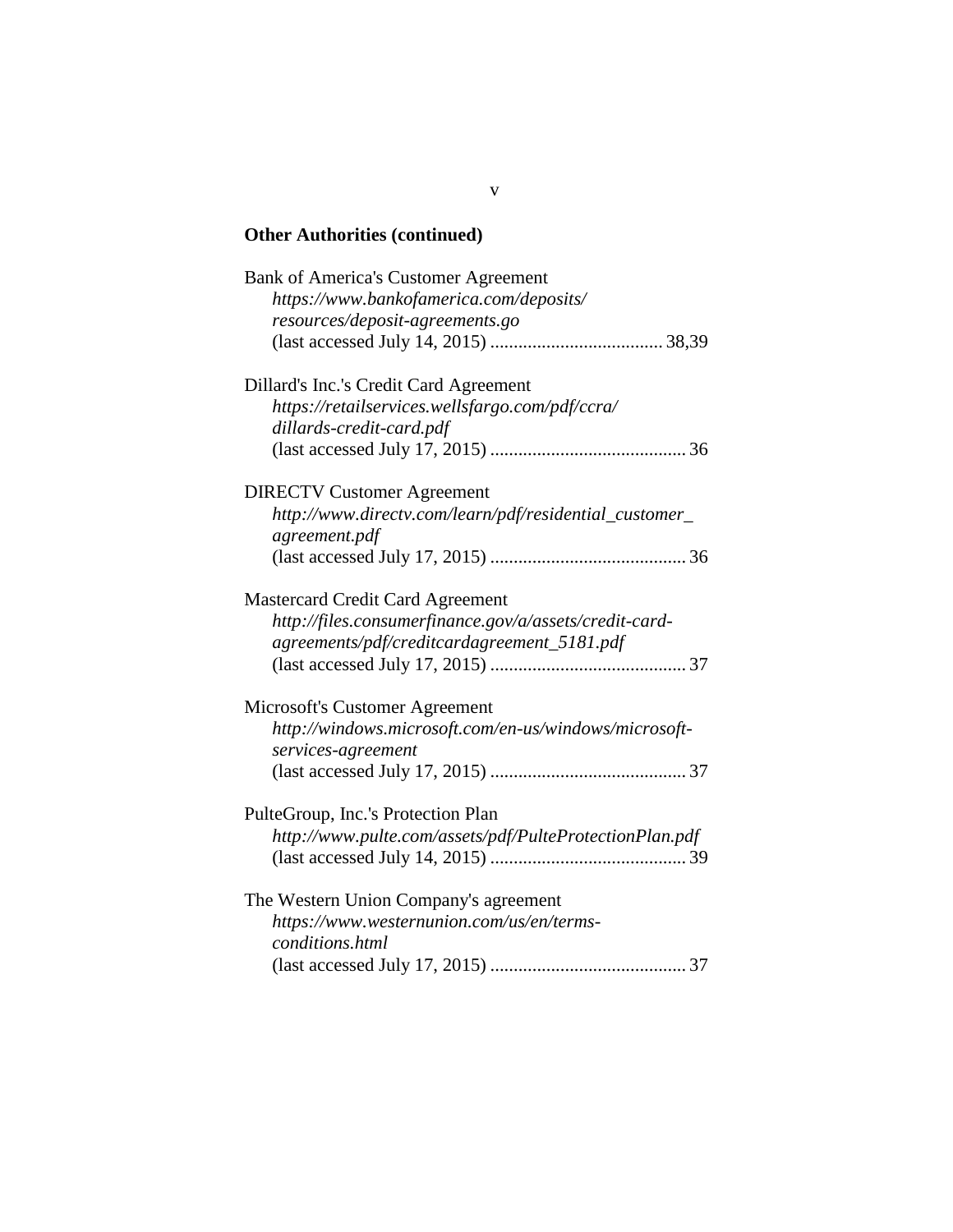## **Other Authorities (continued)**

| Whirlpool Corporation's Extended Service Plan Agreement                                             |  |
|-----------------------------------------------------------------------------------------------------|--|
| https://www.whirlpoolextendedserviceplans.com/                                                      |  |
| Home/TermsConditions_USA                                                                            |  |
|                                                                                                     |  |
| Windstream Holdings, Inc.'s Terms and Conditions<br>http://www.windstream.com/Terms-and-Conditions/ |  |
|                                                                                                     |  |

#### vi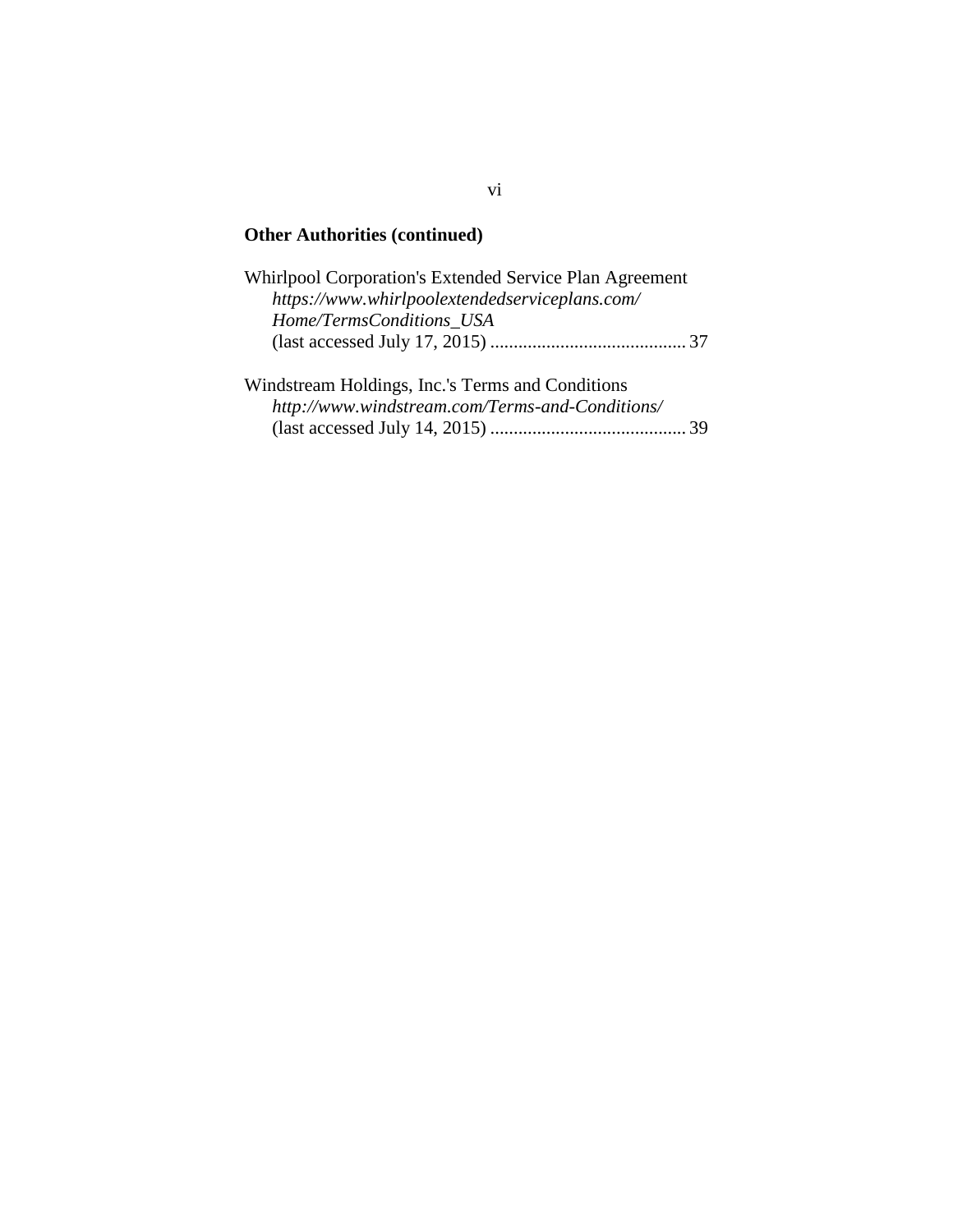## BRIEF FOR THE RESPONDENTS OPINIONS BELOW

Petitioner's opening brief identifies the opinions below.

#### **JURISDICTION**

Petitioner asserts that this Court has jurisdiction under 28 U.S.C. § 1257(a).

#### STATUTORY PROVISIONS INVOLVED

The Appendix to this brief reproduces the relevant provisions of the Federal Arbitration Act and the California Consumer Legal Remedies Act.

#### STATEMENT OF THE CASE

The contract between petitioner DIRECTV and its respondent customers provides that its arbitration provision is "unenforceable" if "the law of your state" would forbid the contract's prohibition on class action procedures. The California Court of Appeal held that the contract is subject to the Federal Arbitration Act (hereinafter, "the Act"), which freely permits parties to shape their own arbitration agreements, including by subjecting them to state arbitration law. Applying California law, the court concluded that "state" law refers to a California statute that bars class action waivers in cases under the California Consumer Legal Remedies Act, not to the preemptive effect of federal law.

1. Petitioner DIRECTV and its California customers (respondents here) entered into a Customer Agreement (hereinafter "the Contract"). See JA 122-25 (2007 version, operative at the time the dispute arose). The Contract is a form agreement, applicable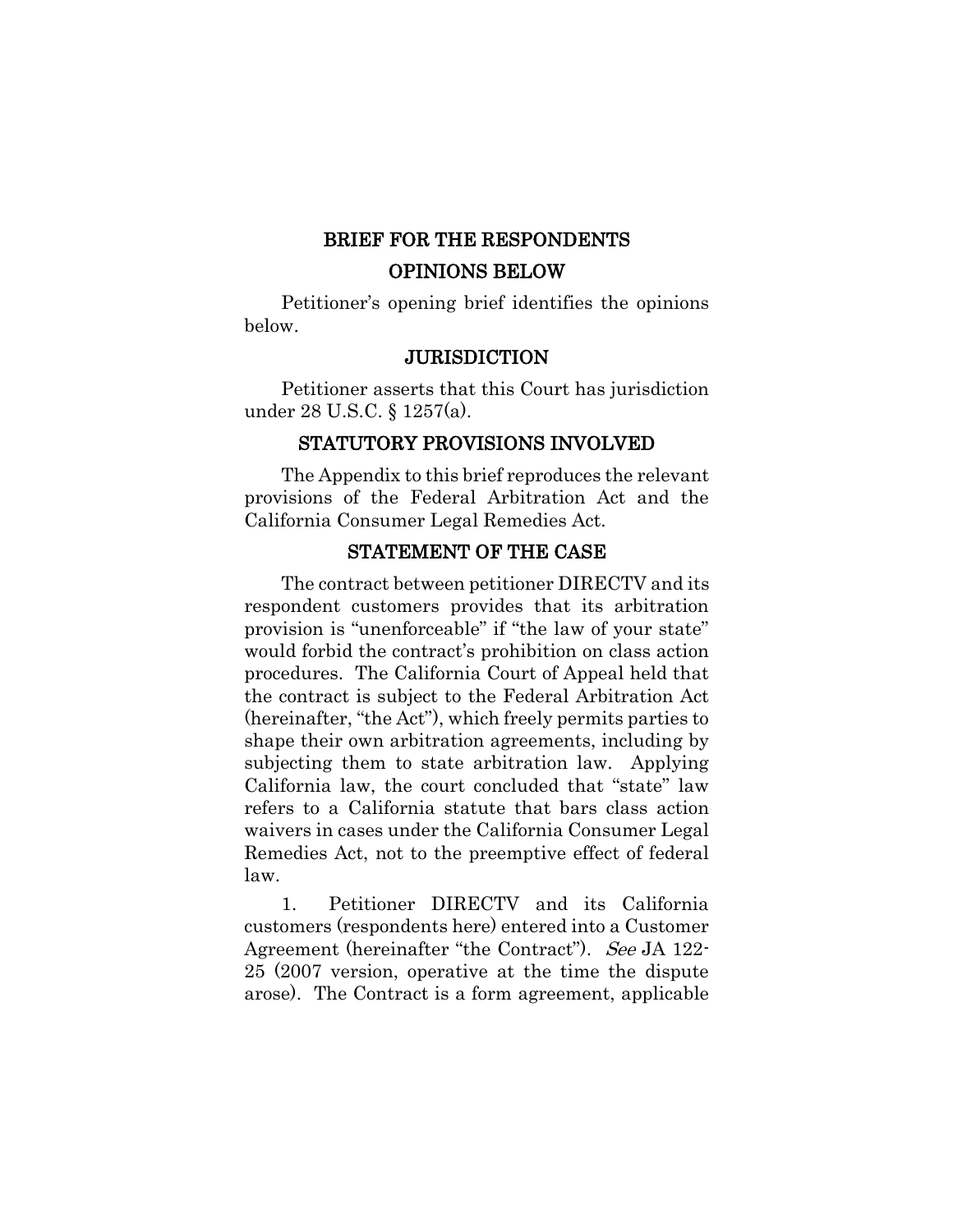to all of DIRECTV's customers around the nation. DIRECTV claims the authority to unilaterally modify the Contract. JA 127 § 4. A customer who cancels the agreement in response to such a change will be subject to applicable early termination fees. Id.

Section 10(b) of the Contract includes a choice-oflaw provision identifying the "applicable law." JA 129 (capitalization omitted). It states: "The interpretation and enforcement of this Agreement shall be governed by the rules and regulations of the Federal Communications Commission, other applicable federal laws, and the laws of the state and local area where Service is provided to you." Id. Because respondents received services in California, the applicable "law of the state" is California law. Id.

Section 9 of the Contract addresses "resolving disputes," and when enforceable generally provides for the parties to attempt to resolve their disputes informally and, if that fails, to arbitrate. JA 128-29 (capitalization omitted). As provided in Section 10(b), "Section 9 shall be governed by the Federal Arbitration Act."

Section 9(c) sets forth certain "special rules." Id. Particularly relevant here is what we refer to as "the class action waiver": "Neither you [the customer] nor we [DIRECTV] shall be entitled to join or consolidate claims in arbitration by or against other individuals or entities, or arbitrate any claim as a representative of a class or in a private attorney general capacity." Id. There is, however, a major exception that we refer to as "the anti-severability clause":

If, however, the law of your state would find this agreement to dispense with class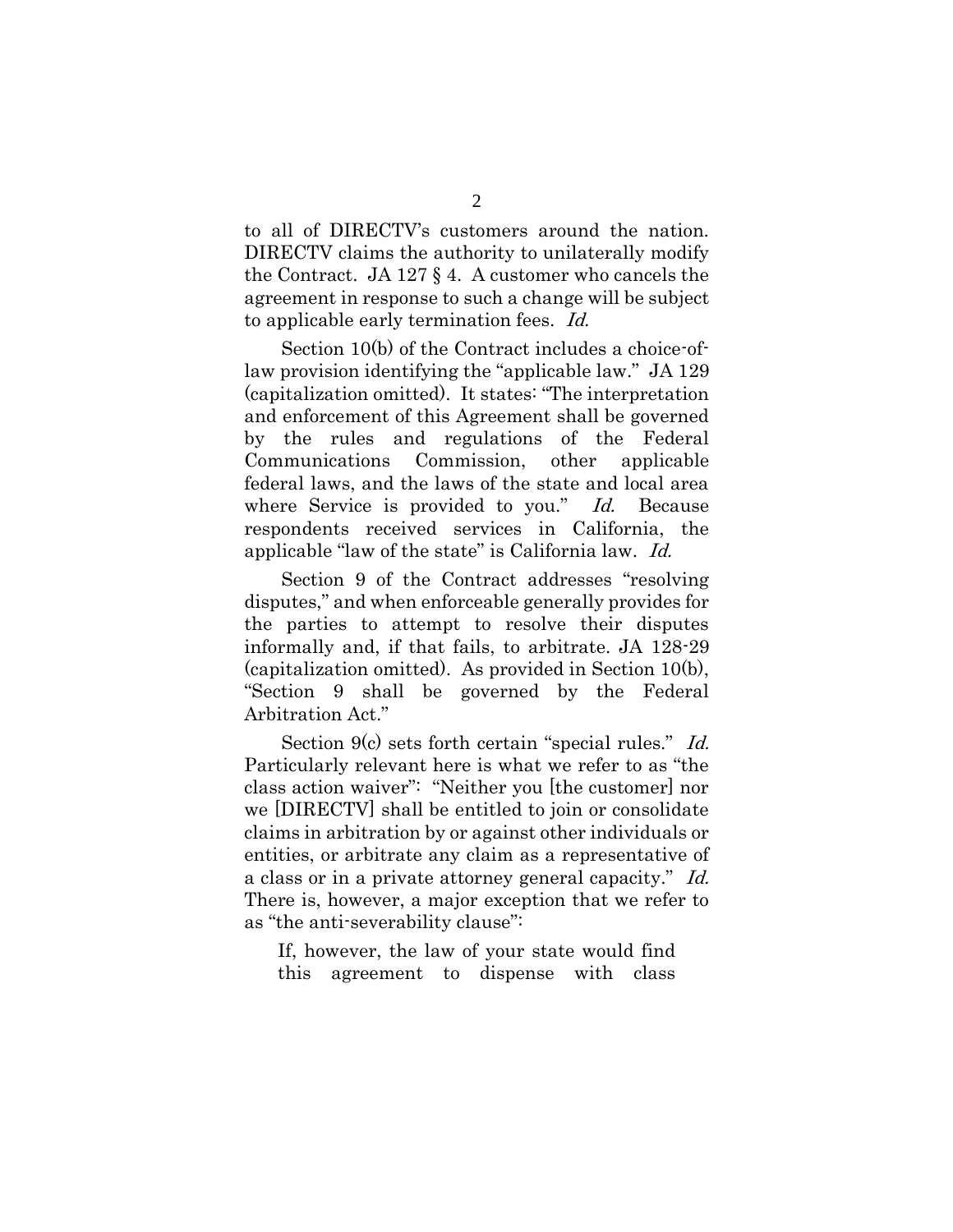arbitration procedures unenforceable, then this entire Section 9 is unenforceable.

#### Id. 129.

The latter clause's name reflects that it is an express departure from the Contract's general rule that if a provision of the Contract is "declared . . . to be invalid," that provision alone will be severed. See Id. § 10(d) ("If any provision is declared by a competent authority to be invalid, that provision will be deleted or modified to the extent necessary, and the rest of this Agreement will remain enforceable.").

Respondents Amy Imburgia and Kathy Greiner were DIRECTV customers as of the effective date of the 2007 Customer Agreement. Both terminated their DIRECTV accounts. In response, DIRECTV assessed them early-termination fees. Respondents then brought this action under, *inter alia*, the Consumers Legal Remedies Act ("CLRA"), Cal. Civil Code § 1750, et seq., alleging that the fees were unlawful under California law.

At all relevant times  $-$  (1) when respondents terminated their DIRECTV services; (2) when DIRECTV imposed the fees giving rise to respondents' state law claims; and (3) when respondents initiated this action – it was settled in California that class action waivers with respect to claims under the CLRA were unenforceable. The statue so provides. Id. §§ 1751, 1781(a). A dispute under the Contract would therefore be litigated rather than arbitrated.

2. Respondents filed this suit (which consolidates two separate complaints) in 2008 as a putative class action in California Superior Court. In light of the anti-severability clause, DIRECTV represented to the court that it would not seek to arbitrate respondents'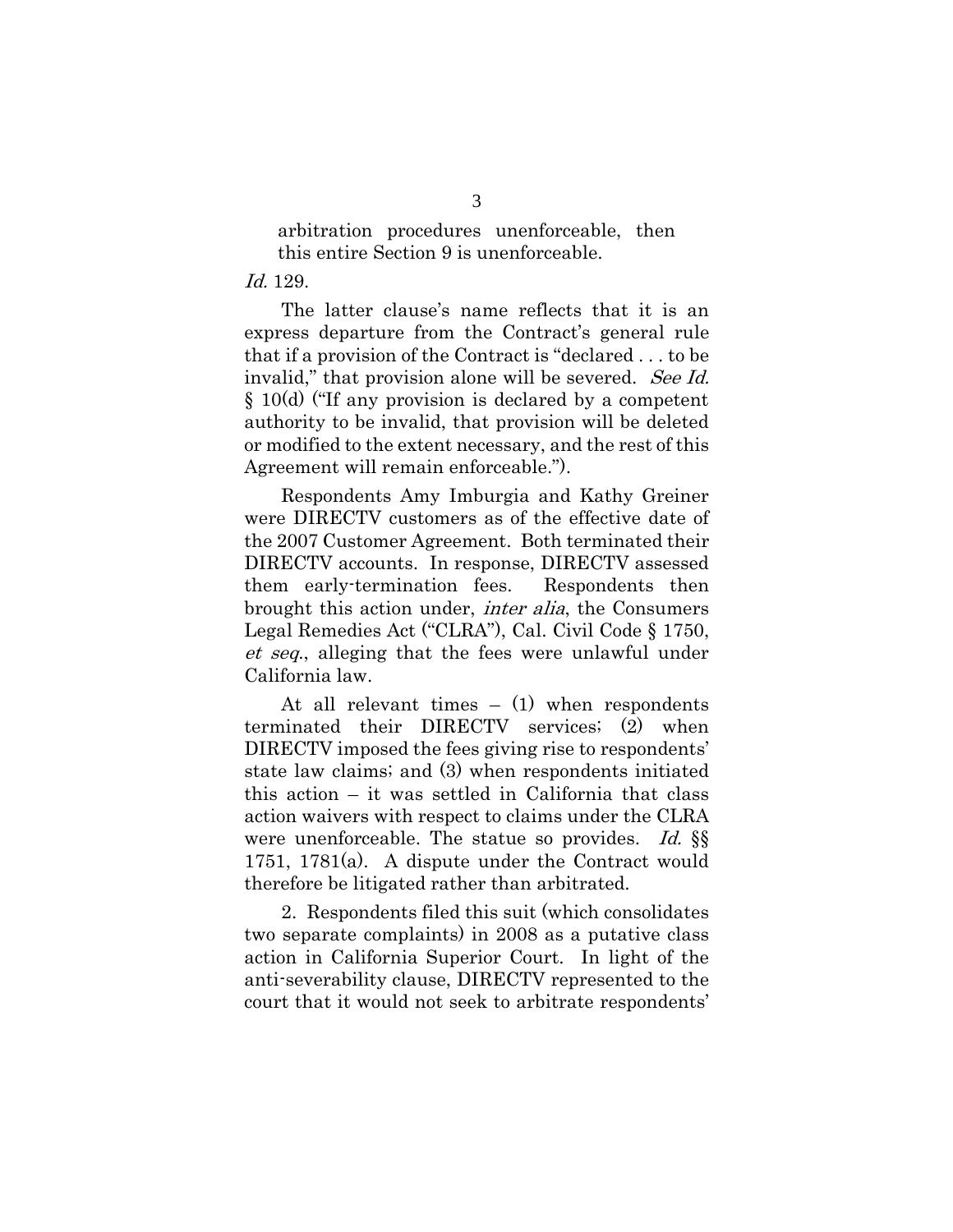claims. JA 52; JA 143-44. The Superior Court certified a class of DIRECTV's California customers who had been subject to early-termination fees. Pet. App. 3a-4a.

Nearly three years into the case, this Court held in  $AT\&T$  Mobility LLC v. Concepcion, 131 S. Ct. 1740 (2011), that the Act preempts a California doctrine deeming certain class action waivers unconscionable. In response, DIRECTV moved under the Act to compel respondents to pursue their claims individually in arbitration. Pet. App. 4a. The Superior Court denied the motion. Id. 5a.

3. DIRECTV took an interlocutory appeal to the California Court of Appeal, which affirmed. The court agreed with respondents that

the law of California would find the class action waiver unenforceable because, for example, the CLRA expressly precludes waiver of the right to bring a class action under the CLRA. . . . [T]he parties' entire arbitration agreement is unenforceable, pursuant to the agreement's express terms, because the law of plaintiffs' state would find the class action waiver unenforceable.

Id. 6a.

In reaching that conclusion, the Court of Appeal recognized that the Contract was subject to the Act, from which the parties could not "opt out." Id. 7a. The court explained that under this Court's precedents its obligation was thus to enforce the agreement "in accordance with [its] terms." Id. (quoting Volt Info. Sci. v. Leland Stanford Jr. Univ., 489 U.S. 468, 478 (1989)). Consistent with the Act's "policy of enforcement of arbitration agreements according to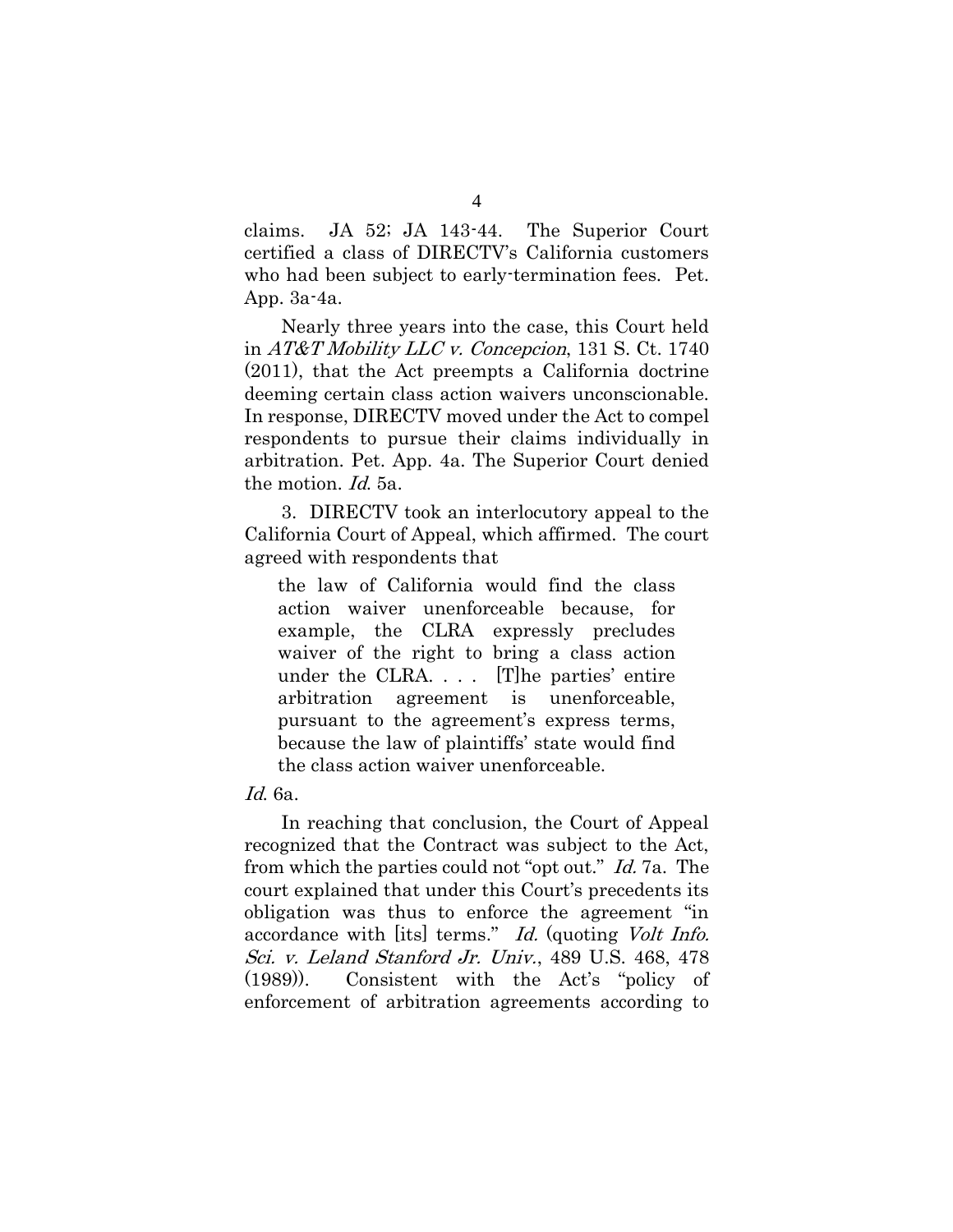their terms," parties are free to specify whether and how disputes will be arbitrated. Id. Thus, it was undisputed that nothing in the Act would preclude DIRECTV and respondents from expressly agreeing "that the enforceability of the class action waiver 'shall be determined under the law of your state without considering the preemptive effect, if any, of the FAA.'" Id. 8a.

Because the anti-severability clause did not specify whether it took account of preemption under the Act, the Court of Appeal undertook "to interpret section 9's choice of law concerning enforceability of the class action waiver." Id. DIRECTV argued that under the Act, Concepcion compelled a finding that the relevant state "law" was preempted. But applying California case law, the Court of Appeal concluded that the reference to "law of [the customer's] state" was inconsistent with – and thus an exception to – the more general provision that Section 9 is subject to the Act. Pet. App. 9a (citing *Prouty v. Gores Technology* Group, 121 Cal. App. 4th 1225, 1235 (2004)).

At the very least, the Court of Appeal reasoned, the Contract is ambiguous as to whether "law of your state" incorporates principles of preemption. It is a settled "common-law rule of contract interpretation" that ambiguity must be resolved against the party which drafted the agreement – DIRECTV. Id. (quoting Mastrobuono v. Shearson Lehman Hutton, Inc., 514 U.S. 52, 62 (1995)).

4. After the California Supreme Court denied review, this Court granted certiorari.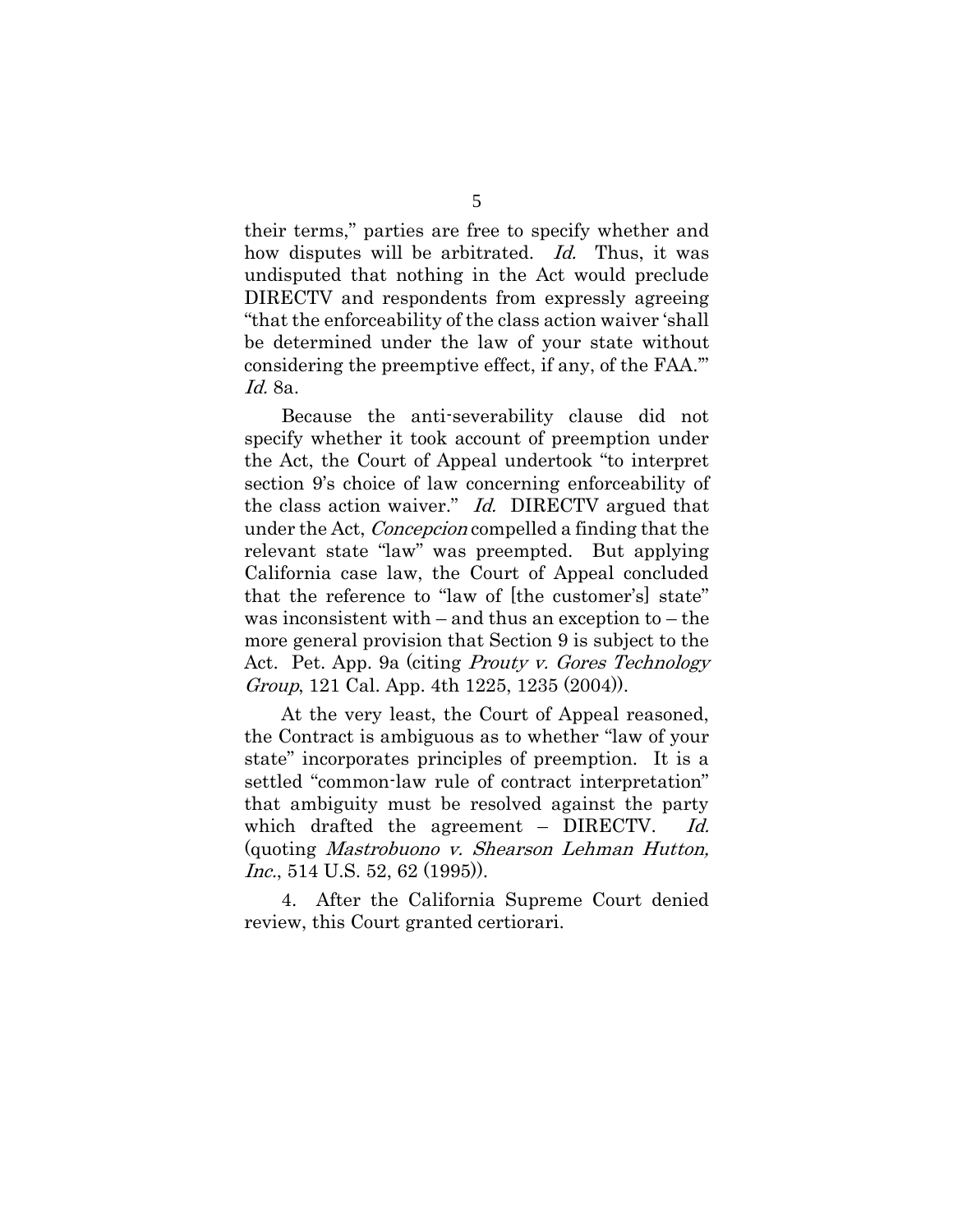#### SUMMARY OF ARGUMENT

I. The California Court of Appeal correctly construed the Contract according to state law, without applying a presumption that the parties intended to negate the anti-severability clause and arbitrate their disputes.

A. Under the Federal Arbitration Act, the Court of Appeal was required to interpret the Contract "according to its terms." Two "terms" are essential here: Section 10's choice-of-law provision requires interpreting the agreement under California law; and Section 9's anti-severability clause specifically incorporates the "law of [the customer's] state" regarding class action waivers. The former provision guides the interpretation of the latter  $-i.e.,$  California law determines what constitutes the "law of the [customer's] state." The California Court of Appeal determined that the law incorporated by the agreement is the California Consumer Legal Remedies Act's prohibition on class action waivers, without regard to whether the Act would preempt the state from imposing such a prohibition as a matter of positive law. That ruling resolves the case, because this Court does not sit to review the state court's construction of state law.

There is no merit to DIRECTV's counterargument that under the Act this Court must determine whether the state court's interpretation of the agreement was correct. By definition, that would negate the settled principle under the Act that state law determines the meaning of arbitration provisions in ordinary contracts like this one. DIRECTV's suggestion that only extreme misinterpretations of arbitration provisions need be corrected would still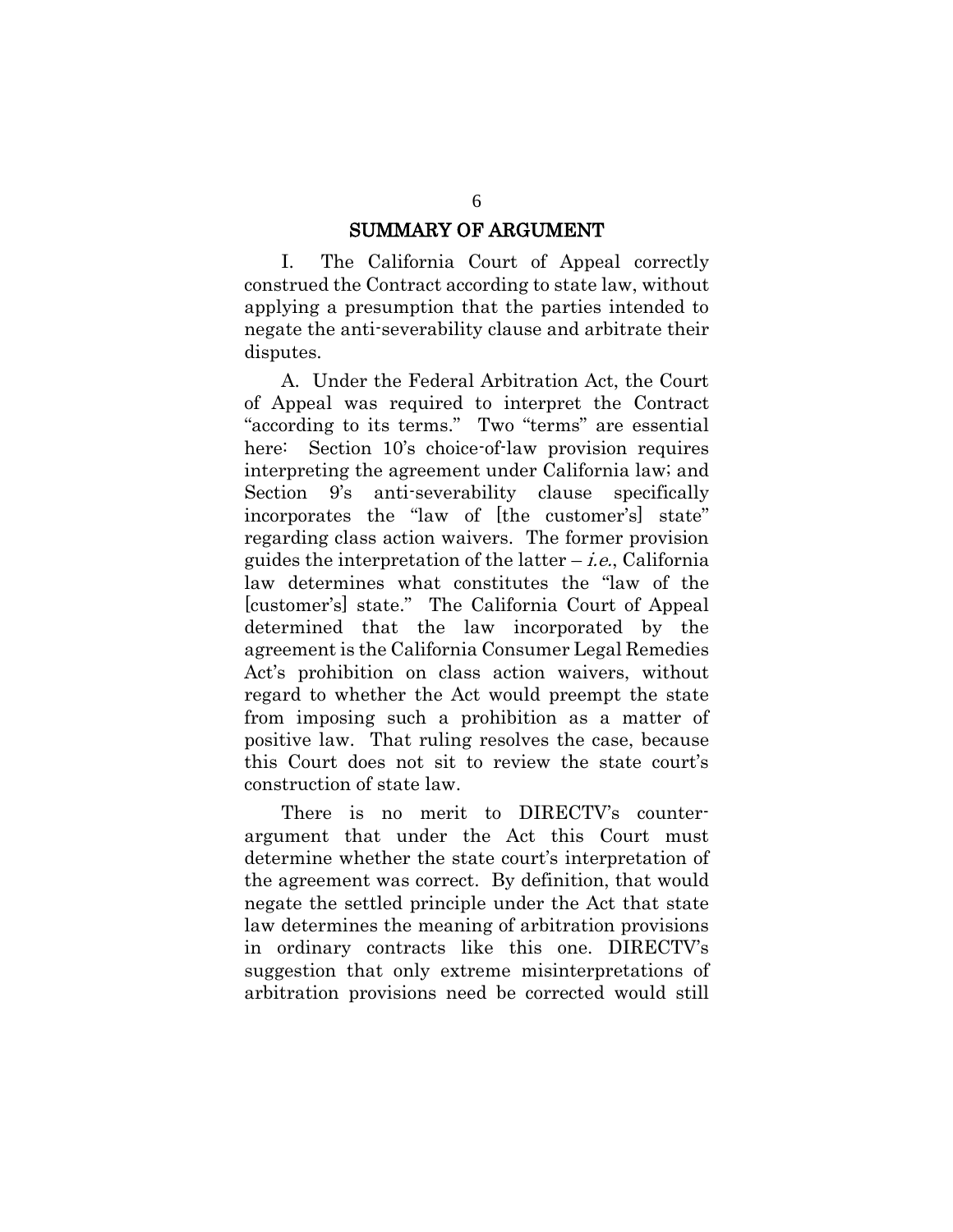require the federal courts to examine and overturn the Contract's established meaning under state law. Every such ruling would negate the parties' determination that state law governs their contract's construction.

Nothing in the Act adopts a broad "presumption" that parties intend to arbitrate disputes between them. Instead, this Court has recognized more narrowly that when the parties have entered into a broad agreement to arbitrate, that agreement will be presumed to encompass all disputes between them. That principle reflects the common-sense understanding that the parties will expressly exclude matters that they instead intend to litigate. Neither that presumption nor its rationale applies here. The present controversy relates to whether the parties in fact have broadly agreed to arbitrate. There is no reason to presume the parties intended the Contract's anti-severability clause to be ineffective. Imposing such a presumption to overturn the Contract's meaning under California law would contravene the bedrock principle that the Act requires only the arbitration of claims that the parties have themselves chosen to arbitrate.

B. In any event, DIRECTV's argument depends on the false premise that the Act preempts the Contract's express incorporation of California's prohibition on class action waivers. According to DIRECTV, the Act preempts a state from requiring the parties to litigate as a class. That is true, but irrelevant, because that is not what happens under the Contract. The core principle under the Act is that the parties' own agreements will be respected. Here, the parties incorporated that state law and decided to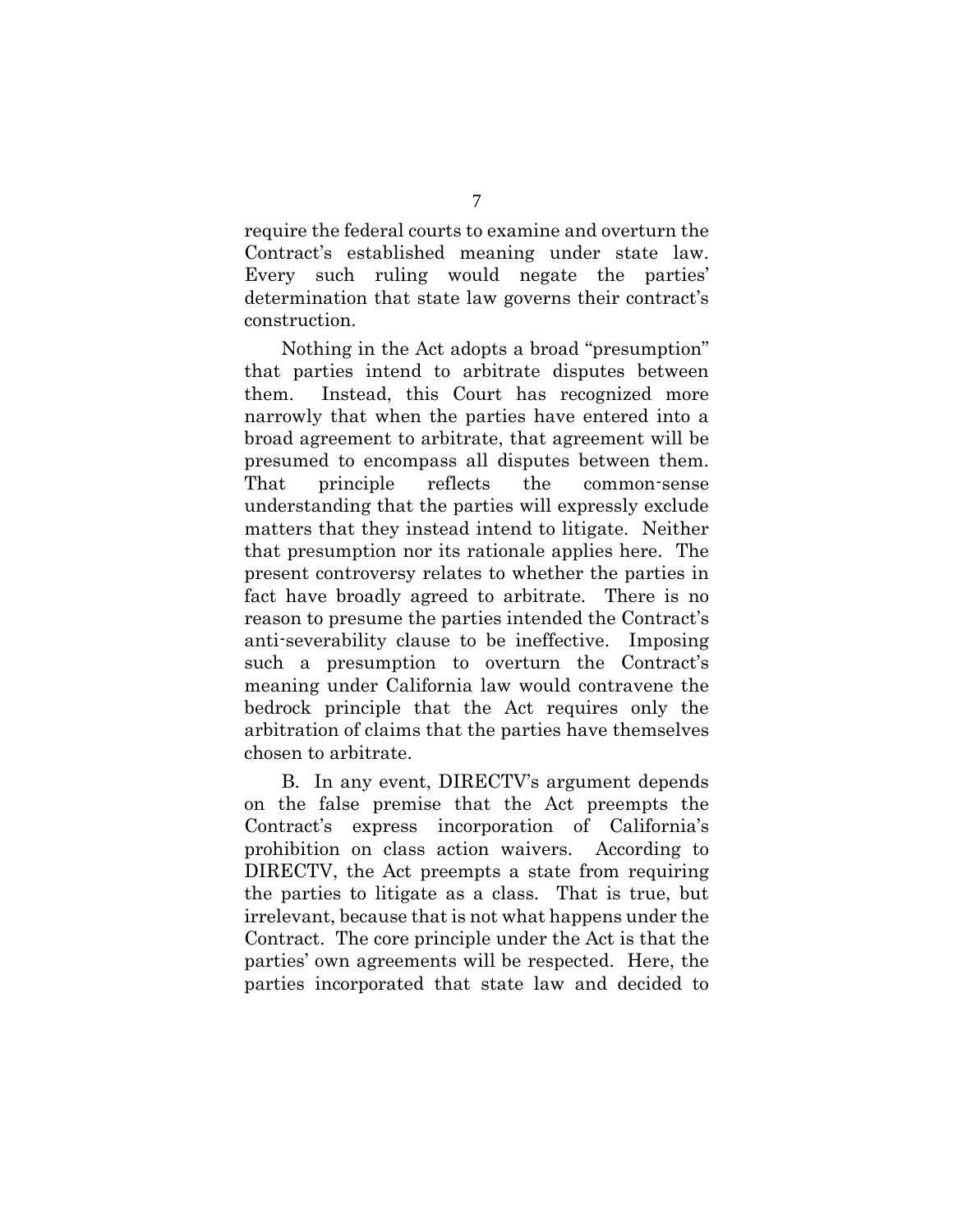abide by it. Nothing in the Act preempts their agreement that if California would prohibit a waiver of the customers' right to proceed as a class, they would litigate their disputes instead.

DIRECTV's argument that its position is compelled by  $AT\&T$  Mobility LLC v. Concepcion, 131 S. Ct. 1740 (2011), fails. In that case, the parties agreed to prohibit class action arbitration, but the state purported to require them to permit it. This case is instead like Oxford Health Plans LLC v. Sutter, 133 S. Ct. 2064 (2013). There, the arbitrator construed the parties' contract to authorize class action procedures. This Court held that *Concepcion* was no obstacle to that agreement.

II. Although DIRECTV's criticisms of the Court of Appeal's construction of the Contract are irrelevant as a matter of law, they are also wrong. DIRECTV's principal assertion is that the parties obviously intended to arbitrate their disputes if possible, so long as the state did not or could not require them to authorize class action procedures. In fact, the parties obviously intended to litigate their disputes both under the operative agreement and when this dispute arose. At those times, there was no doubt that the anti-severability clause barred arbitration in California. There is no reason to believe the parties intended that, when the understanding of federal preemption changed almost three years into the case, they would dissolve the class, terminate the court proceedings, and start the whole process over in innumerable individual arbitrations.

There is every reason to believe respondents instead intended the Contract to function as the Court of Appeal understood. Consumers would naturally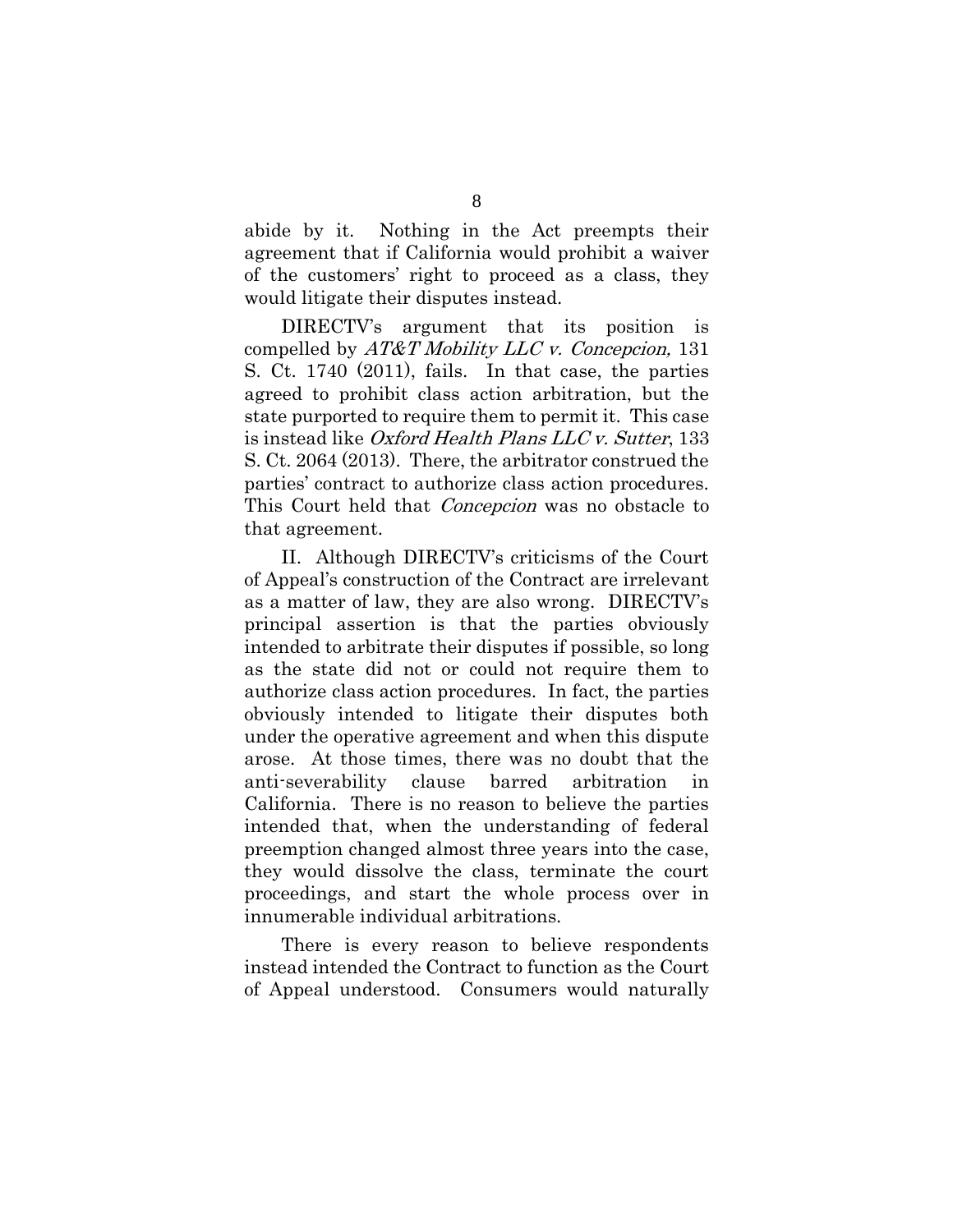want to leave open the prospect that they could pursue claims as a class. DIRECTV now asserts that it always sought to arbitrate, if possible. But that proves at most that the parties had inconsistent interpretations of the Contract. That disagreement is resolved against DIRECTV, which drafted the agreement.

DIRECTV is also wrong that the phrase "law of your state" is naturally understood to incorporate principles of federal preemption. The answer to the question whether "California law" prohibits class action waivers is naturally "yes," not (as DIRECTV would have it) "no." The contract, DIRECTV's brief, this Court's precedents, and the Constitution's Supremacy Clause all distinguish state law from federal law in exactly this respect.

By contrast, DIRECTV's position would read the anti-severability clause out of the agreement (because it would have no effect in any state) or at least treat the phrase "of your state" as surplusage (because all that would matter is the lawfulness of class action waivers under "law" generally). If DIRECTV were correct that the parties intended the anti-severability clause to turn on the question whether the class action waiver would be invalid in a court challenge, they would have said so expressly.

The pattern of other similar clauses is striking. DIRECTV itself – in several versions of the Contract both before and after the one at issue in this case – wrote the anti-severability clause to turn on whether a court would deem the class action waiver valid. So do the arbitration provisions of numerous other Fortune 500 companies. No other major company used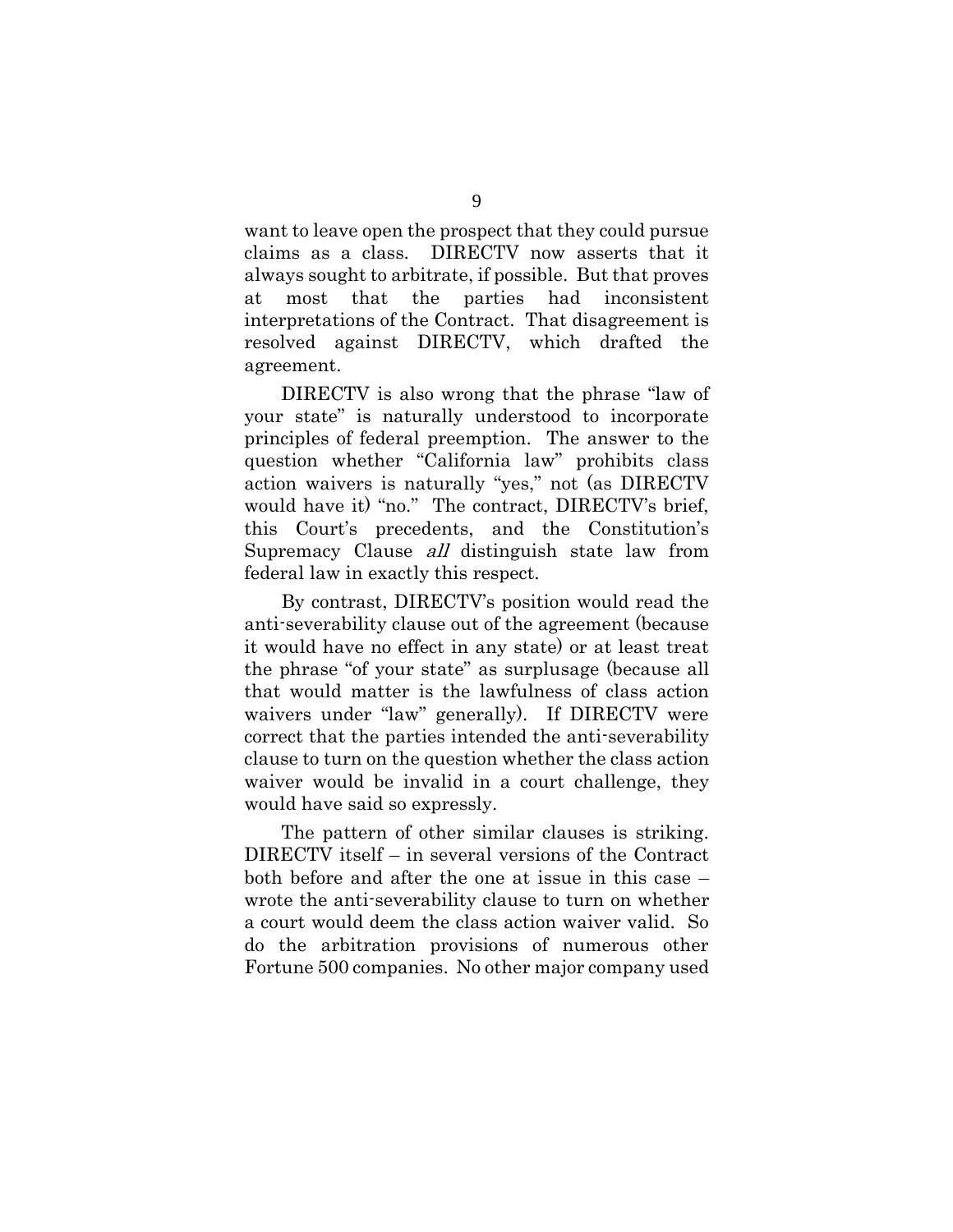or uses the unusual "law of your state" formulation at issue here.

III. For several reasons, the Court may conclude that the best course is simply to dismiss the petition for certiorari as improvidently granted. DIRECTV's argument assumes without foundation that the Court of Appeal recognized that the Contract contains an arbitration agreement. In fact, the better view is that the lower court concluded the parties had not entered into an agreement to arbitrate their disputes in the first place. Because the Court of Appeal did not address that question expressly, however, this Court would have to remand the case for further proceedings before resolving DIRECTV's argument. But given that the case will have little to no prospective significance, the more straightforward course would be to dismiss the case.

That disposition is supported by several other factors. The California Court of Appeal's definitive construction of the Contract under state law is controlling and therefore eliminates any conflict with the Ninth Circuit's previous interpretation of the Contract. This Court's holding that parties will not be presumed to agree to class action arbitral proceedings makes such anti-severability provisions prospectively unnecessary. Finally, DIRECTV's opening brief fails to address this Court's jurisdiction, meaning that the Court will be deprived of an adversarial presentation on that important issue.

Accordingly, the judgment should be affirmed or the writ of certiorari should be dismissed.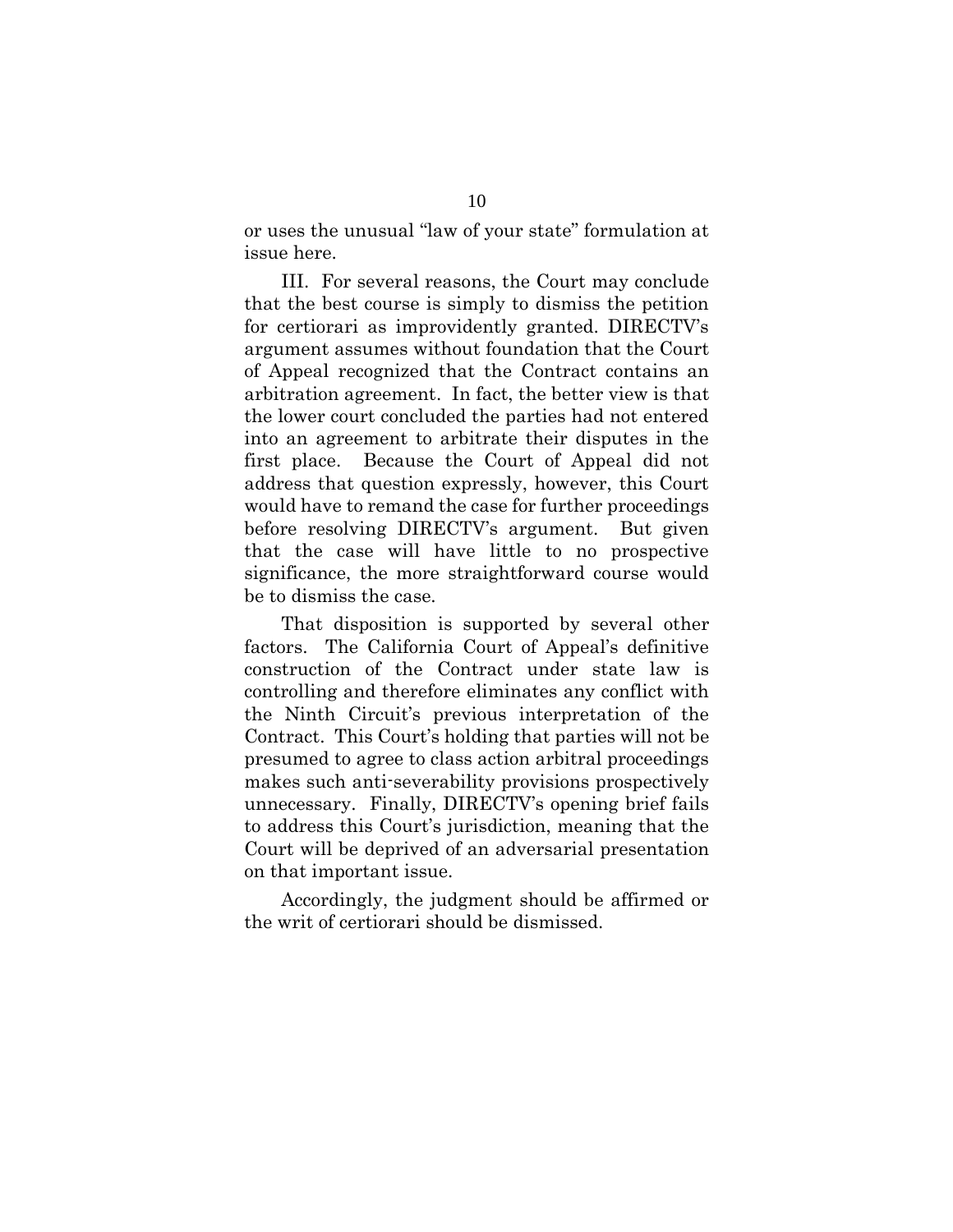#### ARGUMENT

DIRECTV wants something unprecedented. It wants this Court to overturn a state court's interpretation of state law. That is unheard of, at least in the modern history of federal jurisdiction. DIRECTV's theory is that federal law required the state court to interpret the Contract "according to its terms." But that is exactly what the California Court of Appeal did: it interpreted the words of the agreement; it did not apply any state law to override those terms. In reality, DIRECTV's theory is that the state court did a bad job and produced a result that means this case is litigated rather than arbitrated. Good or bad, the job belongs to the state court, so long as it exhibits no particular hostility to arbitration. In this case, there is no evidence of enmity to arbitral proceedings. So DIRECTV's position, in the end, is that federal courts must closely scrutinize and potentially overturn state court interpretations of arbitration clauses governed by state law, whenever the state court declines to order arbitration. There is no precedent for that proposition, which would drag the federal courts directly into matters that Congress left to state law.

**I.** This Court's Precedents Establish That State Law Governs The Construction Of An Arbitration Clause, Which May Freely Incorporate State Arbitration Procedures.

The California Court of Appeal held as a matter of California law that DIRECTV and respondents did not agree to arbitrate this dispute. As relevant here, this Court's precedents establish two distinct principles which independently require affirming that judgment. First, under the Act, an arbitration agreement must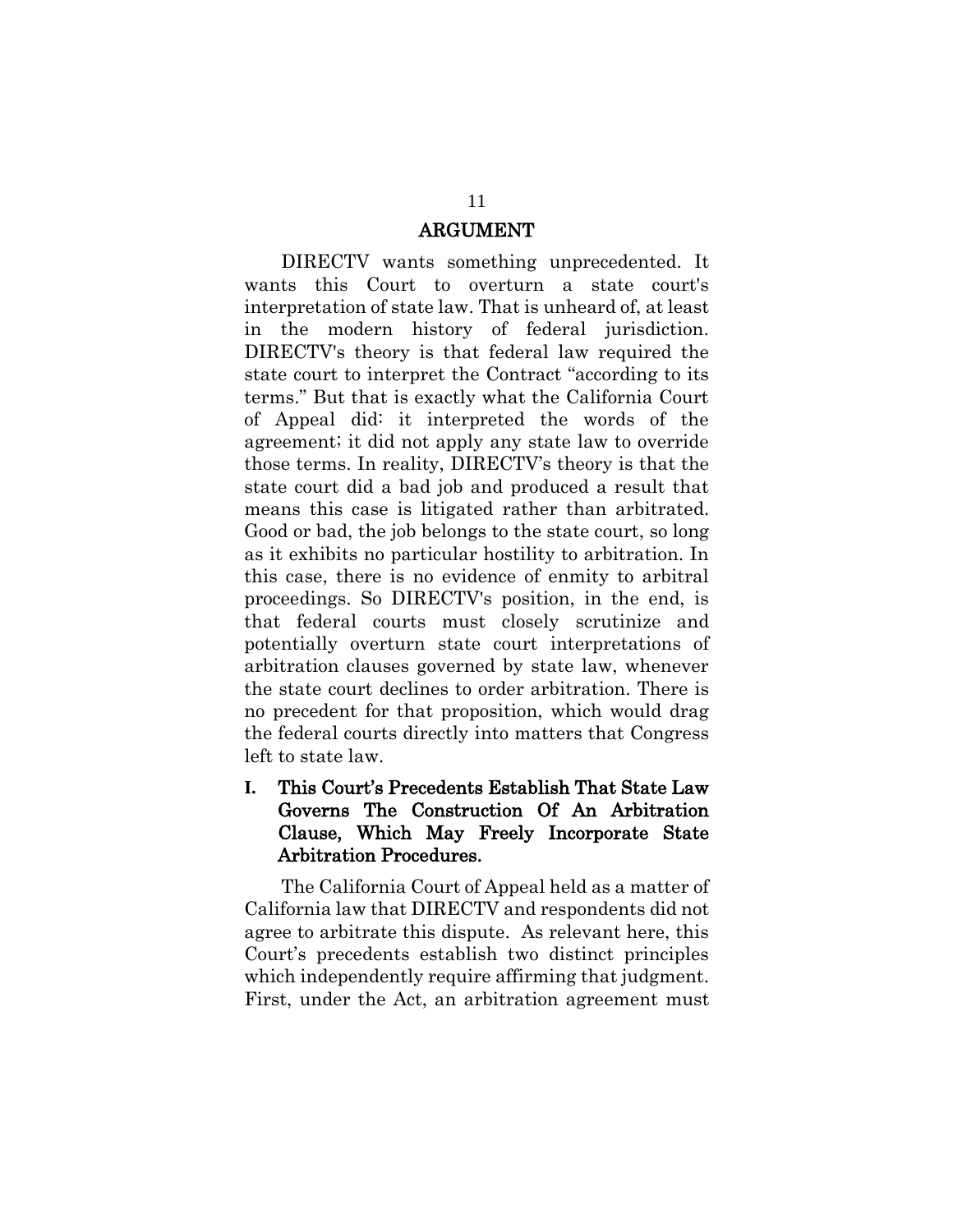be interpreted by its terms, which requires abiding by the state law specified by the agreement's choice-oflaw provision. Second, the Act does not preempt the parties' contractual choice to subject their arbitration agreement to state law, including to determine the enforceability of the class action waiver.

In Volt Information Sciences v. Board of Trustees of Leland Stanford Jr. University, 489 U.S. 468 (1989), the choice-of-law clause of the parties' agreement called for the application of the "law of the place where the project is located," which in that case was California. Applying California law, the California Court of Appeal read the contract to incorporate a state-law arbitration rule – specifically, a rule permitting a court to stay arbitral proceedings pending the completion of related litigation. The petitioner argued that the Court of Appeal's ruling was contrary to the Act, which would have required the arbitration to proceed. This Court disagreed.

The Court explained that the controlling principle under the Act is that "the interpretation of private contracts is ordinarily a question of state law, which this Court does not sit to review." Id. at 474. Therefore, the claim of the petitioner in that case, that the Act prohibited the California Court of Appeal from construing the agreement according to ordinary state law contract principles, "fundamentally misconceives the nature of the rights created by the FAA." Id. The state court's determination that the parties had agreed to incorporate state law – including state arbitration law – was not contrary to "an FAAguaranteed right to compel arbitration, but [was] a finding that it had no such right in the first place,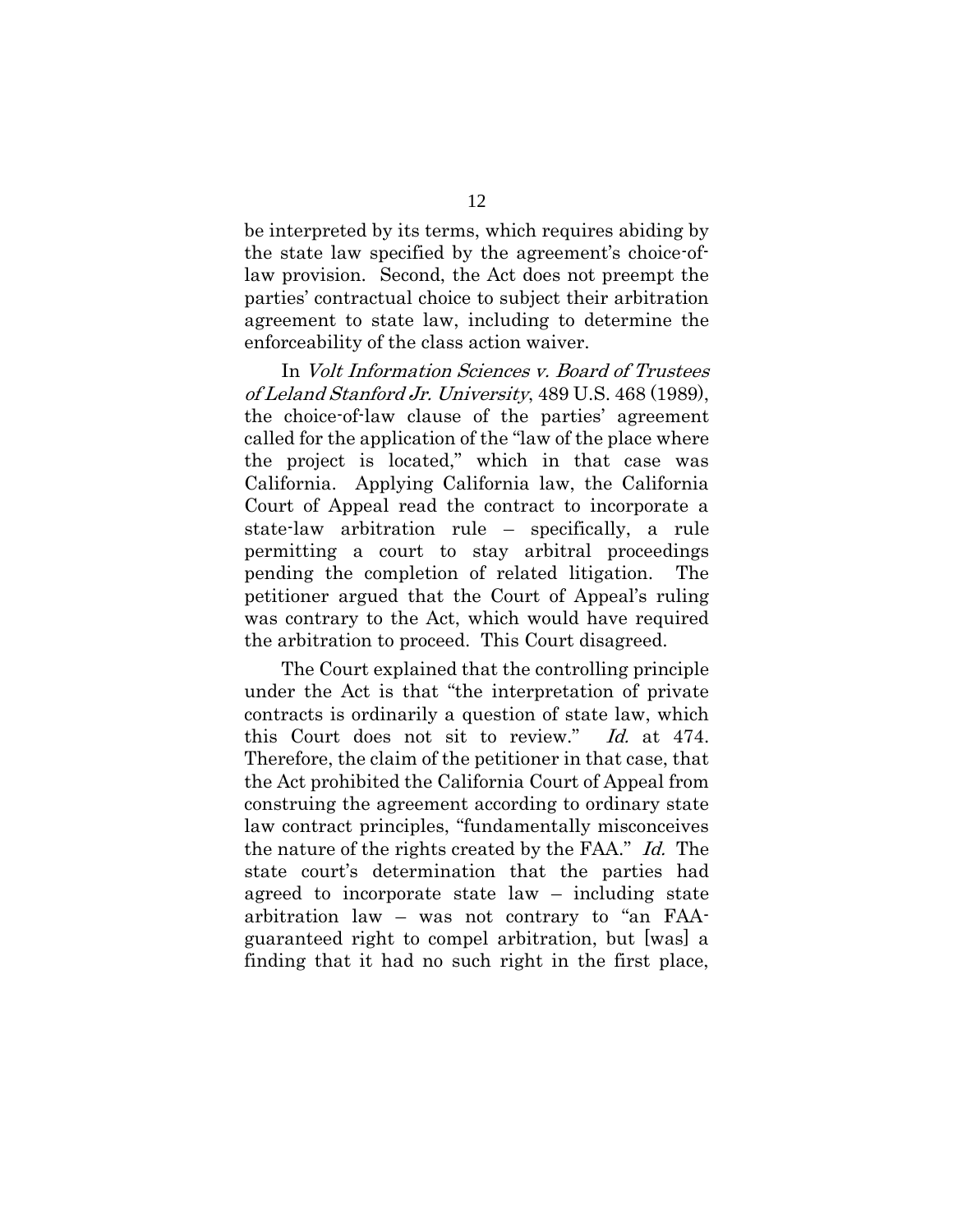because the parties' agreement did not require arbitration to proceed in this situation." Id. at 475.

This Court found no merit to the petitioner's two arguments to the contrary. First, the Court rejected the contention that the Court of Appeal's failure to apply a presumption favoring arbitration "violates the settled federal rule that questions of arbitrability in contracts subject to the FAA must be resolved with a healthy regard for the federal policy favoring arbitration." Id. That assertion, the Court explained, fails to recognize that "[t]here is no federal policy favoring arbitration under a certain set of procedural rules; the federal policy is simply to ensure enforceability, according to their terms, of private agreements to arbitrate." Id. In Volt, the contract incorporated and called for the application of California law, so the Court of Appeal had rigorously enforced the terms of the agreement by applying that state's law. Id. This Court explained that although "ambiguities as to the *scope* of the arbitration clause itself are resolved in favor of arbitration," that special rule was not implicated by the state court's distinct ruling "that the parties intended the California rules of arbitration  $\dots$  to apply." Id. at 476.

Second, the Court rejected the petitioner's argument that the Act's procedural provisions, which do not provide for such a stay pending litigation, preempt California's contrary rule. The Court did not doubt that the Act would preempt the stay provision of California law from having effect as a matter of positive law. But that fact was irrelevant, because the Act does "not prevent application of [the California rule] to stay arbitration where, as here, the parties have *agreed* to arbitrate in accordance with California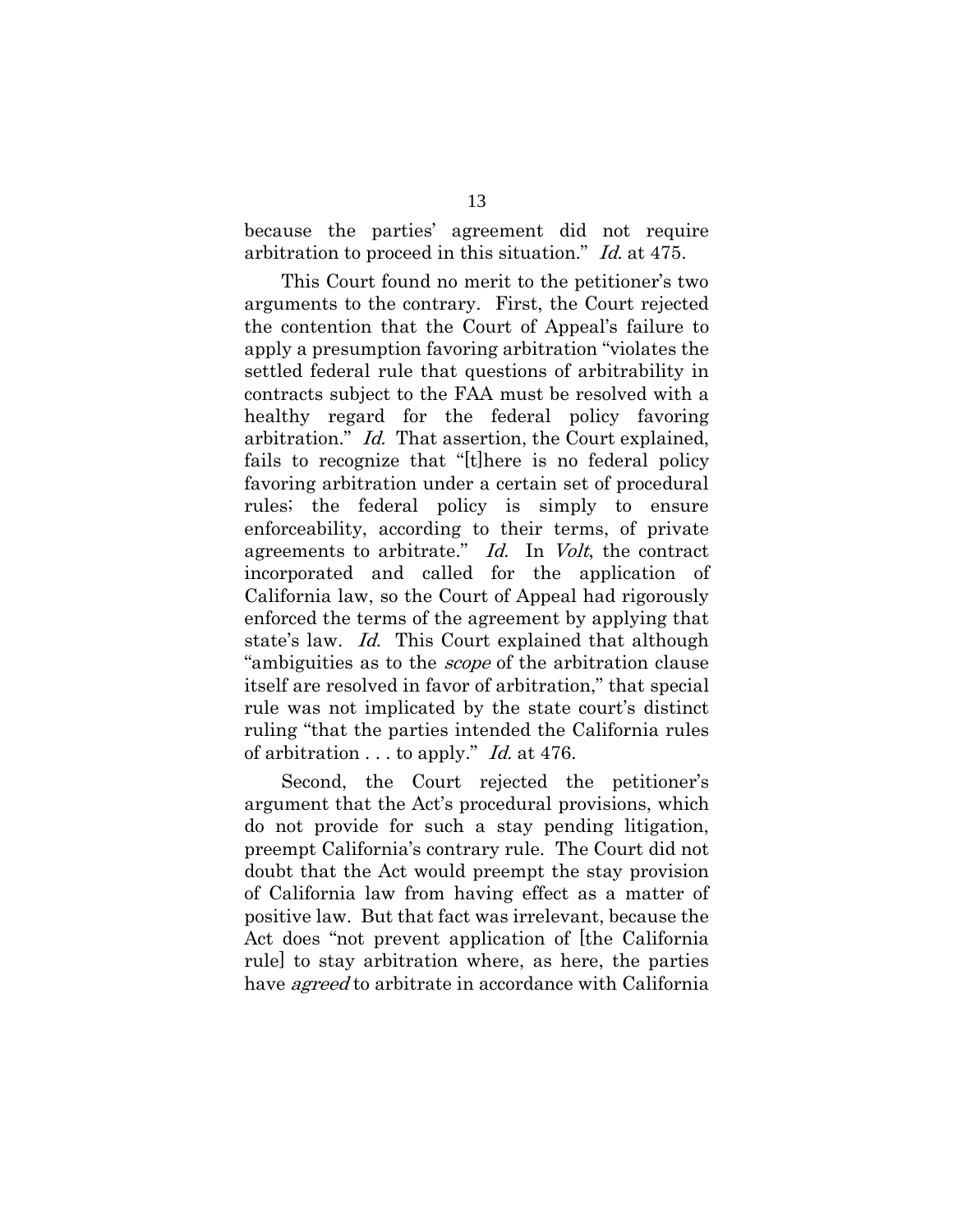law." *Id.* (emphasis added). Quite the opposite. The Act "simply requires courts to enforce privately negotiated agreements, like other contracts, in accordance with their terms." Id. at 478. "[T]he Act was designed 'to make arbitration agreements as enforceable as other contracts, but not more so." Id. (quoting Prima Paint Corp. v. Flood & Conklin Mfg.  $Co., 388 \text{ U.S. } 395, 404 \text{ n.} 12 \text{ (1967)}$  (emphasis added).

On that basis, the Court rejected the petitioner's argument that the Act "prevents the enforcement of agreements to arbitrate under different rules than those set forth in the Act," a theory which "would be quite inimical to the FAA's primary purpose of ensuring that private agreements to arbitrate are enforced according to their terms." *Id.* at 479. "Where, as here, the parties have agreed to abide by state rules of arbitration, enforcing those rules according to the terms of the agreement is fully consistent with the goals of the FAA, even if the result is" contrary to what the Act would provide itself. Id. "By permitting the courts to 'rigorously enforce' such agreements 'according to their terms,' we give effect to the contractual rights and expectations of the parties, without doing violence to the policies behind the FAA." Id.

This Court reaffirmed those principles in First Options of Chicago, Inc. v. Kaplan, 514 U.S. 938 (1995), which addressed whether a court or instead an arbitrator should decide whether the petitioner was a party to the arbitration agreement. This Court reasoned from the premise that "arbitration is simply a matter of contract between the parties; it is a way to resolve those disputes – but only those disputes – that the parties have agreed to submit to arbitration." Id.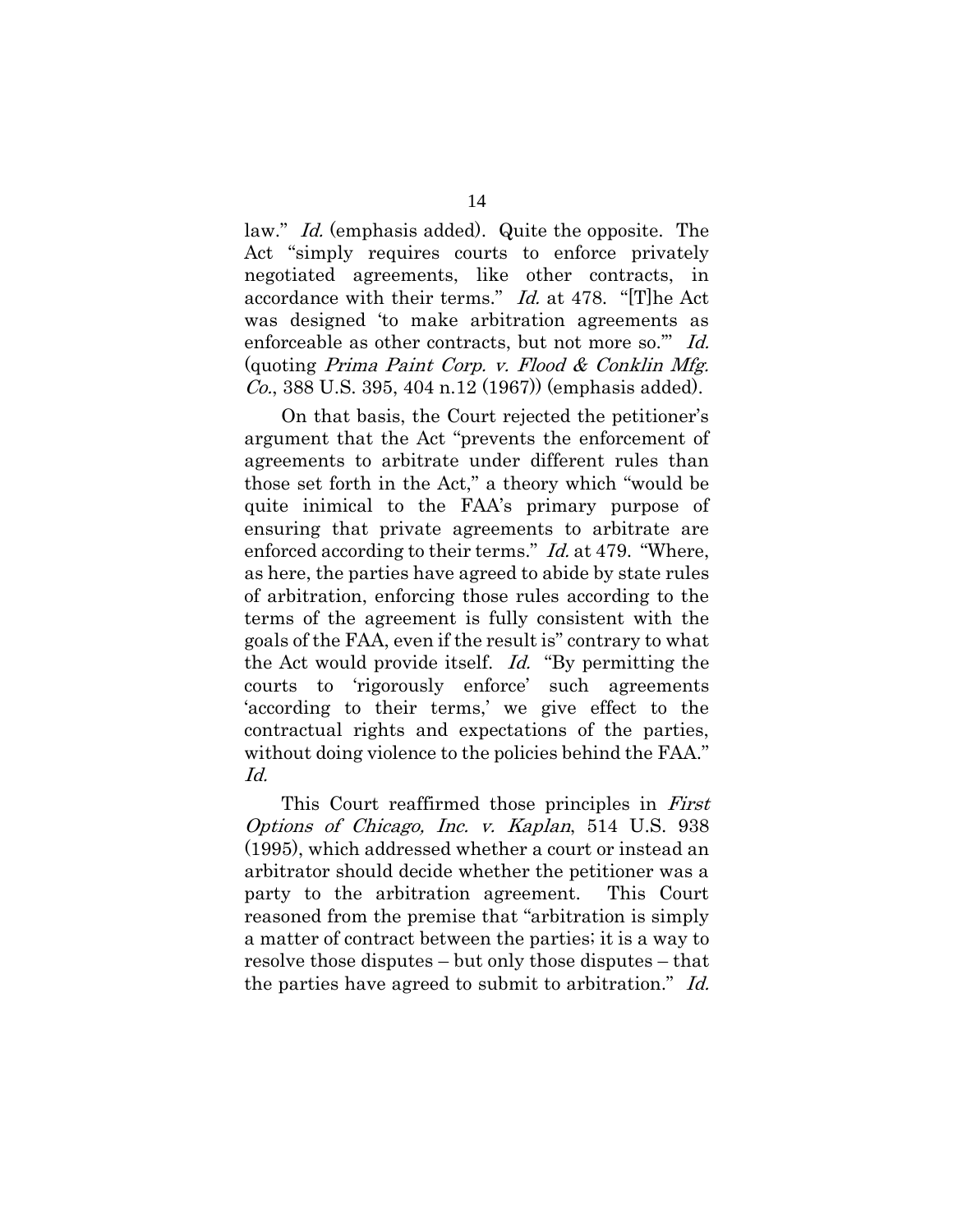at 943 (citations omitted). For that reason, in "deciding whether the parties agreed to arbitrate a certain matter," courts generally "should apply ordinary state-law principles that govern the formation of contracts." Id. at 944 (citing, inter alia, Volt, 489 U.S. at 475-76).

This Court rejected the petitioner's contrary argument that a federal policy in favor of arbitration compelled it to find that all disputes under the agreement would presumptively be decided by the arbitrator. The Court explained that there is no abstract "strong arbitration-related policy" that would give rise to such a presumption, because "the basic objective in this area is not to resolve disputes in the quickest manner possible, no matter what the parties' wishes, but to ensure that commercial arbitration agreements, like other contracts 'are enforced according to their terms' and according to the intentions of the parties." Id. at 947 (quoting Volt, 489 U.S. at 479).

Subsequently, this Court specifically made clear that the Act permits the contracting parties to agree to authorize class action arbitration, even when the Act would not permit the state to require class action arbitration procedures by law. In  $AT\&T$  Mobility v. Concepcion, 131 S. Ct. 1740 (2011), the parties' agreement prohibited class-wide arbitration, but California law required it, by deeming such a provision in a consumer contract of adhesion to be unconscionable and therefore unlawful. This Court held that the Act preempted state law from requiring the parties to arbitrate in that fashion. The Court placed significant weight on the "fundamental principle that arbitration is a matter of contract," such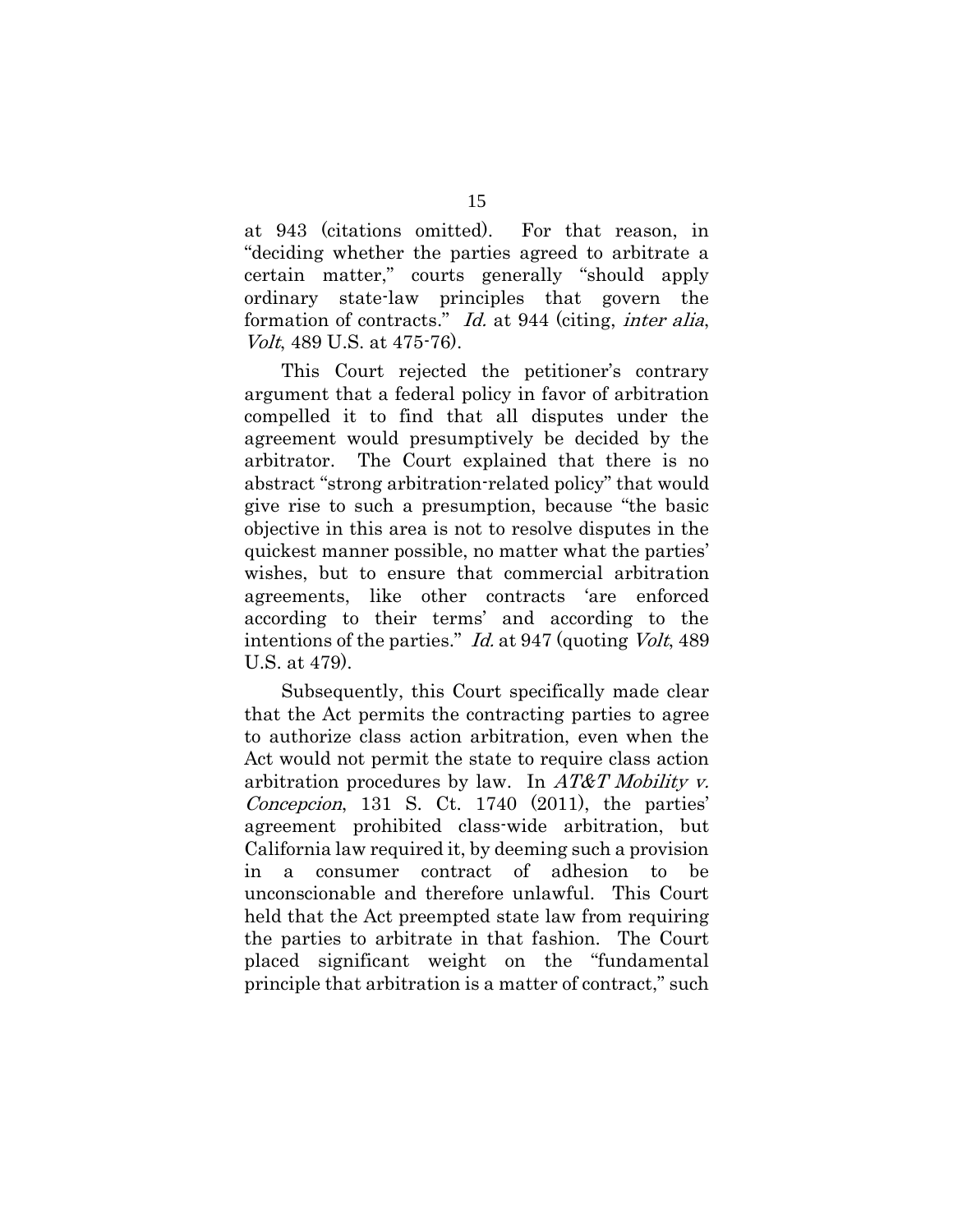that courts must "enforce [arbitration agreements] according to their terms." *Id.* at 1745 (citing *Volt*, 489) U.S. at 478) (quotation marks and additional citation omitted). The Court reasoned that the state law rule was inconsistent with the Act because it overrode the parties' own agreement with respect to a central element of the arbitral proceedings. *Id.* at 1751-52.

Applying that same logic, in Stolt-Nielsen S.A. v. AnimalFeeds Int'l Corp., 559 U.S. 662, 683 (2010), the Court ruled that the parties may themselves choose to authorize class action arbitration. In determining the parties' intentions, "the interpretation of an arbitration agreement is generally a matter of state law," albeit subject to the Act's "basic precept that arbitration 'is a matter of consent, not coercion.'" Id. at 681 (quoting Volt, 489 U.S. at 479). Based on the latter principle, the Court concluded that the parties would not be assumed to have consented to class arbitration when they avowedly had reached "no agreement" on that question. Id. at 687.

The Court subsequently distinguished Stolt-Nielsen, and refused to overturn an arbitrator's finding that the parties had reached an agreement to permit class action arbitration, in Oxford Health Plans  $LLC$  v. Sutter, 133 S. Ct. 2064 (2013). The petitioner in that case contended that the arbitrator's ruling contravened a federal policy against class-wide arbitration. The Court disagreed, reiterating that the parties were free to agree to whatever procedures they liked. By contrast, the Act permitted this Court to overturn the arbitrator's reading of the agreement only if the arbitrator had ignored the parties' intentions and imposed his own notion of economic justice. Id. at 2068. It was sufficient to sustain the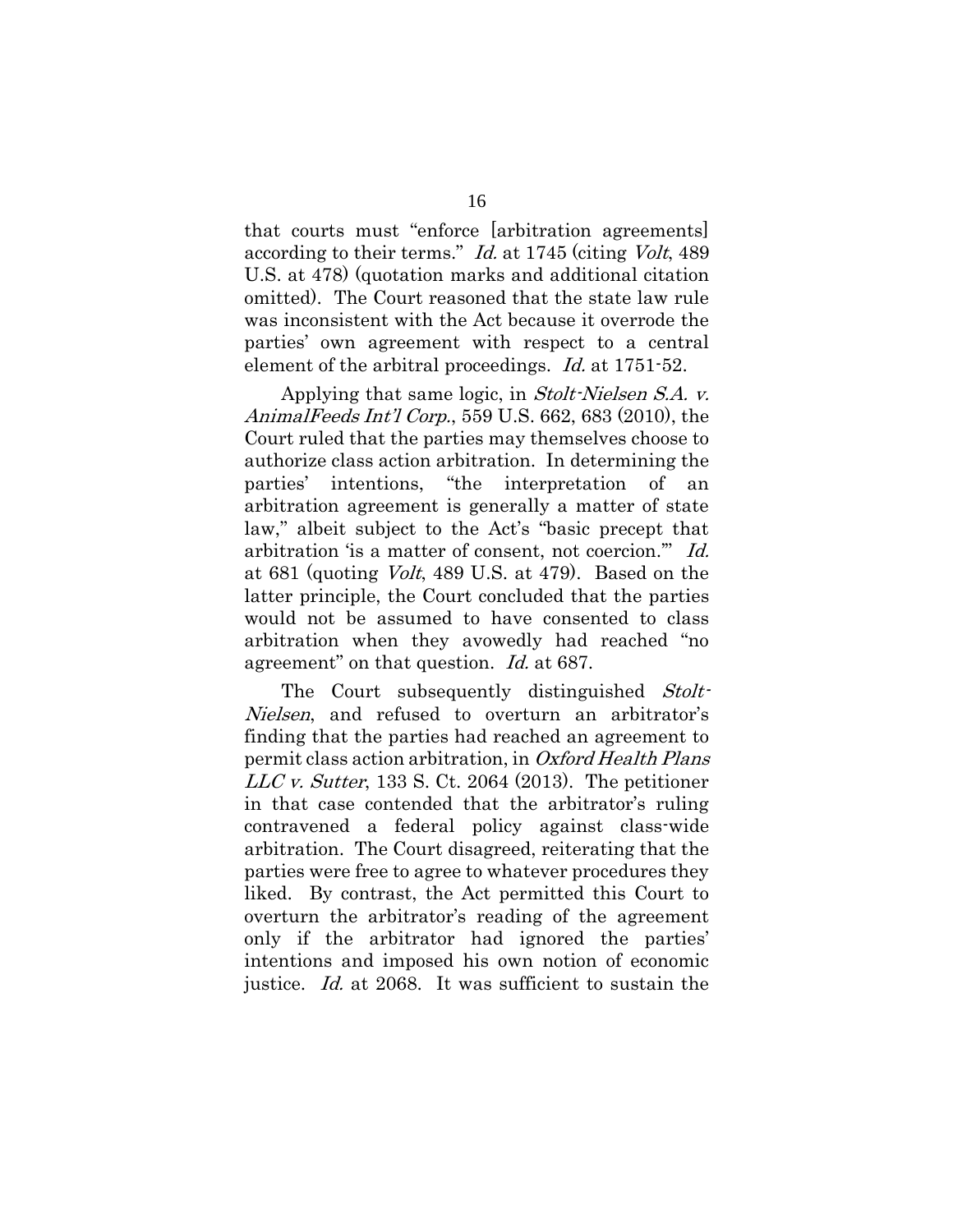finding that the parties authorized class action arbitration that "the arbitrator did construe the contract (focusing, per usual, on its language)." Id. at 2070.

### **II.** The California Court Of Appeal Was Correct To Interpret The Contract According To California Contract Law.

Under this Court's precedents, the judgment of the California Court of Appeal must be affirmed for two independent reasons. First, under the Act, an arbitration agreement must be interpreted "according to its terms," including the choice-of-law provision requiring that the Court of Appeal apply the law of the state of the customer's residence – here, California. That is exactly what the lower court did. Second, in any event, even if DIRECTV were correct that the "law of your state" includes the preemptive effect of federal law, the result would be the same, because the Act only preempts requirements imposed by positive state law that would override the parties' own agreement. By contrast, the Act does not preempt the parties' own choice to incorporate into their agreement California's state-law prohibition on class action waivers.

## **A.** Under The Act, The Court Of Appeal Correctly Used State Law To Construe The Contract.

DIRECTV asserts that the parties entered into an arbitration agreement, which is governed by the Act. Respondents agree. But the fact that the Act applies to the Contract changes nothing. As DIRECTV itself explains, the applicable principle of federal law under the Act is simply that an arbitration agreement will be enforced "according to its terms." Pet. Br. 11 (major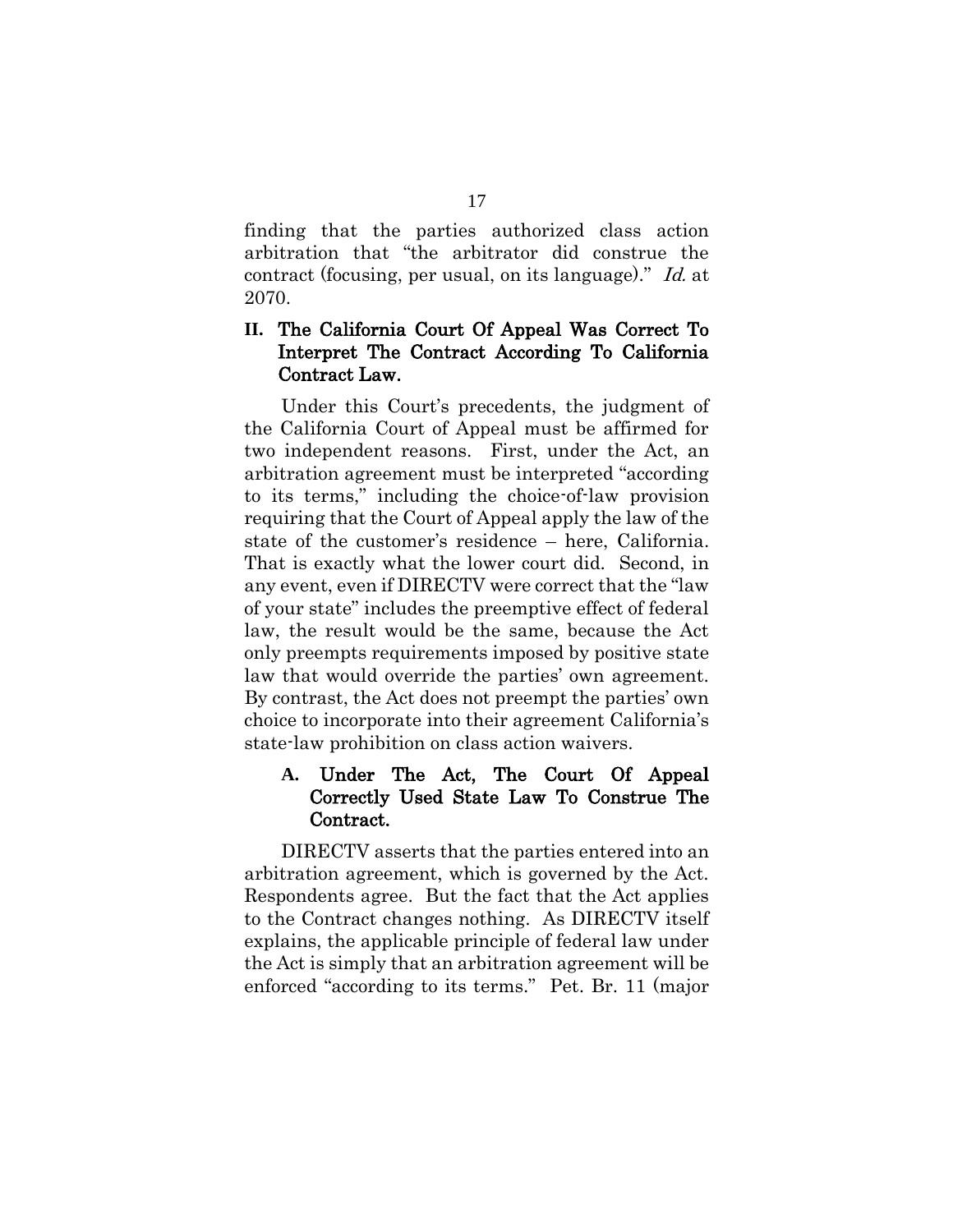heading). The statute thus provides that a court may direct the parties to proceed with arbitration "in accordance with the terms of the agreement." 9 U.S.C.  $§$  4.

Critically, the applicable "terms" of course include the agreement's choice-of-law provision, as well as (in this case) its express incorporation of the "law of [that] state" regarding waivers of class action rights. It is not possible to interpret the agreement correctly while ignoring the body of law that the parties chose to direct its interpretation. Here, the Contract provides, with respect to California customers like respondents, that it will be interpreted according to California law. Construing the agreement "according to its terms" therefore requires determining the Contract's meaning under California contract law. That determination was made by the California Court of Appeal in this case: the parties did not intend to arbitrate their disputes.

This Court approved precisely that methodology in Volt. There, the California Court of Appeal construed the parties' contract, which was subject to the Act, according to California law. This Court explained that the ruling was perfectly consistent with the principle that arbitration agreements must be construed "according to their terms." 489 U.S. at 475. Because the contract's choice-of-law provision called for the application of California law, this Court concluded, the state court properly looked to that law – rather than a supposed general "federal policy favoring arbitration" – in interpreting the agreement. Id. "Where, as here, the parties have agreed to abide by state rules of arbitration, enforcing those rules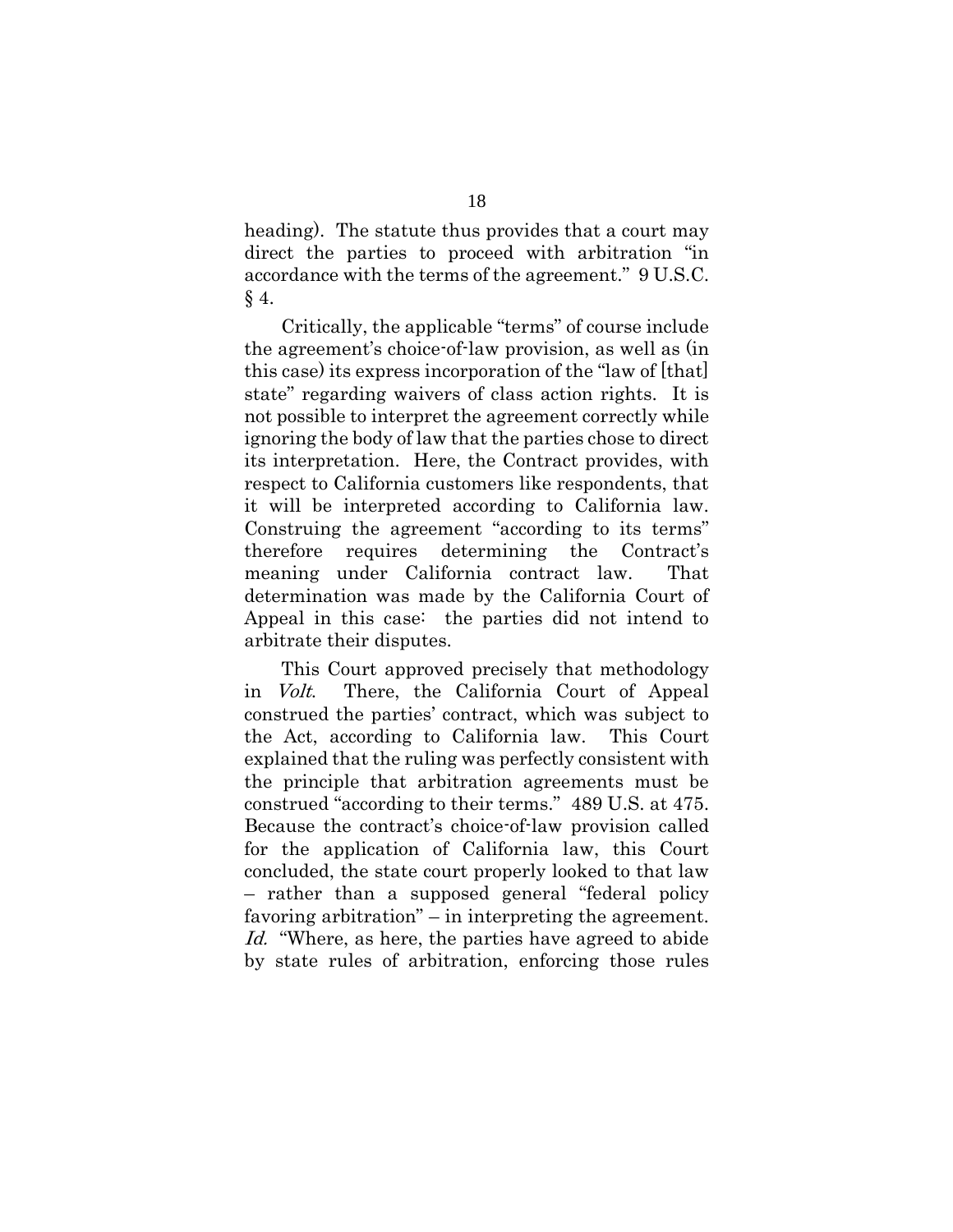according to the terms of the agreement is fully consistent with the goals of the FAA." Id. at 479.

In fact, DIRECTV itself agreed below that California law controls, a fact it never acknowledges in this Court. DIRECTV explained that, "despite Plaintiffs' efforts to characterize the non-severability clause as unique because it refers to 'the law of your state', the question of whether an FAA-governed arbitration agreement is enforceable or unenforceable due to a generally applicable contract defense is always a matter of state law." JA 52 (citation omitted) (emphasis added). DIRECTV's position was simply that its reading of the Contract was superior under "California contract law." Id. DIRECTV was right then in acknowledging that state law is controlling; its attempt to now argue the opposite position lacks merit.

Indeed, DIRECTV never articulates a coherent rule supporting its position. At times, it describes the interpretation of an arbitration agreement as a question of "substantive federal law," Br. 12, which it says "serves as an important check on the application of state law," Id. 14. Elsewhere, it describes the "interpretation and enforcement of an arbitration agreement governed by the FAA [as] a *hybrid* of state and federal law." Id. 13. But DIRECTV never articulates anything resembling an administrable legal rule for courts to identify which matters are assigned to one body of law and which are the province of the other. In particular, it never explains why the construction of the phrase "law of your state" would be resolved as a matter of federal rather than state law. Nor can it explain how to integrate the two bodies of law when the court, as it must, reads all the provisions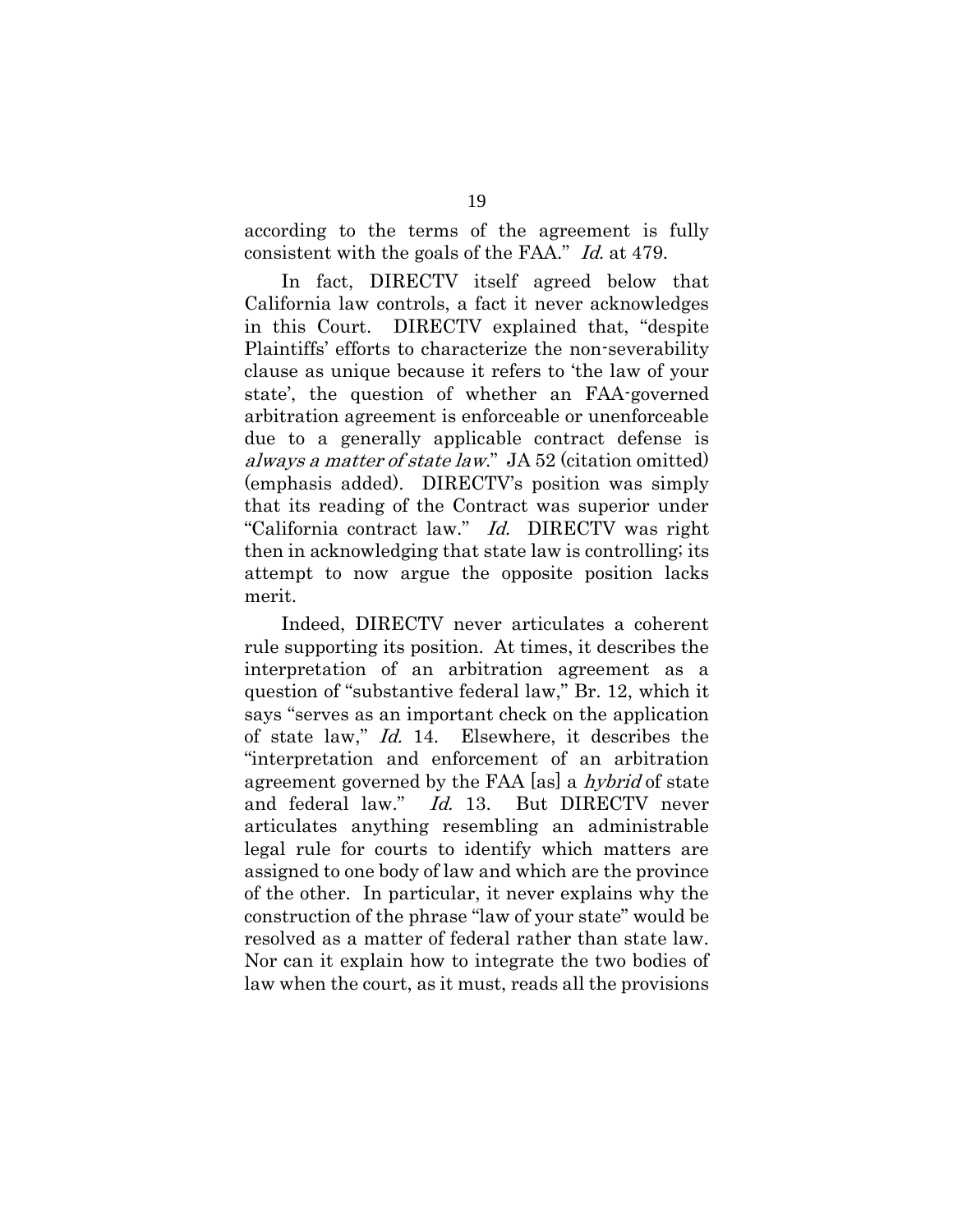of the agreement as a whole. Mastro Plastics Corp. v. Nat'l Labor Relations Bd., 350 U.S. 270, 279 (1956); Cal. Civil Code § 1641.

DIRECTV cannot save its position by resort to a supposed "presumption" that parties intend to arbitrate their disputes. As this Court made clear in Volt and First Options, supra, the Act does not embody such a sweeping assumption about the parties' intention in every case and context. Indeed, in certain circumstances, the applicable presumption is that parties intend *not* to arbitrate. First Options, 514 U.S. at 947.

This Court's decisions applying the Act do recognize a presumption that when the parties disagree over whether a particular dispute falls within the scope of their arbitration agreement, the presumption is in favor of arbitration. The Act departs from the application of pure state law in that circumstance to impose a "presumption of arbitrability only where a validly formed and enforceable arbitration agreement is ambiguous about whether it covers the dispute at issue." Granite Rock Co. v. Int'l Bhd. of Teamsters, 561 U.S. 287, 301 (2010) (emphasis added).

For example, in Mitsubishi Motors Corp. v. Soler Chrysler-Plymouth, Inc., 473 U.S. 614, 628 (1985), the Court concluded that most statutory claims are arbitrable under a general arbitration provision, based on a presumption that the parties would have intended to subject all of their controversies to that agreement. In support, the Court relied on its prior ruling in *Prima Paint Corp. v. Flood & Conklin Mfg.* Co., 388 U.S. 395, 406-07 (1967), which applied the same presumption to hold that a claim of fraud in the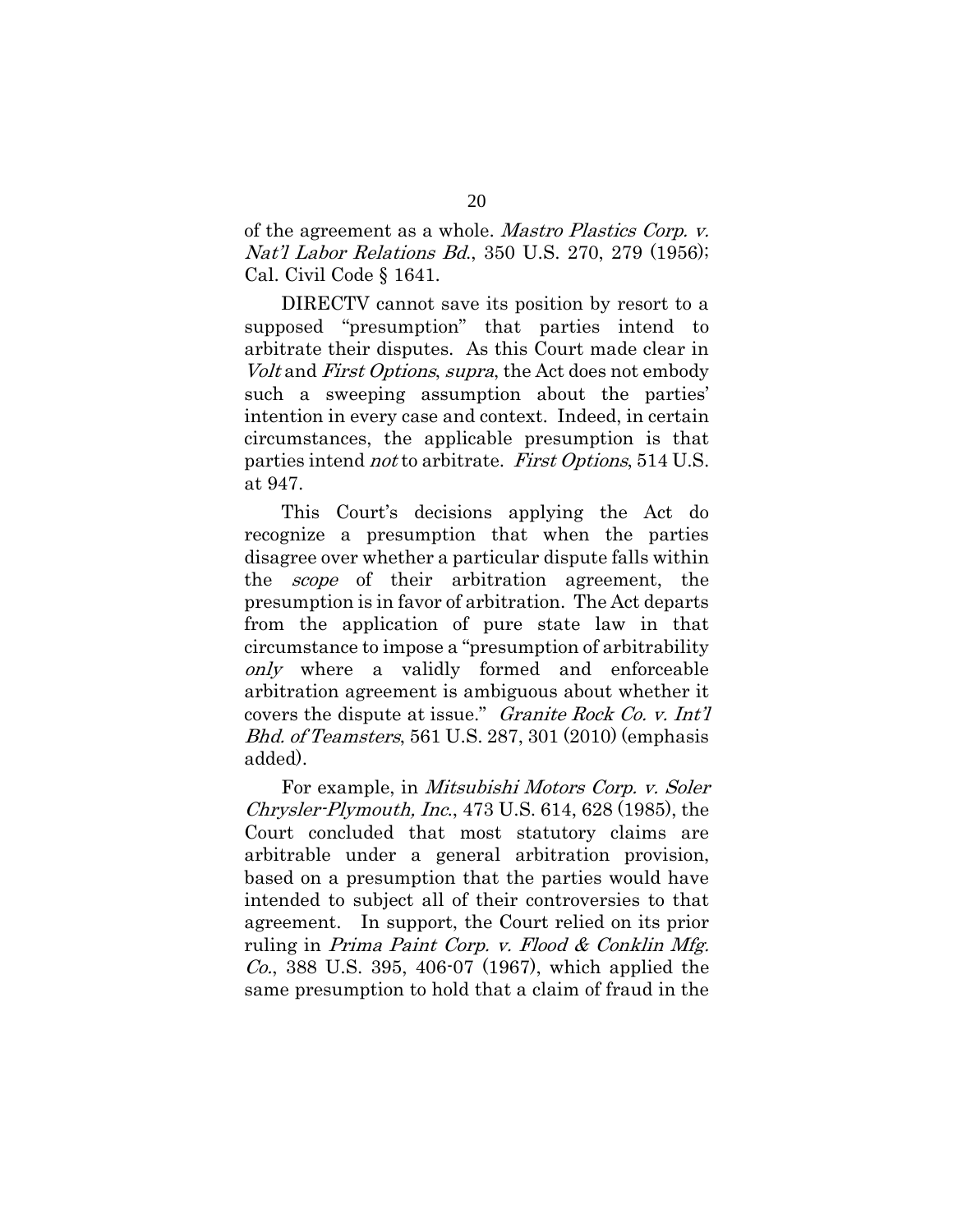inducement of the contract was arbitrable. In both instances, the role of the presumption was simply to reject the assertion that the parties implicitly intended to exclude a particular category of claims from the ambit of an otherwise-encompassing arbitration provision.

The targeted presumption that a dispute falls within an arbitration agreement arises from a common-sense understanding of what the parties themselves probably intended:

We have applied the presumption favoring arbitration, in FAA and in labor cases, only where it reflects, and derives its legitimacy from, a judicial conclusion that arbitration of a particular dispute is what the parties intended because their express agreement to arbitrate was validly formed and (absent a provision clearly and validly committing such issues to an arbitrator) is legally enforceable and best construed to encompass the dispute.

Granite Rock, 561 U.S. at 303 (citing, inter alia, First Options, 514 U.S. at 944-45).

DIRECTV would have this Court enact a quite different legal rule. Its proposed presumption is that parties intend not to apply contractual provisions that would, by their terms, render their arbitration agreement ineffective. Here, DIRECTV argues that it and its customers in California presumably did not intend to read "law of your state" to trigger Section 9's anti-severability provision in California.

DIRECTV's proposed rule is completely untethered from this Court's assumption that parties with effective arbitration agreements intend a particular class of disputes to be arbitrable. As in Volt,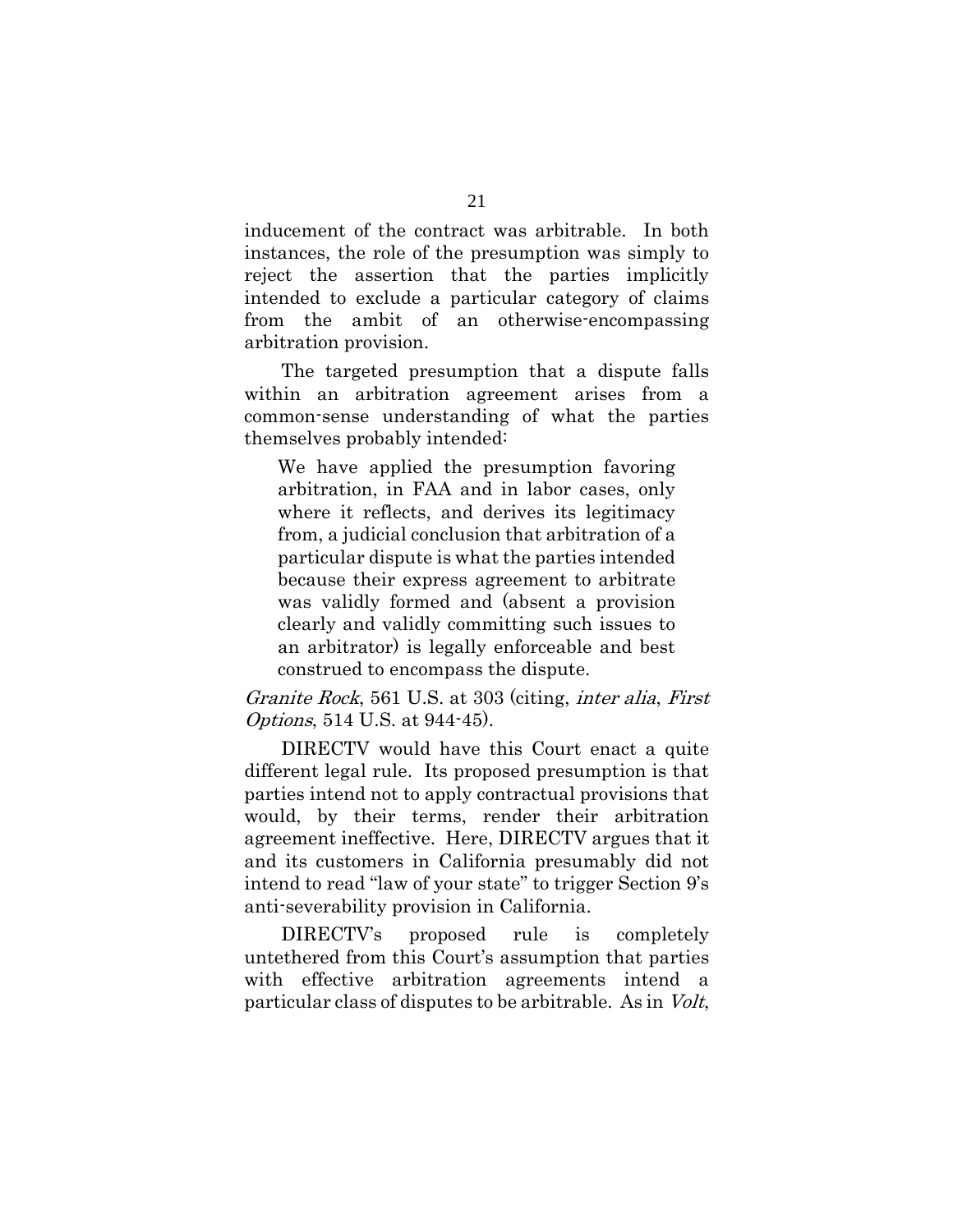although "ambiguities as to the *scope* of the arbitration clause itself resolved in favor of arbitration," that special rule is not implicated by the state court's distinct ruling "that the parties intended the California rules of arbitration . . . to apply." Volt, 489 U.S. at 476 (emphasis added). And if DIRECTV were correct, then  $Volt$  – which held that the contract incorporated a state-law rule that inhibited arbitration, despite the invocation of the same supposed presumption – would have come out the other way.

In particular, there is no reason to presume  $ex$ ante that DIRECTV and respondents intend to negate an arbitration provision under which they would litigate rather than arbitrate. It is at least equally plausible that the parties, having gone to the trouble to include such a provision in the contract, intended for it to have some teeth. That is particularly true when, as here, the meaning of the contractual provision is resolved as a matter of state law. In this case, we know that the phrase "law of your state" refers to California law without regard to preemption under the Act. There is no reason to believe that the parties subjected their agreement to California law but incorrectly presumed that the Contract would mean something very different.

Importantly, the fact that Section 9 contains provisions relating to arbitration does not support an assumption that the parties intended to arbitrate every type of dispute. DIRECTV's suggestion that the presence of an arbitration clause within a contract is evidence that the parties agreed to arbitrate at least some of their disputes may have some force with respect to an ordinary bilateral contract. In that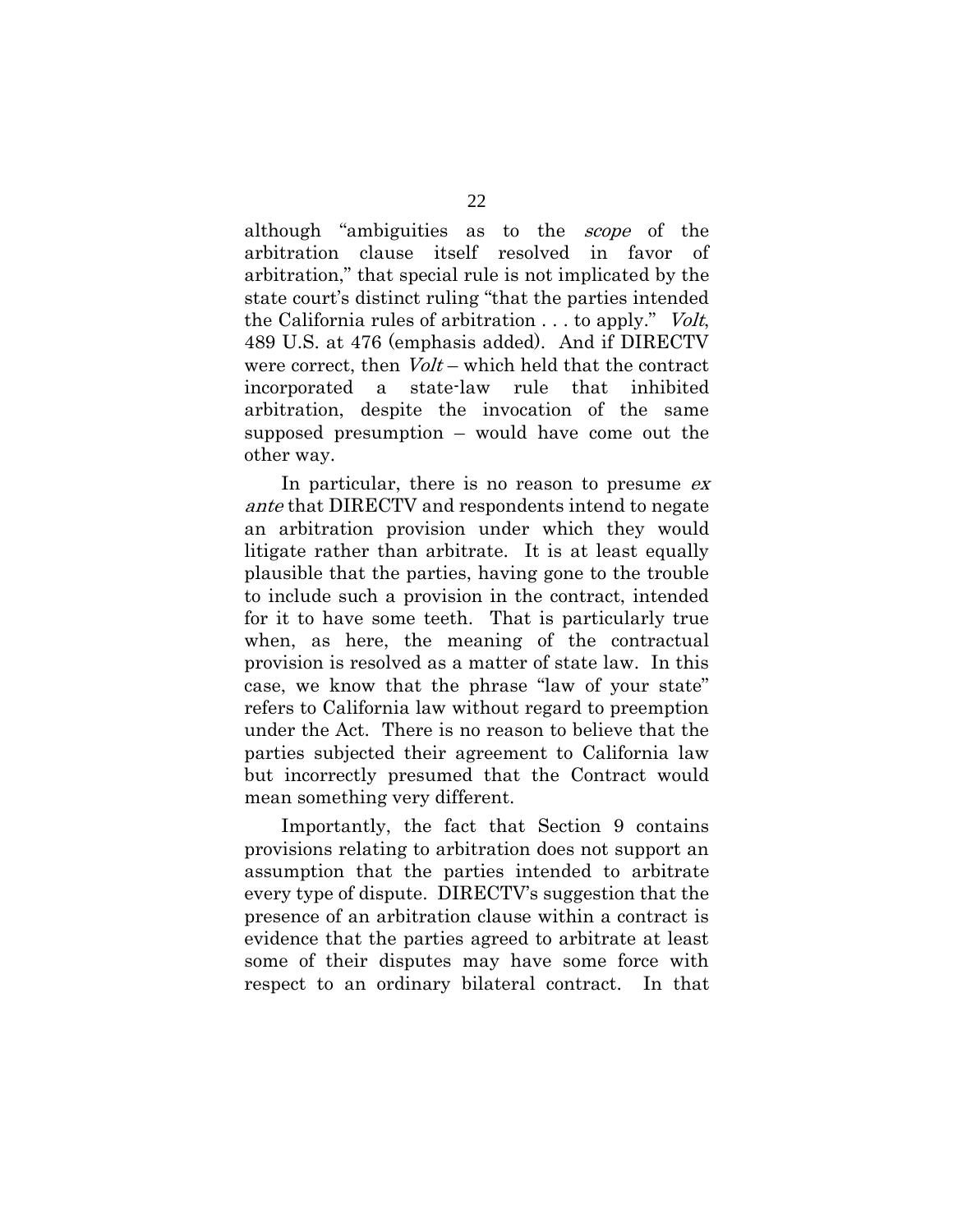context, why would the parties have included such a provision if they did presumably intend to use it? But the same inference does not arise from a form contract like this one, which applies to all of DIRECTV's customers, nationwide. Many provisions of such form consumer agreements are governed by state law, which can vary by jurisdiction. When a company wants all of its customers to sign a single nationwide agreement, it regularly provides that certain provisions apply in some states but not others.

That is what happened here. The states vary with respect to whether they prohibit class action waivers. So DIRECTV wrote Section 9 to provide for the arbitration of its disputes with its customers, except any of those living where "the law of your state" would prohibit waiving the class action remedy. DIRECTV could have created a separate contract for its California customers that omitted the arbitration provisions of Section 9 altogether; the result would have been the same. But for its own convenience, it instead used a single nationwide contract which, because Section 9 was enforceable in some (indeed, the great majority of) states, includes detailed provisions regarding how any arbitration would be conducted. In particular, DIRECTV's decision to use one customer agreement facilitated making unilateral changes applicable to all of its customers simply by revising the single form contract.

Indeed, DIRECTV itself confirmed that it intended that certain provisions apply in some states and not others. In moving for a stay of this action, DIRECTV acknowledged that

The Customer Agreement between DIRECTV and its customers provides that the customer's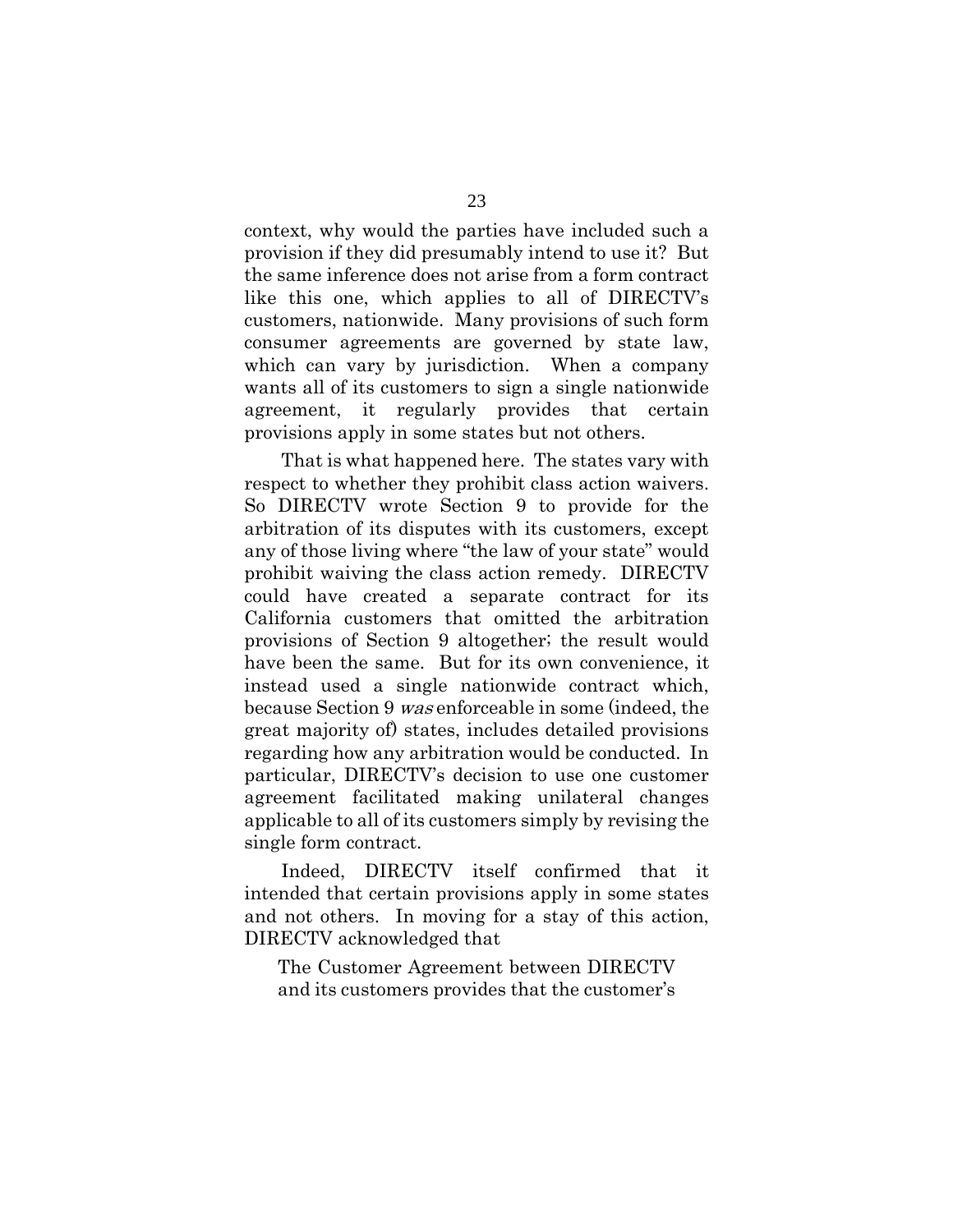home state laws will govern the relationship, and that any disputes will be resolved in individual arbitration if the customer's home state laws enforce the parties' arbitration agreement. Because California law would not enforce the arbitration agreement as between DIRECTV and California customers, DIRECTV has not sought and will not seek to arbitrate disputes with California customers.

JA 52; see also JA 143-44.

**B.** DIRECTV's Argument In Any Event Fails Because The Act Does Not Preempt The Parties' Choice To Incorporate California's Ban On Class Action Waivers Into Their Agreement.

DIRECTV's argument fails for the independent reason that it rests on a false premise: that the Act preempts California's prohibition on class action waivers, even when (as in this case) the parties themselves agree to be bound by that state law rule. DIRECTV argues that no "law of [a customer's] state" in the United States ever prohibits class action waivers with respect to contracts subject to the Act, because all such laws are preempted under Concepcion.

This Court rejected exactly that characterization of the Act's preemptive effect in *Volt*; in fact, the parallels are exact. In both cases, the agreement's choice-of-law clause called for the application of California law; the California Court of Appeal construed the agreement to incorporate a California arbitration rule that was inconsistent with the provisions of the Act; and the party favoring arbitration argued that the Act preempted the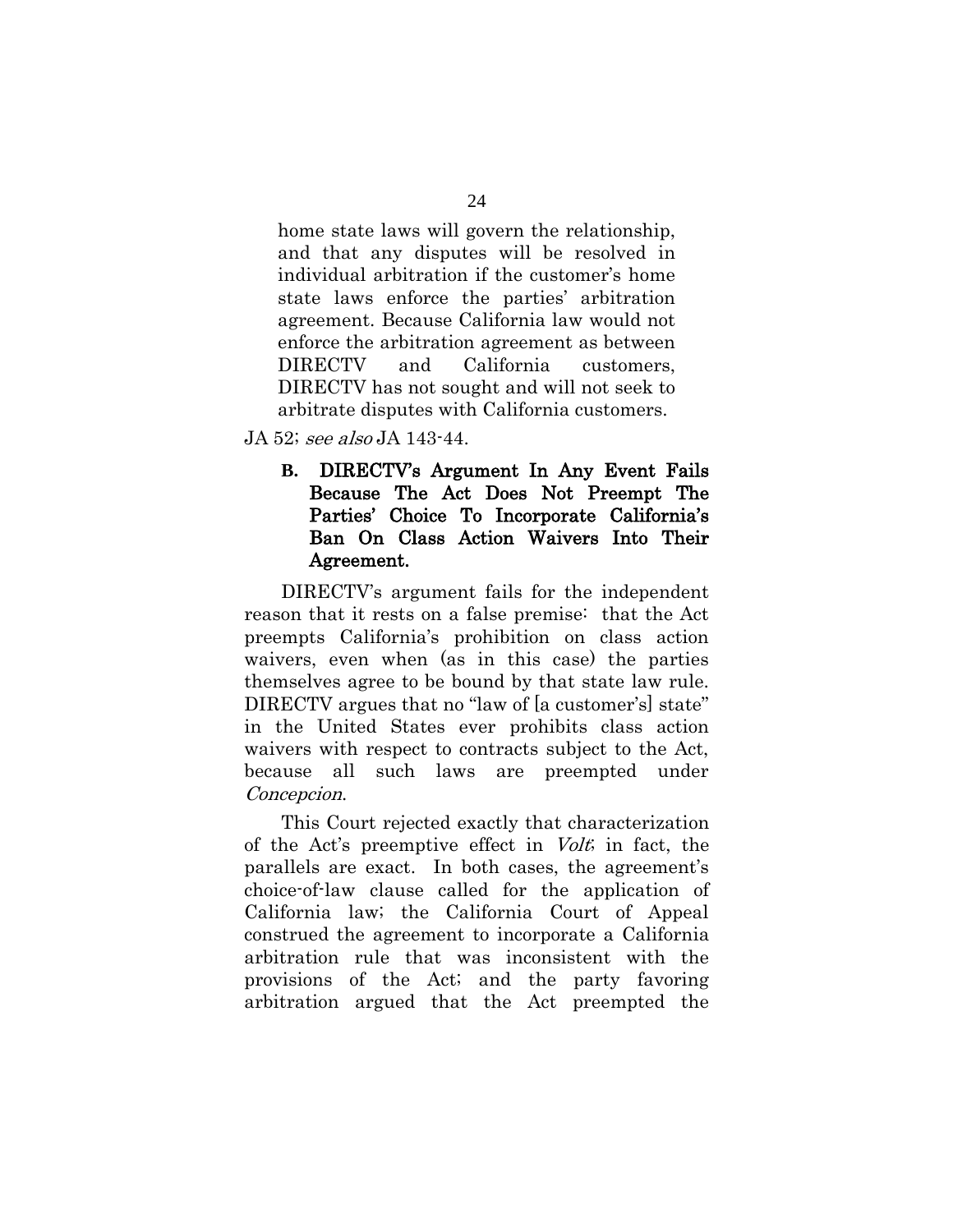California rule. In Volt, this Court rejected that argument, holding that the Act does "not prevent application of [the California rule] to stay arbitration where, as here, the parties have *agreed* to arbitrate in accordance with California law." 489 U.S. at 476. To the contrary, holding that the parties' agreement was preempted by the Act "would be quite inimical to the FAA's primary purpose of ensuring that private agreements to arbitrate are enforced according to their terms." Id. at 479.

According to DIRECTV, its contrary position is compelled by Concepcion. That is not correct. In Concepcion, the parties did not incorporate the relevant provisions of California law into their arbitration agreement. Quite the opposite: the plaintiffs argued that California law overrode the terms of the agreement. This Court reasoned that, because arbitration is a matter of contract, the Act does not permit positive state law to require the parties to make class action arbitration available. As DIRECTV explains, *Concepcion*'s actual holding is that "state law cannot *force* people to arbitrate on a classwide basis." Pet. Br. 1 (emphasis added).

This case, by contrast, is analogous to  $Oxford$ Health. Here, the Contract is subject to California law not by operation of law, but as a result of the choiceof-law provision to which the parties agreed. Section 9 then expressly incorporates state law – here, California law, including particularly the provision of the California Consumers Legal Remedies Act prohibiting the waiver of the right to pursue a claim under class action procedures. The parties were free to make that choice, which is not overridden by Concepcion. As DIRECTV acknowledges, Br. 15, and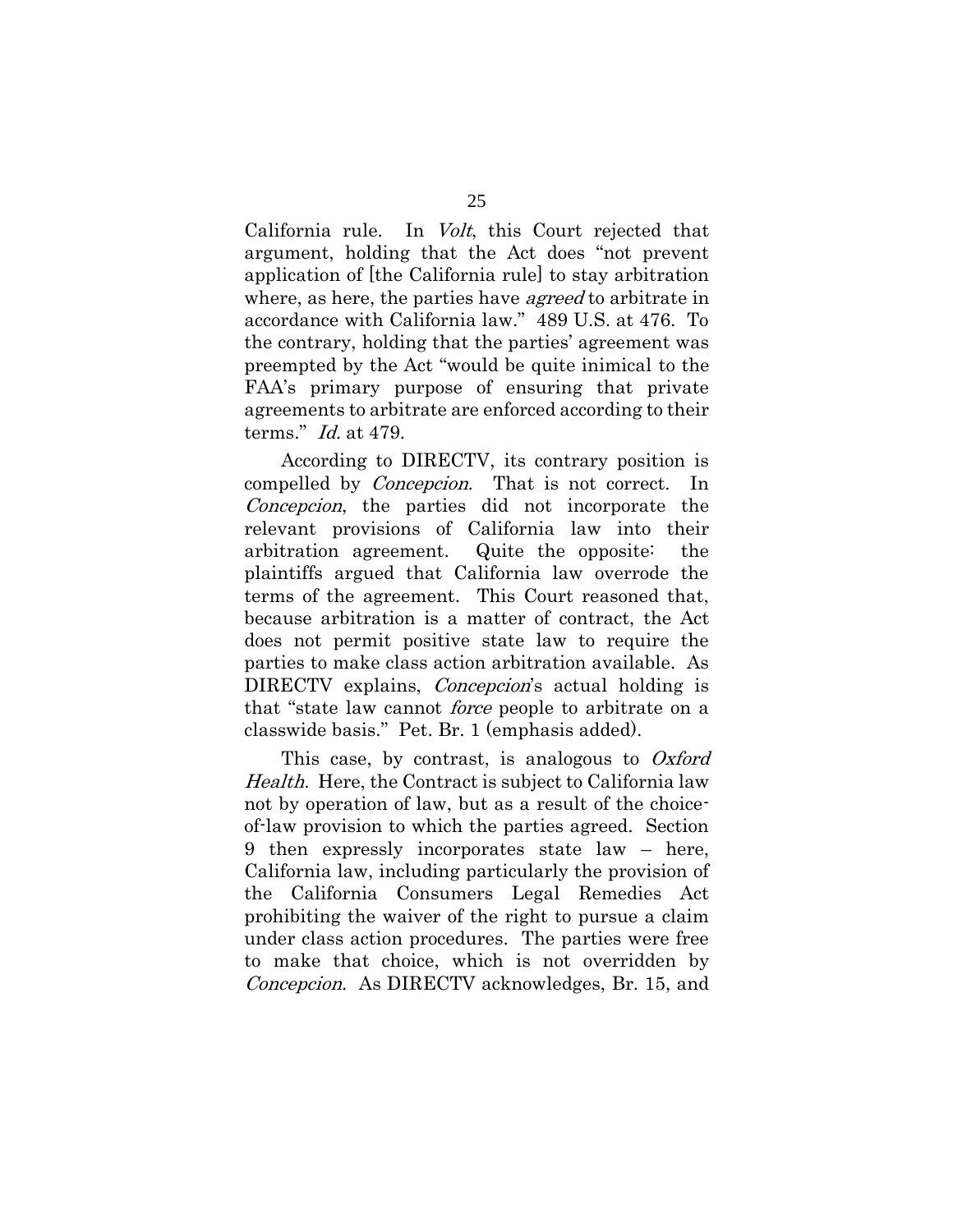Stolt-Nielsen holds, parties are free to choose whatever state rules they want, including rules that are contrary to the result that would obtain under the Act's own provisions.

Thus, in *Oxford Health*, this Court deferred to the arbitrator's determination that the parties' contract provided for class-wide arbitration, rejecting the petitioner's argument that this interpretation could not be reconciled with *Concepcion*. DIRECTV's argument faces an even more substantial hurdle than the failed invocation of *Concepcion* in Oxford Health. At least in *Oxford Health*, a federal court would overturn an arbitrator's ruling under the Act, albeit in limited circumstances. Oxford Health, 133 S. Ct. at 2068 (citing 9 U.S.C.  $\S$  10(a)(4)). By contrast, no provision of the Act authorizes overturning a state court's conclusion that as a matter of state law the parties' agreement by its terms renders the agreement's arbitration clause unenforceable.

In fact, the result in this case would be the same even if this Court were to accept DIRECTV's invitation to construe the Contract de novo. In Mastrobuono v. Shearson Lehman Hutton, 514 U.S. 52 (1995), this Court considered an arbitration agreement subject to New York law. Invoking *Volt*, the respondent argued that the agreement thereby incorporated New York arbitration law – in particular, that state's prohibition on arbitrators imposing punitive damages. But this Court disagreed, recognizing a critical distinction between the cases. *Volt* was a case in which, because it arose from a state court's construction of the parties' agreement, "we did not interpret the contract de novo. Instead, we deferred to the California court's construction of its own State's laws." Id. at 59 n.4. By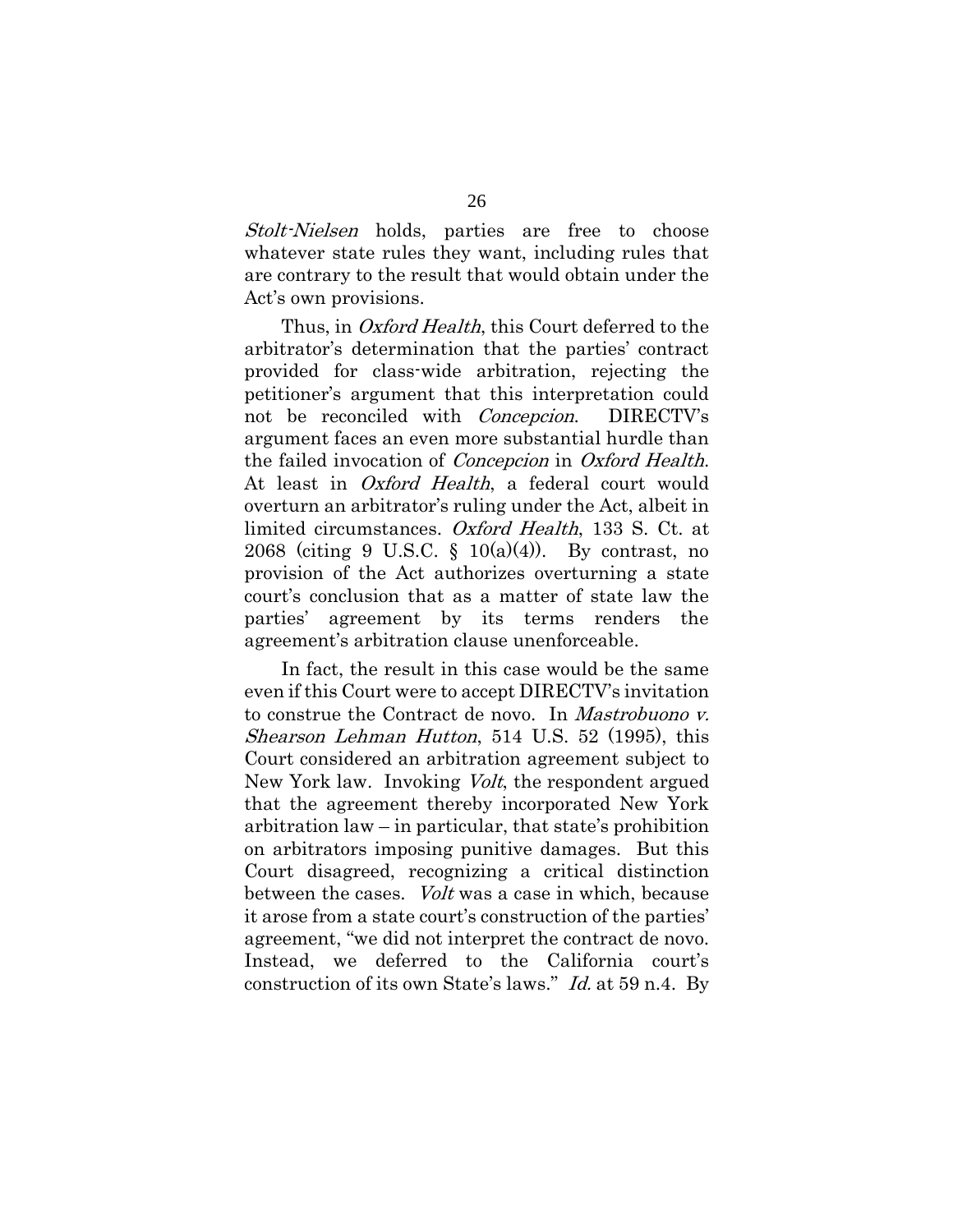contrast, the contract in Mastrobuono was not subject to a binding state court interpretation because it had only been construed by a federal court of appeals. Id. Construing the contract de novo, this Court concluded that because the agreement did not by its terms include New York arbitration law, it was properly read to incorporate the "substantive principles that New York courts would apply, but *not* to include special rules limiting the authority of arbitrators." Id. at 64 (emphasis added).

Thus, in *Mastrobuono*, the Court applied the legal principle announced in *Volt* that the Act does not preempt state law that the parties choose to incorporate into their agreement. Mastrobuono simply found that the language of the contract before it was not sufficiently clear on de novo review to incorporate New York's rule against arbitrators awarding punitive damage awards. But here, unlike Mastrobuono, there is no ambiguity about what state law the parties incorporated. Section 9 expressly incorporates state law prohibitions on class action waivers.

At the very least, the members of the Court who dissented in *Concepcion* should perceive no need to extend that ruling to these distinct circumstances. Furthermore, respondents ask that Justice Thomas adhere to his view that the Act does not apply to cases, like this one, that originate in state court and raise state law claims. E.g., Preston v. Ferrer, 552 U.S. 346, 363 (2008) (Thomas, J., dissenting); Buckeye Check Cashing, Inc. v. Cardegna, 546 U.S. 440, 449 (2006) (Thomas, J., dissenting); Green Tree Fin. Corp. v. Bazzle, 539 U.S. 444, 460 (2003) (Thomas, J., dissenting);  $E.E.O.C. v.$  Waffle House, Inc., 534 U.S.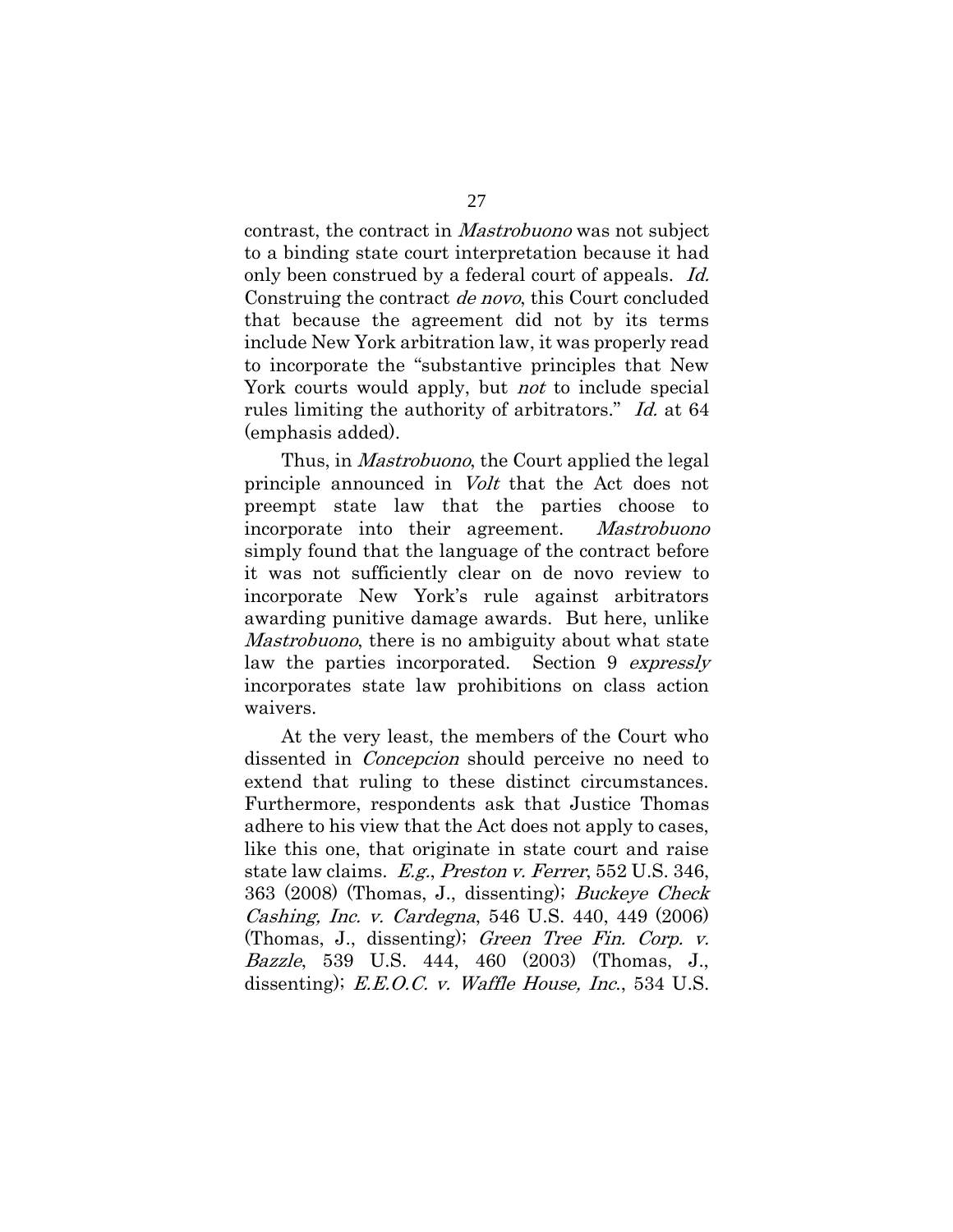279, 314-15 (2002) (Thomas, J., dissenting); *Doctor's* Assocs., Inc. v. Casarotto, 517 U.S. 681, 689 (1996) (Thomas, J., dissenting); Allied–Bruce Terminix Cos. v. Dobson, 513 U.S. 265, 285-97 (1995) (Thomas, J., dissenting).<sup>1</sup>

## **III.** There Is No Merit To DIRECTV's Irrelevant Criticisms Of The Court Of Appeal's Reading Of The Contract.

1. For the foregoing reasons, the Contract is governed by California law, which the California Court of Appeal has definitively construed to conclude that the parties did not agree to arbitrate their disputes. That holding is unassailable in this Court, which does not sit to review the application of state law. Volt, 489 U.S. at 474.

DIRECTV thus turns this Court's rulings on its head when it invokes *Volt* and *Stolt-Nielsen* for the proposition that the California Court of Appeal's ruling "cannot stand as a matter of substantive federal law, as it manifestly fails to enforce the parties' arbitration agreement 'according to [its] terms.'" Br. 17 (quoting Stolt-Nielsen, 559 U.S. at 682 (quoting, in turn, *Volt*, 489 U.S. at 479). In *Volt*, the Court refused to override the California Court of Appeal's ruling construing the parties' agreement as a matter of

1

<sup>&</sup>lt;sup>1</sup> DIRECTV does not identify any other applicable requirement of the Act that calls into question the California Court of Appeal's determination to interpret the Contract on the basis of ordinary California contract law. Respondents are aware of none. There is no suggestion that the Court of Appeal applied a unique set of interpretive principles that discriminate against arbitration. Nor did the court rest its ruling on its own views of economic justice rather than interpreting the parties' agreement. Cf. Oxford Health, 133 S. Ct. at 2069-70.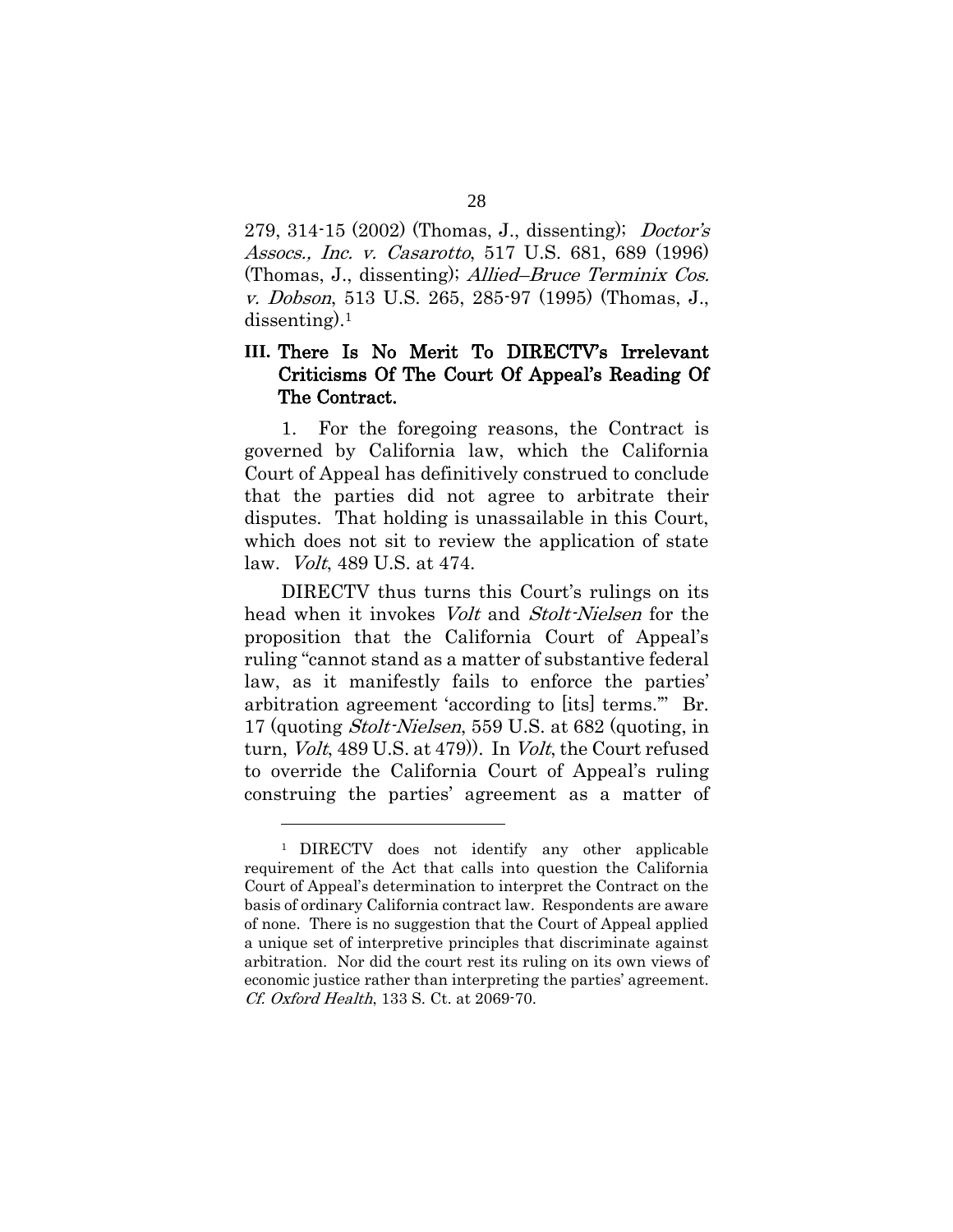California law, rejecting the claim that there was a general federal policy favoring arbitration or that the Act otherwise preempted the lower court's decision. Similarly, in *Stolt-Nielsen*, the Court refused to override an arbitrator's determination that the parties' agreement authorized class-wide arbitration, rejecting the assertion that such a construction was contrary to principles embodied in the Act. Both decisions thus stand for the proposition that this Court does not sit to revisit the conclusion that the parties have entered into agreements that either limit arbitration (as in *Volt*) or require that it be conducted under certain rules (as in Stolt-Nielsen).

Volt also illustrates DIRECTV's error in repeatedly relying on the contrary reading of the Contract adopted by Murphy v. DIRECTV, Inc., 724 F.3d 1218 (9th Cir. 2013). In Murphy, the Ninth Circuit attempted to determine the Contract's meaning, which as noted is a question of California law. *Id.* at 1227. Because the California Court of Appeal subsequently construed the Contract, its ruling by definition supplants the federal court's interpretation adopted in Murphy. See 28 U.S.C.A. § 1652; Erie R. Co. v. Tompkins, 304 U.S. 64, 79 (1938). The fact that a federal court would read state law differently and give a different reading to the agreement is of no moment. Volt, 489 U.S. at 470.

2. DIRECTV's argument that on a de novo reading of the Contract this Court would adopt a different interpretation are therefore beside the point. But in any event, for the reasons given by the California Court of Appeal, the contract is at the very least ambiguous. Pet. App. 10a-11a. And as this Court has recognized, that ambiguity is properly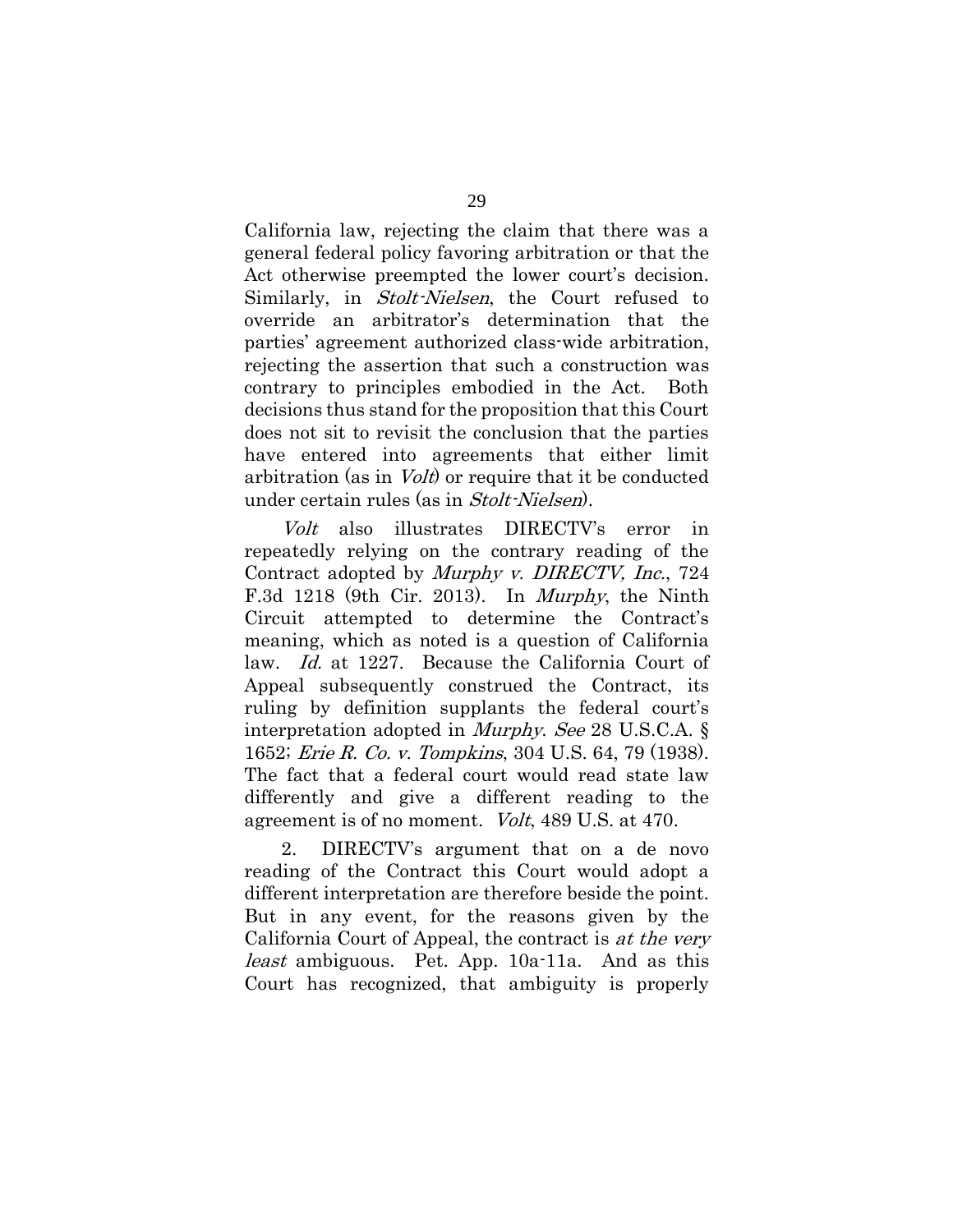resolved against DIRECTV as the party that drafted this form contract of adhesion. Mastrobuono, 514 U.S. at 62-63.

DIRECTV relies heavily on the fact that the Contract expressly provides that the Act applies to Section 9. But as discussed, that adds nothing. DIRECTV reads that provision to refer to the Act's preemptive effect. But as the California Court of Appeal concluded, the more specific incorporation of the "law of [the customer's] state" controls over the general application of the Act. Pet. App. 12a.

In any event, DIRECTV concedes that there is no conflict between the result below and the Act, which freely permits the parties to incorporate provisions of state law that would produce a different result than the Act. In Volt, for example, the parties were free to incorporate California's rule allowing stays of arbitral proceedings, notwithstanding that the Act itself would require the arbitration to proceed. And in Stolt-Nielsen, the parties were free to authorize class action arbitral procedures, notwithstanding that the Act would preempt state laws requiring those procedures.

DIRECTV's contrary argument pretends that the Contract exclusively subjects Section 9 to principles of preemption under the Act. On its view, the parties only incorporated the Act's prohibition on state law requiring the parties to permit class action procedures. But that is not what the Contract says. Instead, the Contract simply provides that the Act governs the arbitration clause. In turn, for the reasons discussed in Part II, supra, the Act calls for the Contract to be construed consistent with its "terms," including the choice-of-law provision, which incorporates California law. The state court's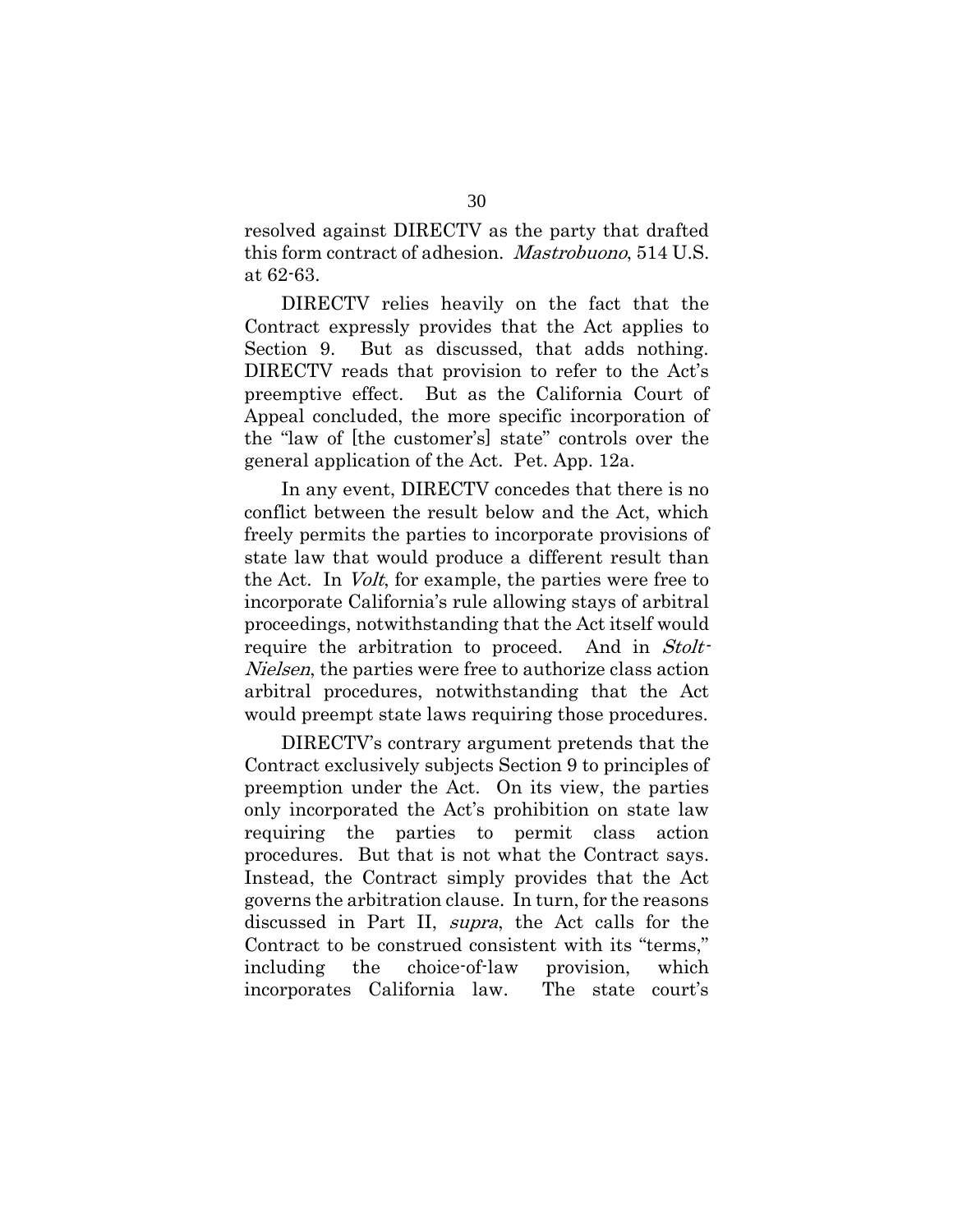conclusion that the parties did not agree to arbitrate their disputes thus does not violate any right of DIRECTV under the Act, but is instead "a finding that it had no such right in the first place." *Volt*, 489 U.S. at 475.

DIRECTV next asserts that the parties obviously intended to arbitrate their disputes, if possible. But at the time the operative version of the Contract took effect, the parties plainly intended to litigate and *not* to arbitrate. So too at the time respondents initiated this action. Look no further than the fact that when this litigation commenced, DIRECTV did not seek to compel arbitration and affirmatively represented to the trial court that it would not move to compel arbitration of the respondents in this matter. JA 52, 143-44.

At those times, DIRECTV and any consumer who considered the question would both have regarded all of Section 9 as unenforceable by its terms because California law prohibited waiver of class and representative actions in any forum, including arbitration. Indeed, that was in fact how DIRECTV itself understood Section 9. Even assuming the parties considered whether the Act preempted such a law, no court had held that it was.

Nor is there anything anomalous about the mechanism by which the parties memorialized their choice not to arbitrate. The Contract incorporates the law of the state in which the consumer resides. On its face, the agreement reflects a perfectly sensible, voluntary decision to abide by state laws that protect consumers by forbidding agreements that preclude class action procedures.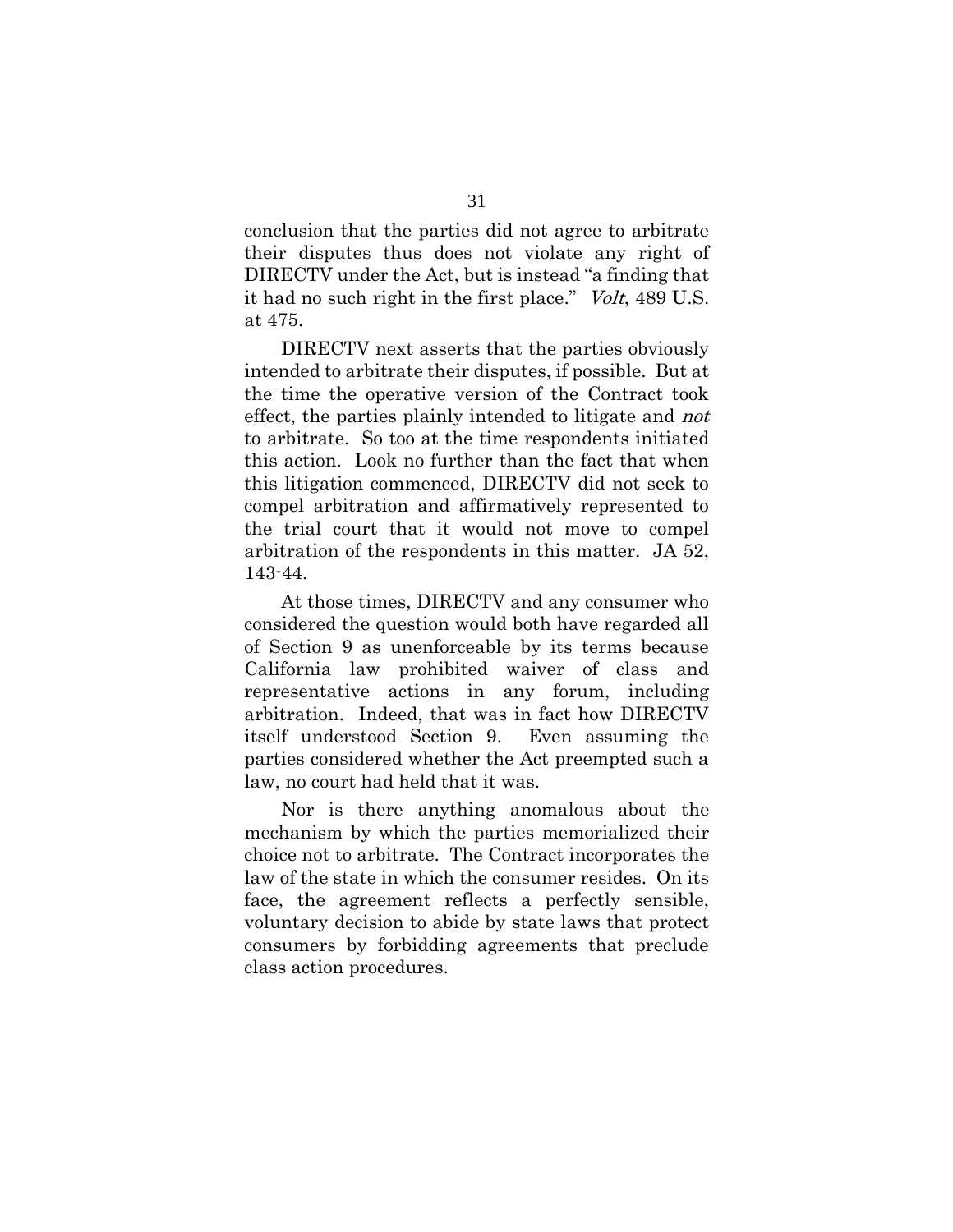DIRECTV's contrary position must be that the parties expected that a duty to arbitrate would spring into existence if California law was later found to be preempted. But because contracts depend on the parties' intent, they are generally interpreted according to the circumstances as they stood when they are formed. Trans World Airlines, Inc. v. Franklin Mint Corp., 466 U.S. 243, 262 (1984).

That rule makes the most sense with respect to the interpretation of a contract – like this one – in which one party (DIRECTV) claims the unilateral right to change it prospectively at any time. JA 127 ¶ 4. The contracting parties do not need the agreement to account for unexpected changes in the law, because those can instead be addressed through unilateral revisions without the parties needing to go to the trouble of entering into a new agreement. Indeed, after this Court decided Concepcion, DIRECTV unilaterally modified the Contract's arbitration provision to eliminate the "law of the state" phrasing of Section 9.

But DIRECTV's interpretation suffers from an even deeper implausibility. In this case, DIRECTV sought to compel arbitration after the proceedings had been underway in state court for almost three years. DIRECTV's position thus is not merely that the parties intended their agreement to account for changing conceptions of federal preemption, but that they intended the obligation to arbitrate to attach after the parties were out of the contract and in the middle (or even near the end) of litigating the dispute. That is on its face an extremely unlikely description of how the parties believed their agreement would operate. The purpose of arbitration is to resolve the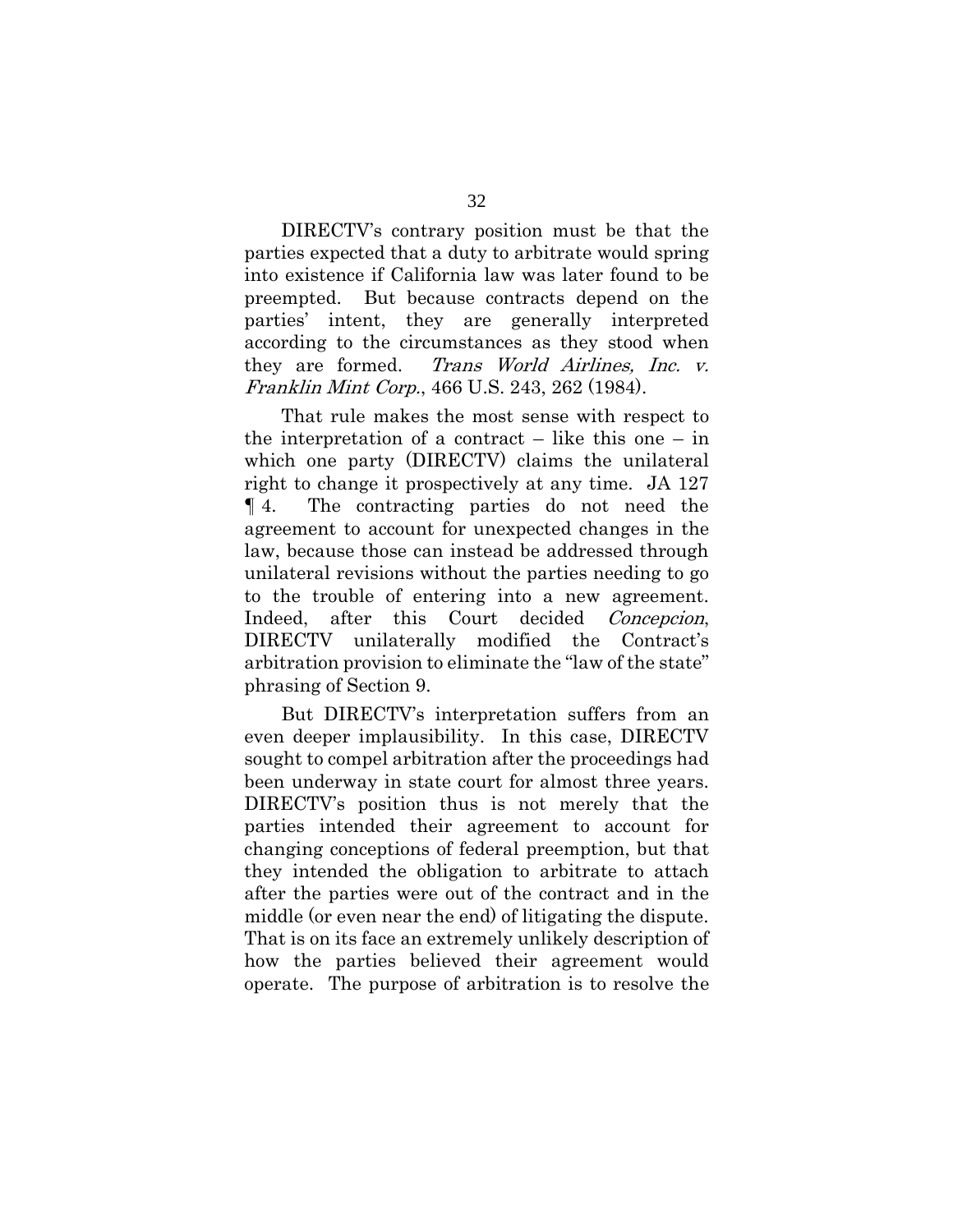parties' disputes more efficiently. Concepcion, 131 S. Ct. at 1751. But on DIRECTV's view, years of effort in bringing the dispute to a final resolution would be cast aside – and the entire matter litigated all over in numerous separate arbitrations – based on an unexpected change in the understanding of whether the state law they incorporated into the agreement was preempted.

DIRECTV emphatically argues that its own intention was to arbitrate whenever possible, including whenever it became apparent that California's prohibition on class action waivers was preempted. That is an entirely self-interested assertion advanced well after the Contract was formed, and it is just as plausible that DIRECTV wanted to know with certainty in advance whether claims would be arbitrated or instead litigated in any given state. But in all events, contracts require mutual assent, and there is every reason to believe that consumers believed they were fully protected under California law, because the contract said so. To the extent the parties read the Contract differently, it is construed against DIRECTV, which drafted it. Pet. App. 10a.

There is no merit to DIRECTV's further argument that the phrase "law of your state" necessarily requires incorporating the determination whether state law is preempted. Importantly, the closely related provisions of Section 10 of the Contract expressly distinguish the law of the customer's state from federal law. JA 129 ("The interpretation and enforcement of this agreement shall be governed by the rules and regulations of the Federal Communications Commission, other applicable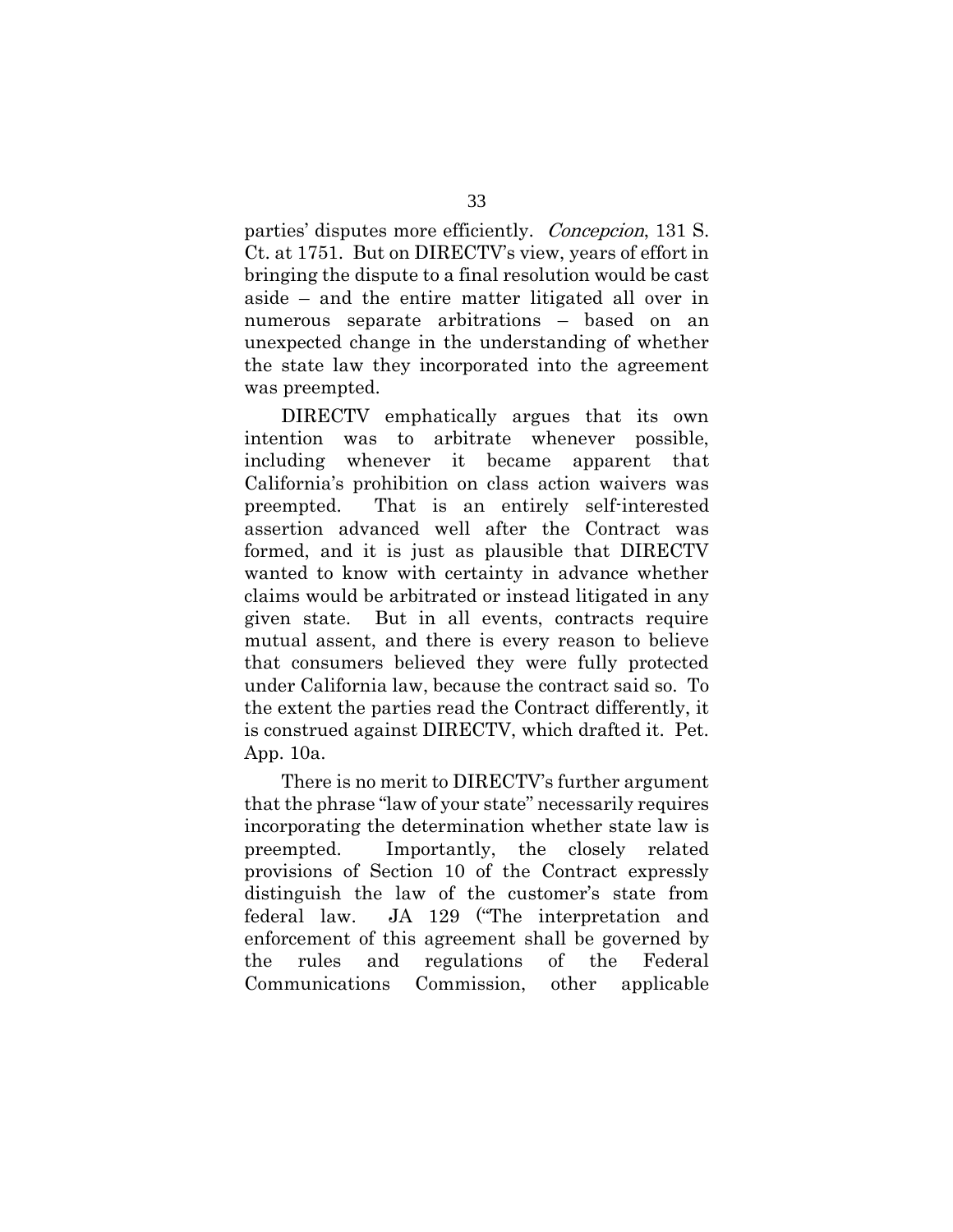federal laws, and the laws of the state and local area where the service is provided to you.").

Ordinary usage also distinguishes the requirements of state law from the further question whether that state law is preempted by federal law. The answer to the question whether "California law" prohibits class action waivers is naturally "yes," not (as DIRECTV would have it) "no." Both DIRECTV's brief and this Court's ruling in *Concepcion* illustrate the point. See Pet. Br. 1 ("Any state law that conditions the enforceability of an arbitration agreement on the availability of classwide arbitration, this Court held, is preempted by the Federal Arbitration Act (FAA)."); *Concepcion*, 131 S. Ct. at 1746 ("Under California law, courts may refuse to enforce any contract found 'to have been unconscionable at the time it was made,' or may 'limit the application of any unconscionable clause.'" (quoting Cal. Civ. Code Ann. § 1670.5(a)). So does the constitutional provision on which DIRECTV rests its argument – the Supremacy Clause. U.S. Const. art. VI, cl. 2 (federal law is "the supreme law of the land, . . . anything in the constitution or laws of any state to the contrary notwithstanding". Compare C&L Enters. v. Citizen Band Potawatomi Indian Tribe, 532 U.S. 411, 419 (2011) ("By selecting Oklahoma law ('the law of the place where the Project is located') to govern the contract, the parties have effectively consented to confirmation of the award 'in accordance with' the Oklahoma Uniform Arbitration Act." (citations omitted)) with Fidelity Fed. Sav. & Loan v. De la Cuesta, 458 U.S. 141, 157 n.12 (1982) ("law of the jurisdiction" in context of federal banking law "includes federal as well as state law" (emphasis added)).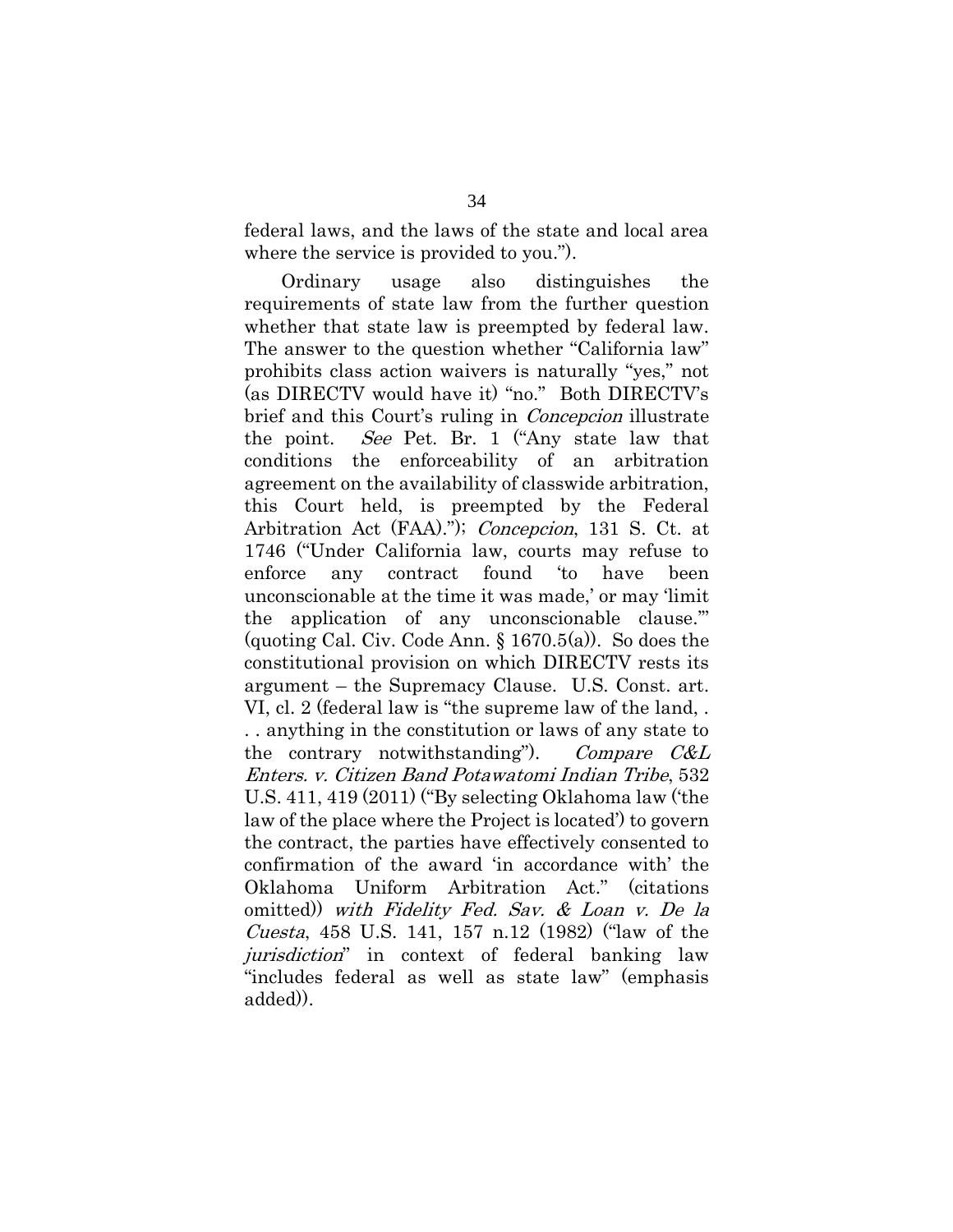DIRECTV's contrary position is that Section 9 is properly read effectively to ask whether a class action waiver is lawful – *i.e.*, whether it would be prohibited by "law." But the Contract is not naturally interpreted that way. On DIRECTV's view, the anti-severability clause has no purpose, because no state law triggers its provisions. At the very least, by looking to the requirements of "law" generally, DIRECTV's reading turns the words "of your state" in Section 9's operative language into surplusage. They serve only to mislead. It is a settled principle of contract interpretation, however, that the words of the agreement should be given meaning where possible. Valencia v. Smyth, 185 Cal. App. 4th 153, 176 (2010). No ordinary consumer reading the agreement would understand its provisions to lack force in the manner DIRECTV describes.

If DIRECTV were right that the parties instead intended the enforceability of Section 9 to turn on whether a court would find the class action waiver valid, they would have said so expressly. The Contract's general severability clause, for example, looks to whether a provision of the Contract "is declared" to be unlawful. JA 129 ¶ 10(d).

Even more striking, that is precisely how DIRECTV wrote Section 9's anti-severability provision in the version of the Contract prior to the one in effect in this case. Prior to mid-2006, Section 9(c) had instead provided: "A court may sever any provision of Section 9 that it finds to be unenforceable, except for the prohibition on class or representative arbitration." JA 121. Then, after this Court decided *Concepcion*, it reverted to that language. The current version, effective as of June 24, 2015, provides: "A court may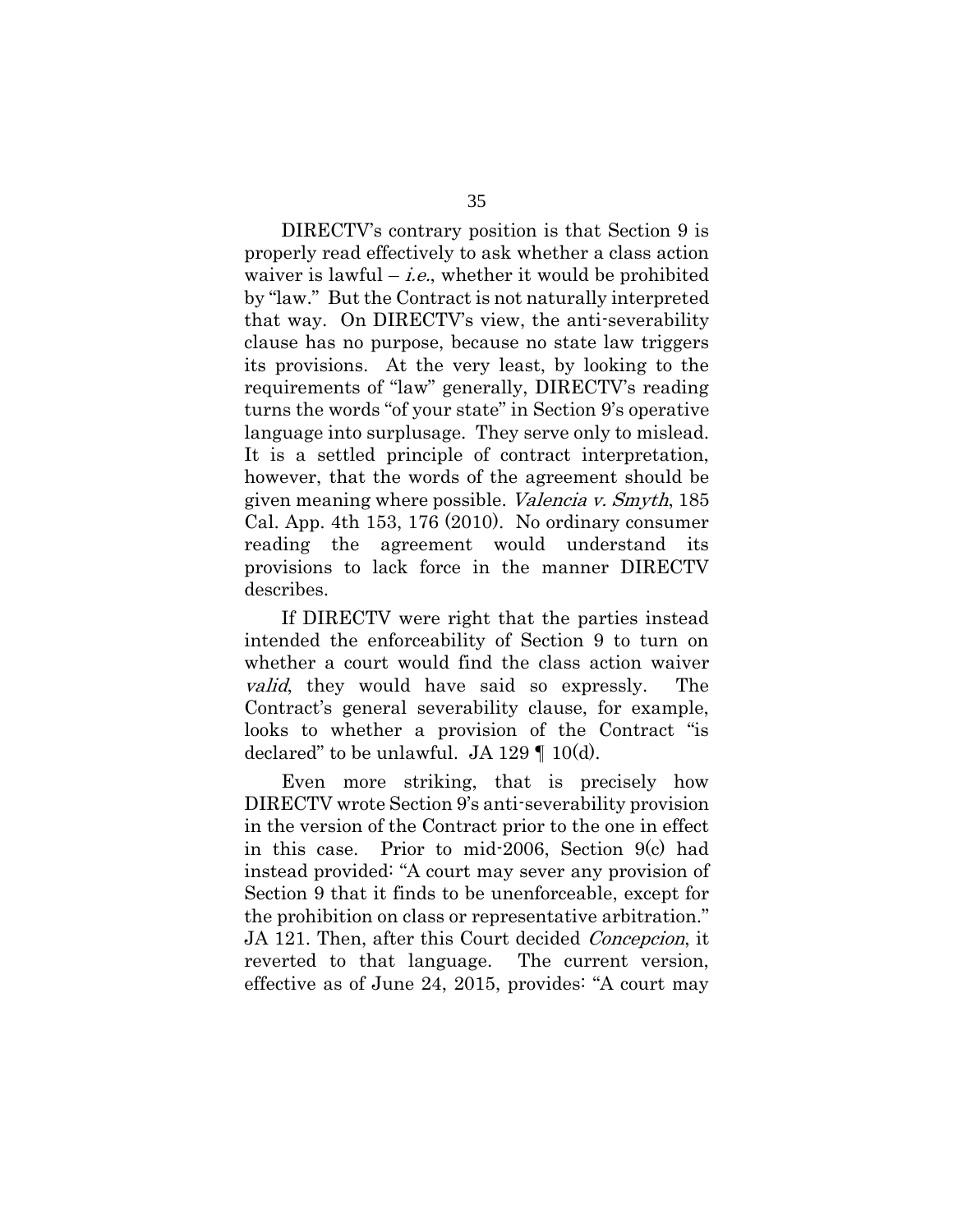sever any portion of Section 9 that it finds to be unenforceable, except for the prohibition on class, representative and private attorney general arbitration."

http://www.directv.com/learn/pdf/residential\_custome r agreement.pdf (last accessed July 17, 2015)

An exhaustive review of the arbitration provisions of the form customer agreements of the Fortune 500 companies reveals that such provisions are commonplace.<sup>2</sup> No other major company used or uses

1

<sup>2</sup> For example, Ally Financial, Inc.'s retail installment sale contract/lease agreement states, "[i]f the agreement to arbitrate on an individual basis and not on a class basis is deemed or found to be unenforceable in a case in which class action allegations have been made, the remainder of this arbitration provision will be unenforceable."

http://www.gmaconline.com/docs/AllyArbitrationAgreement.pdf (last accessed July 17, 2015); Dillard's Inc.'s Credit Card Agreement states, "[i]f any of the provisions of this Arbitration Agreement dealing with class action, class arbitration, private attorney general action, other representative action, joinder, or consolidation is found to be illegal or unenforceable, that invalid provision shall not be severable and this entire Arbitration Agreement shall be unenforceable. https://retailservices.wellsfargo.com/pdf/ccra/dillards-creditcard.pdf (last accessed July 17, 2015). Mastercard's Credit Card Agreement states, "[i]f any of the provisions of this Arbitration

Agreement dealing with class action, class arbitration, private attorney general action, other representative action, joinder, or consolidation is found to be illegal or unenforceable, that invalid provision shall not be severable and this entire Arbitration Agreement shall be unenforceable." http://files.consumerfinance.gov/a/assets/credit-card-

agreements/pdf/creditcardagreement\_5181.pdf (last accessed July 17, 2015). Microsoft's Customer Agreement states, "[i]f the class action waiver in section 10.4 is found to be illegal or unenforceable as to all or some parts of a dispute, then section 10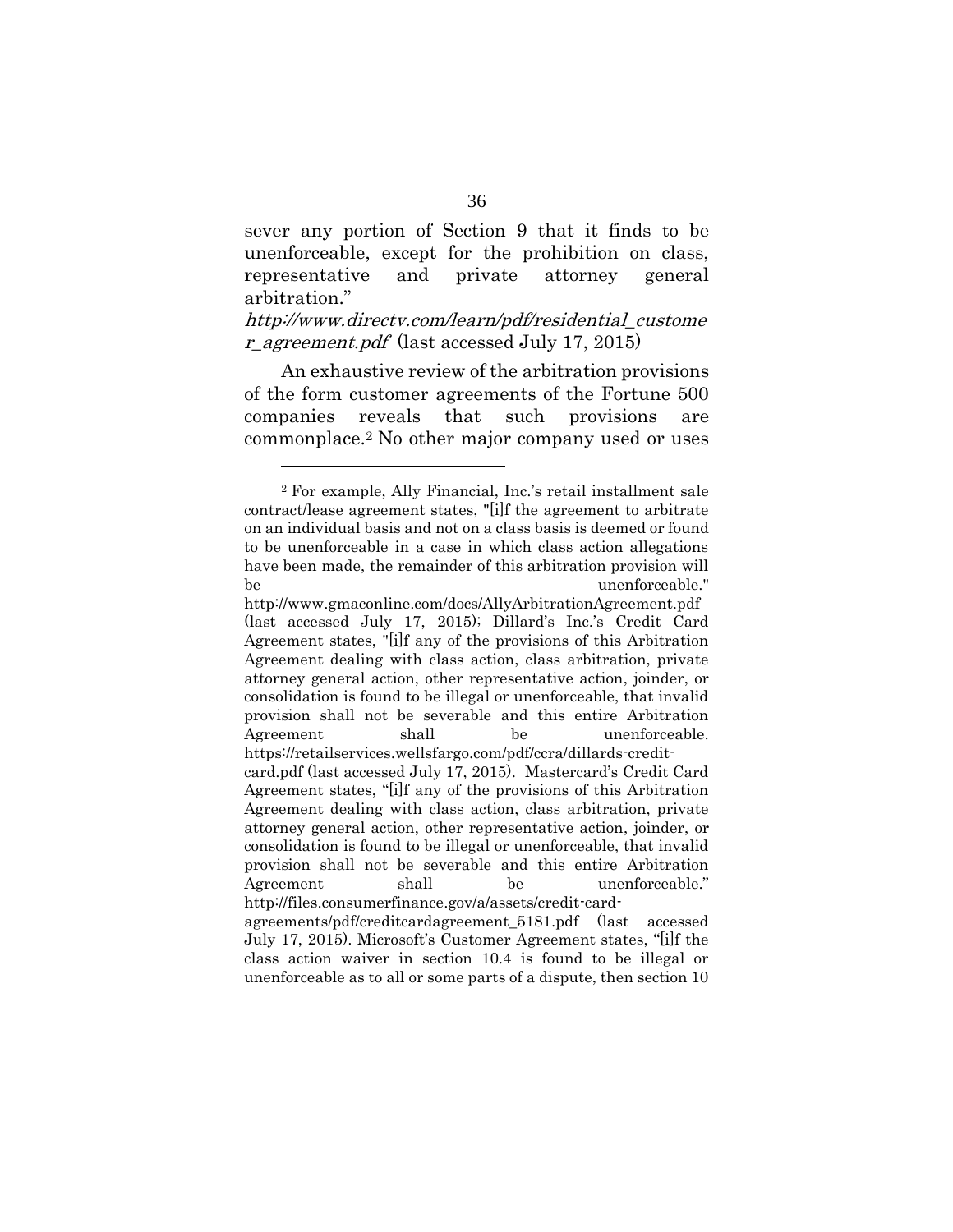the novel "law of your state" formulation at issue in this case; not even DIRECTV does at this point in time.

DIRECTV's final argument that under the Contract there can be no such thing as "state law" divorced from the preemptive effect of federal law is obviously meritless. Unquestionably, the California law in question does "exist": The California's Consumer Legal Remedies Act is the law of the State of California. Undoubtedly, it continues to apply in cases not subject to the Act.

In any event, DIRECTV is describing the distinct operation of positive law  $-i.e.,$  the fact that state law cannot impose legal requirements without accounting for the effect of the Supremacy Clause. In this case, by contrast, "California law" does not apply to the parties' agreement of its own force. Here, the parties

1

won't apply to those parts. Instead, those parts will be severed and proceed in a court of law, with the remaining parts proceeding in arbitration." http://windows.microsoft.com/enus/windows/microsoft-services-agreement (last accessed July 17, 2015); The Western Union Company's agreement states, "[t]his agreement is governed by the Federal Arbitration Act, and any award shall be subject to judicial confirmation. Any arbitration shall take place on an individual basis; class actions or arbitrations are not permitted. If any part of this paragraph is deemed invalid, it shall not invalidate the other parts." https://www.westernunion.com/us/en/terms-conditions.html (last accessed July 17, 2015). Whirlpool Corporation's Extended Service Plan Agreement states, "If any portion of this Provision is deemed invalid or unenforceable, it shall not invalidate the remaining portions of the Provision, except that in no event shall this Provision be amended or construed to permit arbitration on behalf of a group or class." https://www.whirlpoolextendedserviceplans.com/Home/TermsCo nditions\_USA (last accessed July 17, 2015).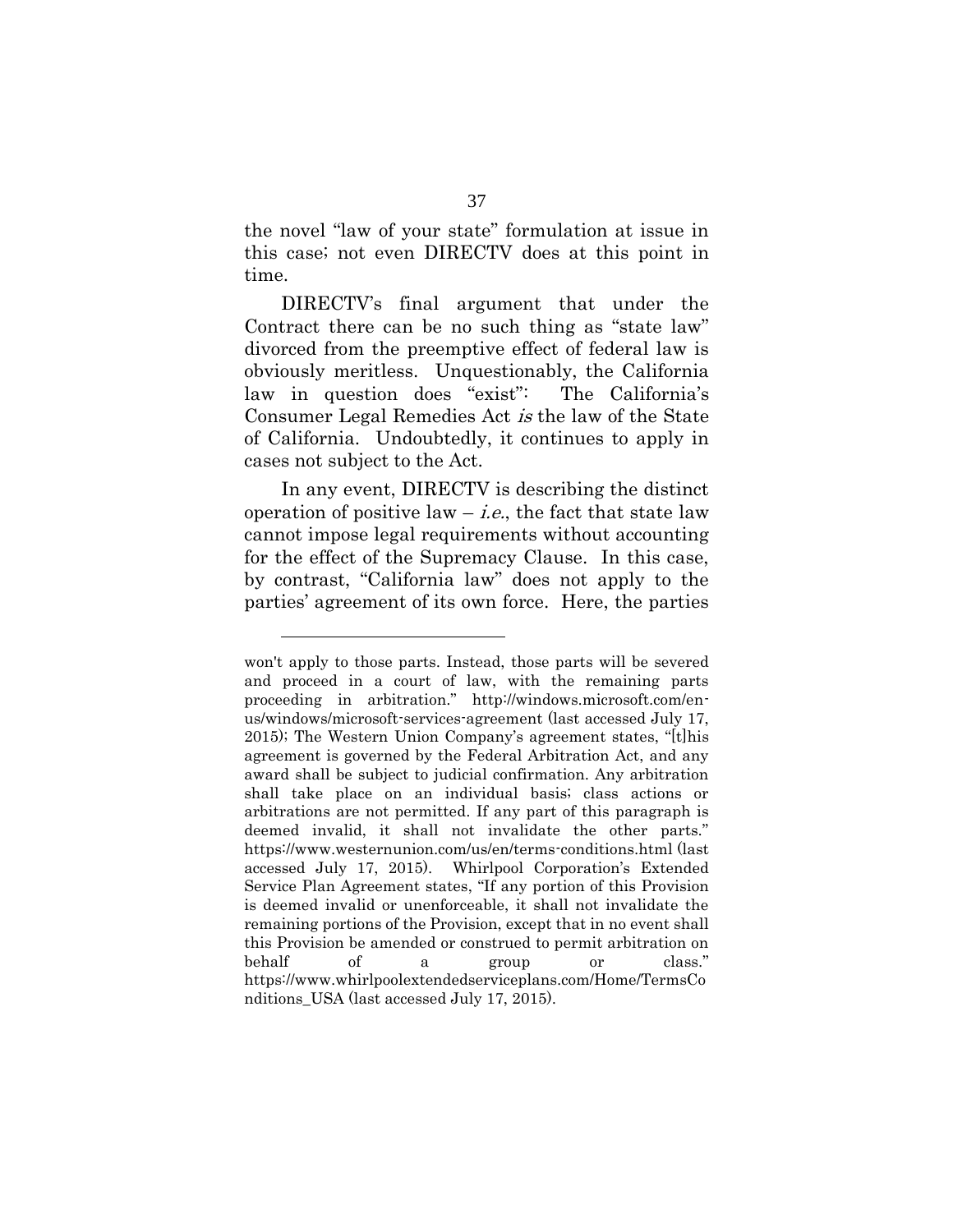agreed to incorporate that law themselves. The Act left them perfectly free to do just that. As DIRECTV explains, "[p]arties to arbitration agreements (like any other contracts), after all, are free to choose the law that will govern the interpretation and enforcement of their agreements." Br. 15. So "[c]ontracting parties can always choose, of course, to bind themselves by reference to state law that has been 'nullified' by federal law, just as they can choose to bind themselves to the rules of a board game." Id. 20. As the California Court of Appeal concluded as a matter of California law, that is what they did here.

DIRECTV of course also could have provided explicitly in the Contract that principles of preemption under the Act override state arbitration law, as many companies do. See, e.g., Alcoa Inc.'s Sales Agreement, "[n]otwithstanding anything to the contrary herein, the arbitration provisions set forth herein, and any arbitration conducted thereunder, shall be governed exclusively by the Federal Arbitration Act, Title 9 United States Code, to the exclusion of any state or municipal law of arbitration." https://www.alcoa.com/ primary\_na/en/pdf/AMM\_Sales\_Terms\_and\_Conditio ns.pdf (last accessed July 14, 2015); Bank of America's Customer Agreement, "[t]his Agreement, and your and our rights and obligations under this Agreement, are governed by and interpreted according to federal law and the law of the state where your account is located… If state and federal law are inconsistent, or if state law is preempted by federal law, federal law governs." https://www.bankofamerica.com /deposits/resources/deposit-agreements.go (last accessed July 14, 2015); PulteGroup, Inc.'s agreement, "[t]his Warranty, including, but not limited to, the arbitration provision, will be governed by the Federal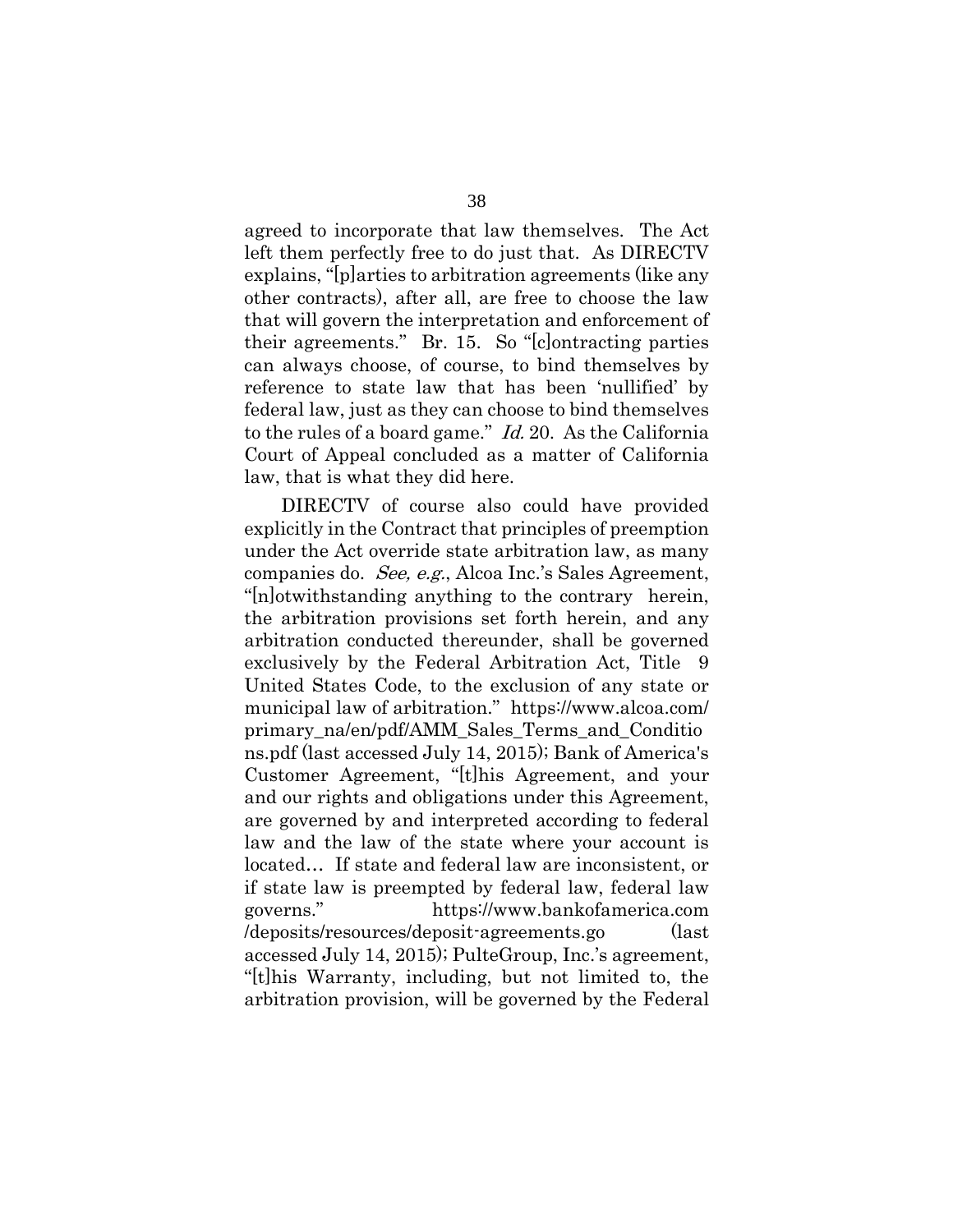Arbitration Act ('FAA') which overrides and preempts certain state, local, or other laws concerning arbitration, including, but not limited to, laws that have the purpose of defeating or restricting arbitration."

http://www.pulte.com/assets/pdf/PulteProtectionPlan. pdf (last accessed July 14, 2015); and Windstream Holdings, Inc.'s, "[t]he interpretation and enforceability of the arbitration provisions, and whether a dispute is subject to arbitration, is subject to the Federal Arbitration Act ('FAA') only and not state law." http://www.windstream.com/Terms-and-Conditions/ (last accessed July 14, 2015).

### **IV.** The Court May Conclude That The Better Course Is To Dismiss The Writ Of Certiorari As Improvidently Granted.

This Court should not adopt DIRECTV's argument for the further reason that it would require deciding the case on the basis of what is, at best, a doubtful premise: that the Court of Appeal interpreted an arbitration agreement. The better view is that the court instead decided the antecedent question whether the parties entered into an arbitration agreement at all. DIRECTV's apparent view is that because Section 9 appears in the Contract, and Section 9 addresses the subject of arbitration, the parties *ipso facto* had entered into an "arbitration agreement." Br. 1, 14. More narrowly, DIRECTV may maintain (though it does not argue in its opening brief) that certain claims that could be brought under the Contract – such as a purely personal dispute with an individual customer – would be arbitrable under Section 9 because they do not implicate California's prohibition on class action waivers.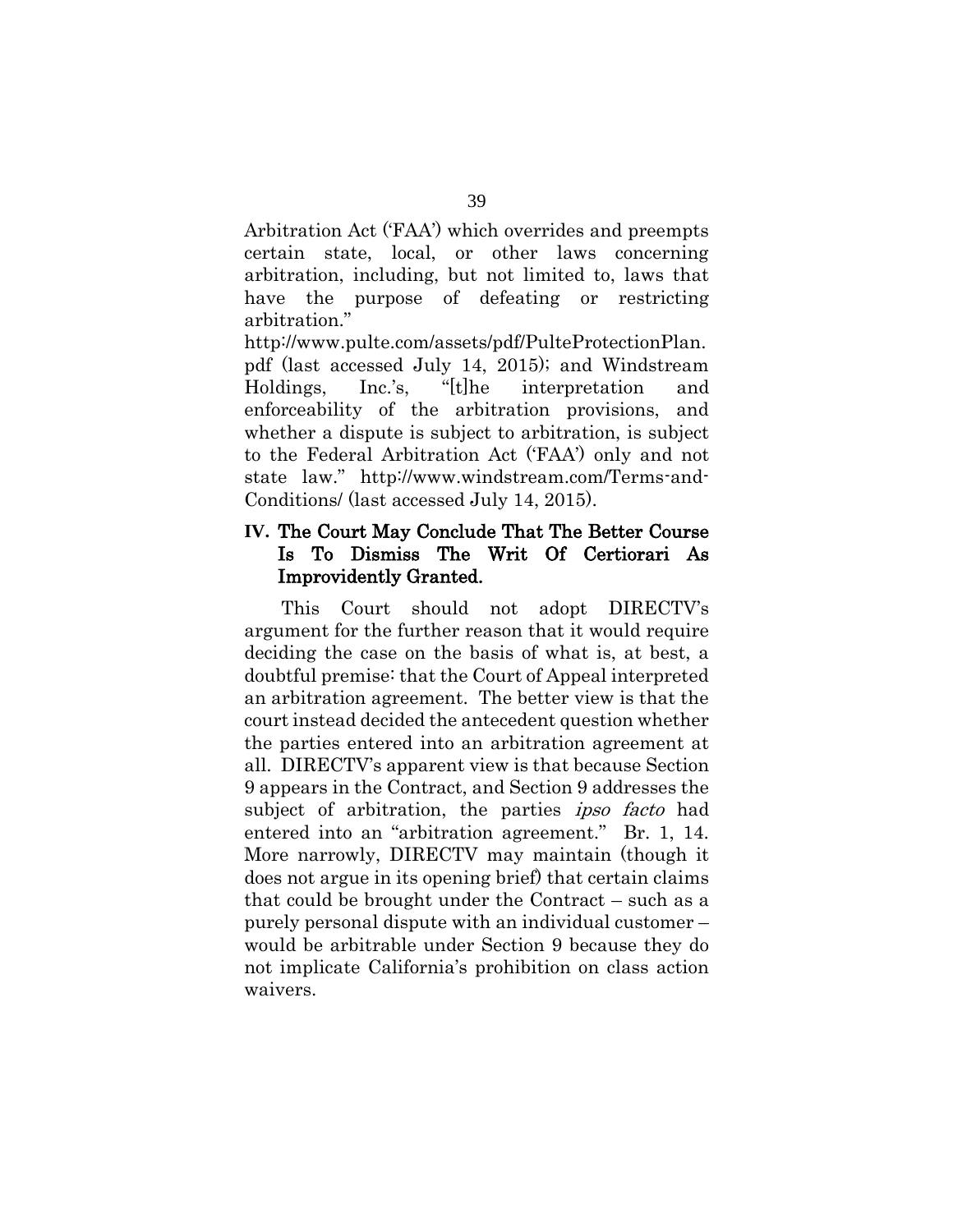The anti-severability clause, however, is better read as categorical  $-$  *i.e.*, it provides either that all disputes with customers residing within a single state are arbitrable, or that none are. The Contract thus turns broadly on whether its prohibition on class action waivers is lawful in the consumer's state, not whether it is unlawful with respect to a particular claim.

Indeed, and as DIRECTV admitted, the whole point of Section 9's "anti-severability" clause is to ensure that parties in the states that would find this agreement to dispense with class procedures unenforceable (such as California) do not form an agreement to arbitrate. If the parties merely intended not to arbitrate a dispute for which the plaintiffs had an unwaivable right to class action procedures, they could have said that. The general rule under the Contract is thus that any provisions deemed to be prohibited by law will be severed, leaving the rest of the agreement intact. Under that provision, if the class action waiver were invalid it would be severed; arbitration would proceed on a class or individual basis as the circumstances warranted.

But DIRECTV took great care to write Section 9 very differently. The anti-severability clause renders unenforceable the entire arbitration provision. Thus, where the anti-severability clause applies, the parties will not arbitrate even claims that would only be litigated individually. Indeed, the provision must operate in that fashion, because it will often be uncertain at the outset of a case whether the plaintiffs will seek to proceed as a class.

DIRECTV wrote the agreement to include the anti-severability provision for one reason only: to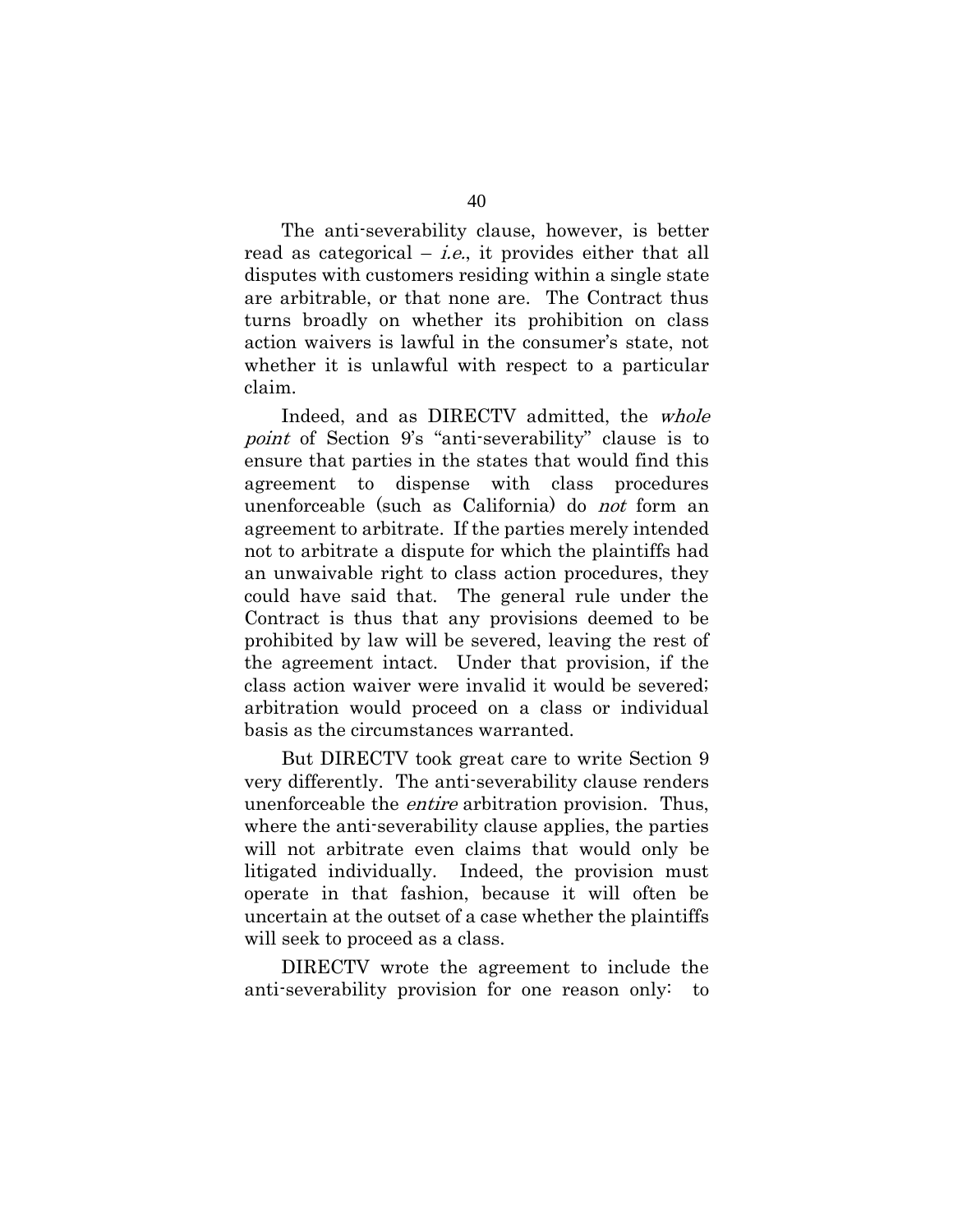make clear beyond doubt that, in states that prohibit class action waivers, the parties would not agree to arbitrate any disputes between them. As petitioner's amicus explains, without such a provision, DIRECTV perceived a risk that it could be subject to penalties for employing an arbitration provision in its customer agreement that on its face included what state law regards as an unconscionable class action prohibition. New England Foundation Amicus Br. 8. That risk would exist if DIRECTV were to arbitrate only individual claims, not class actions.

The dispositive fact under the Contract is thus that California law prohibits class action waivers. The provisions of Section 9 relating to arbitration are accordingly always "unenforceable" because the law of California "would find this agreement to dispense with class arbitration procedures unenforceable." The Court of Appeal accordingly stated as its holding: "The class action waiver is unenforceable under California law, so the entire arbitration agreement is unenforceable." Pet. App. 15a. And as DIRECTV itself explains, the court thereby held that "the proviso nullifies the arbitration agreement." Br. 8; see also Pet. for Cert. 8.

The better view is thus that the question before the Court of Appeal was not how to construe an arbitration agreement, but instead whether the parties had formed an agreement "to settle by arbitration a controversy thereafter arising out of [their] contract." 9 U.S.C. § 2. "[W]here the dispute at issue concerns contract formation," the issue is decided "'apply[ing] ordinary principles that govern the formation of contracts." Granite Rock, 561 U.S. at 296 (quoting First Options, 514 U.S. at 944 (citing, in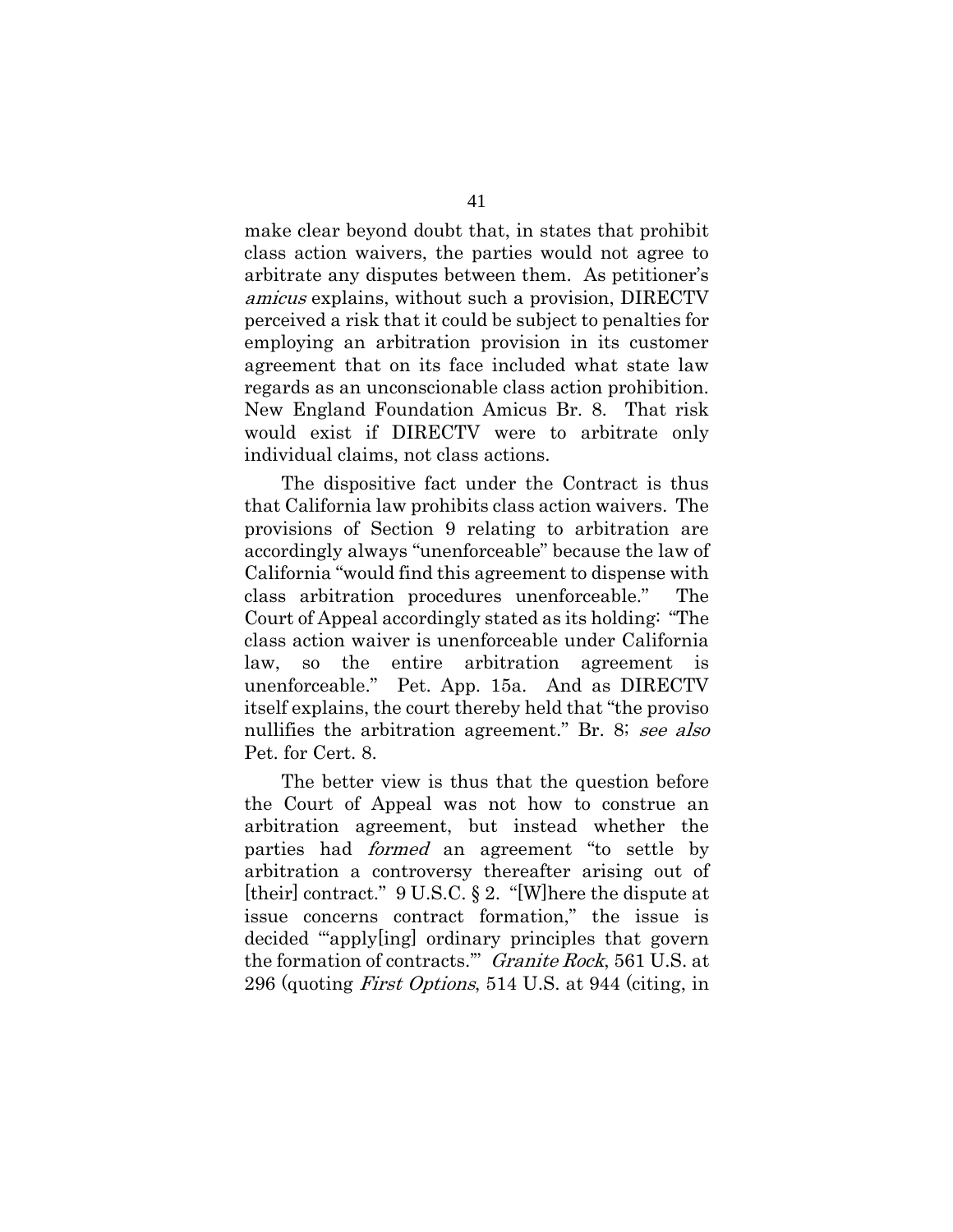turn, inter alia, Mastrobuono, 514 U.S. at 62-63; Volt, 489 U.S. at 475-76)). That conclusion follows from "the first principle that underscores all of our arbitration decisions: Arbitration is strictly 'a matter of consent,' and thus 'is a way to resolve those disputes—*but only* those disputes—that the parties have agreed to submit to arbitration." *Id.* at 299 (quoting *Volt*, 489) U.S. at 479, and *First Options*, 514 U.S. at 943).

DIRECTV's repeated assertion that the "Court of Appeal transformed an agreement that forbids class arbitration into an agreement that requires class arbitration to be enforceable," Br. 2, is thus nothing more than empty rhetoric. Having specifically written Section 9's anti-severability provision to provide categorically that no agreement to arbitrate existed, DIRECTV cannot now take the opposite position that the parties entered into an arbitration agreement that must be construed to favor submitting the parties' dispute to arbitration.

We nonetheless recognize, however, that the Court of Appeal itself never clearly specified whether it was deciding the threshold question whether the parties entered into an arbitration agreement or instead recognized that such an agreement exists. As noted, the opinion describes the "entire agreement" as "unenforceable," not merely inapplicable in a case such as this one. Pet. App. 15a. On the other hand, at times, the opinion refers to an "arbitration agreement," but seemingly only in the colloquial sense of an agreement respecting the subject of an arbitration, as opposed to a contract to resolve disputes by arbitration. *Id.* 3a. Further, in a footnote, the Court of Appeal acknowledged DIRECTV's argument that certain of respondents' claims were not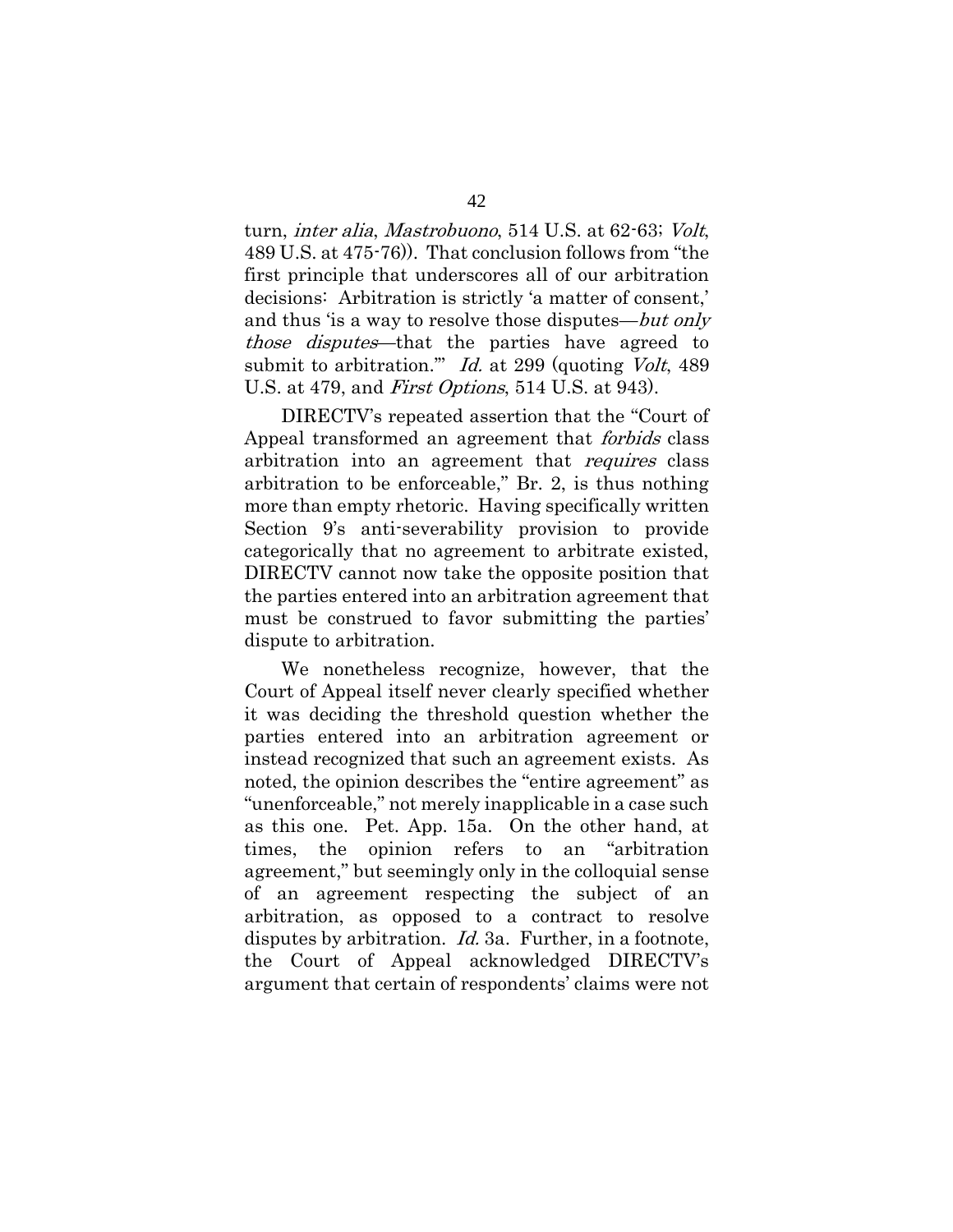subject to California's prohibition on class action waivers. The court rejected that argument on the narrower ground that the Contract's anti-severability clause renders Section 9 unenforceable so long as California law prohibits such a waiver with respect any of the plaintiff's claims. It did not endorse DIRECTV's premise that certain types of claims could be subject to arbitration under the Contract. Pet. App. 15a n.5.

Because DIRECTV cannot establish the premise of its argument  $-i.e.,$  that the parties entered into an arbitration agreement, which is itself a distinct question of state law – the judgment cannot be affirmed without further guidance provided by a remand to the California Court of Appeal. The better course, however, may simply be to dismiss the petition as improvidently granted. For the reasons described in Part I, supra, the law governing the case is well settled. A ruling by this Court in unlikely to illuminate any clouded questions regarding the application of the Act.

Although this Court likely concluded that granting review would resolve the inconsistency between the California Court of Appeal's reading of the Contract and the reading adopted by the Ninth Circuit in Murphy v. DIRECTV, Inc., 724 F.3d 1218 (9th Cir. 2013), there is no conflict as a prospective matter, for several reasons. As discussed, because the Contract is properly construed as a matter of state law, the state court's ruling in this case supplants the federal court's contrary reading of the document. The language of the Contract itself has no broader significance, given that almost no other entity uses it, not even DIRECTV any longer. Even more significant,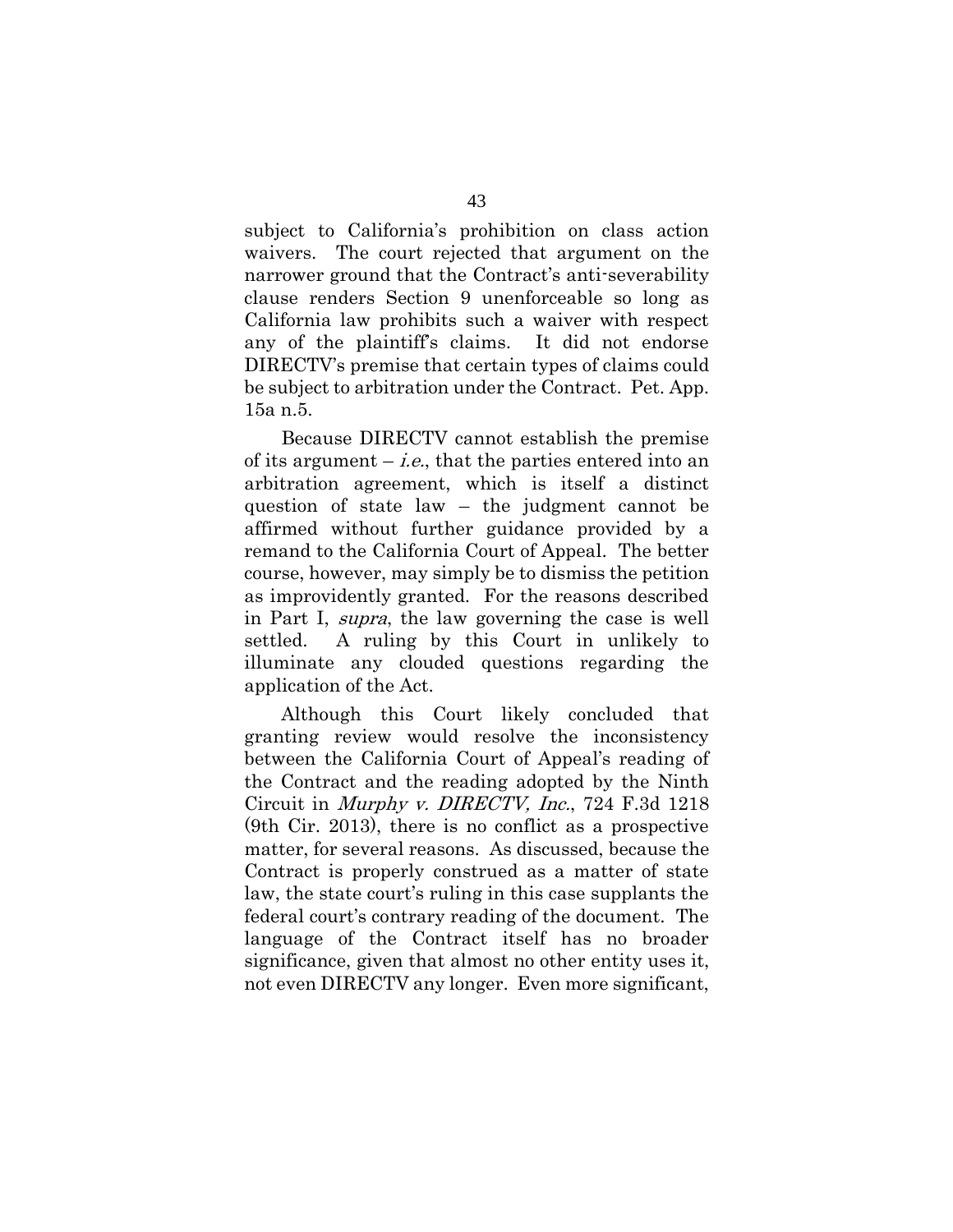in the wake of this Court's rulings in Concepcion and Stolt-Nielsen, parties seeking to avoid state prohibitions on class action waivers need not include any language in their contracts at all. Silence will be construed not to be assent to class action arbitration, and contrary state law is preempted.

The Court should also be concerned about the lack of adversarial presentation in the case with respect to several issues. As discussed, on the merits, DIRECTV's entire opening brief rests on the premise that the parties entered into an "arbitration agreement." But the brief includes not a word explaining why that is so, notwithstanding that DIRECTV knew that respondents' principal position was that no such agreement had been formed. BIO 7. Many of DIRECTV's arguments on the principal issue in the case will therefore appear for the first time in its reply brief, when it is too late for respondents to reply.

DIRECTV's opening brief also fails to explain this Court's jurisdiction, in either of two important respects. Supreme Court Rule  $14(g)(i)$  provides that the petition for certiorari must specify when, in all the lower courts, "the federal questions sought to be reviewed were raised." Rule 24(e) provides that the petitioner's brief on the merits must explain "the basis for jurisdiction in this Court." But DIRECTV did not seriously do either, such that respondents are unable to address its position on either issue.

DIRECTV states that it moved to compel arbitration in the trial court "[i]n light of *Concepcion*," Pet. 7, but then says nothing about the arguments it presented to the Court of Appeal or California Supreme Court, Id. 7-8. In fact, as discussed,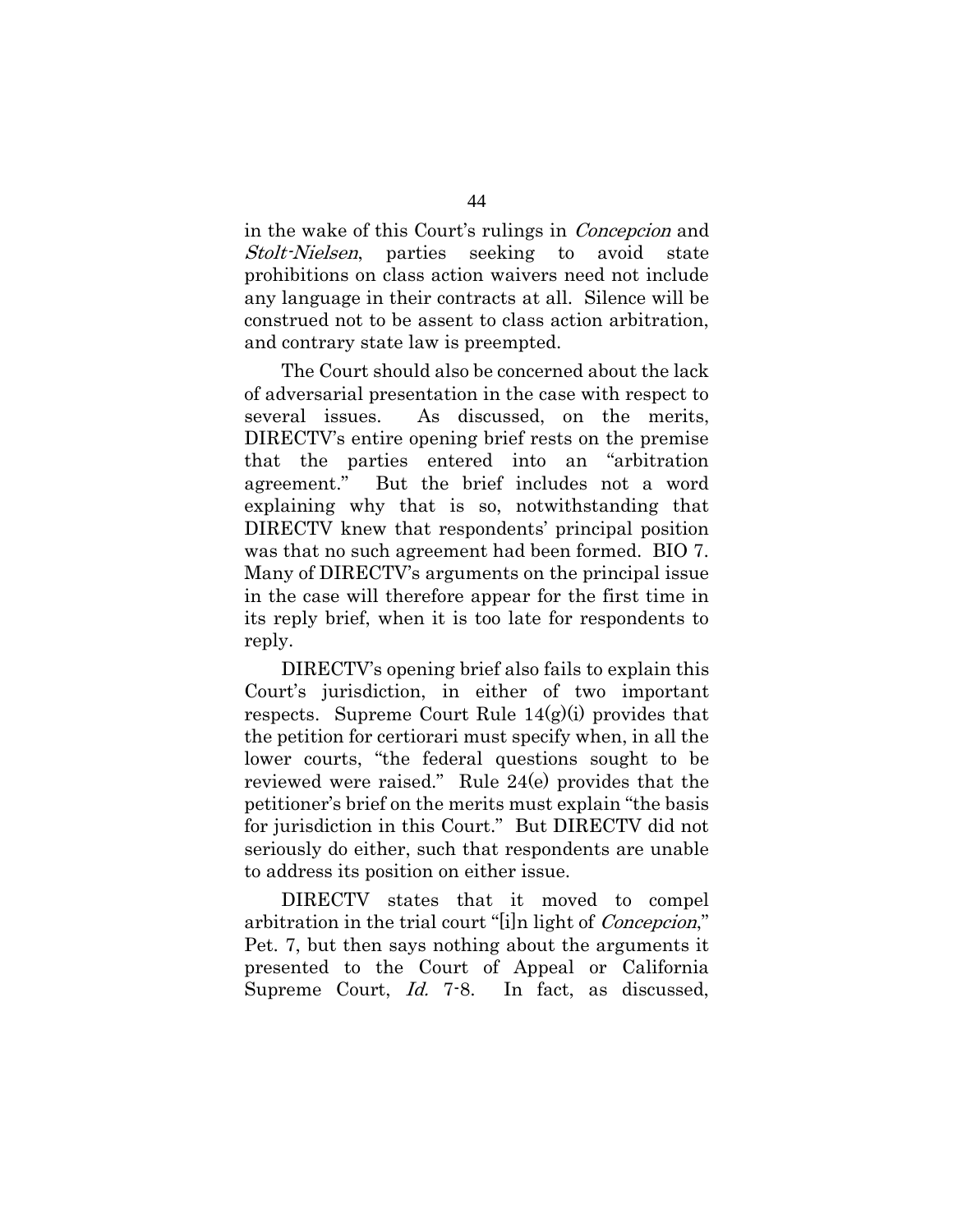DIRECTV previously agreed that under the Act state law controls. Later, DIRECTV took the position that state law controls except in the limited circumstances that it is preempted by the Act.  $E.g., DIRECTV$  Memo. In Support Of Motion To Motion To Compel Arbitration at Id. 7-9, 11-12. But even that argument did not include its current theory that federal contract law supplants state law. DIRECTV did not even argue substantially in the trial court or on appeal that the Act requires a presumption in favor of arbitration, much less resolving all doubts in favor of arbitration. Although respondents did not raise this argument in the brief in opposition, that is easily explained: DIRECTV's argument in its merits brief has evolved substantially from the petition for certiorari.

DIRECTV also summarily asserts in its merits brief that this Court has jurisdiction under 28 U.S.C. § 1257(a). Br. 3. But that statute applies to "final" judgments, whereas the Court of Appeal's judgment in this case is interlocutory. DIRECTV presumably would argue that the ruling below imperils the interests protected by the Act. But it has never articulated the basis for that position, including by explaining whether or not it intends to pursue any other arguments under the Act on remand. (Its "jurisdictional" argument in the certiorari reply brief related only to whether the case raises a question of federal law.) So respondents are unable to address whatever theory DIRECTV might advance.

For the foregoing reasons, the Court may conclude that the appropriate course is simply to dismiss the petition for certiorari as improvidently granted.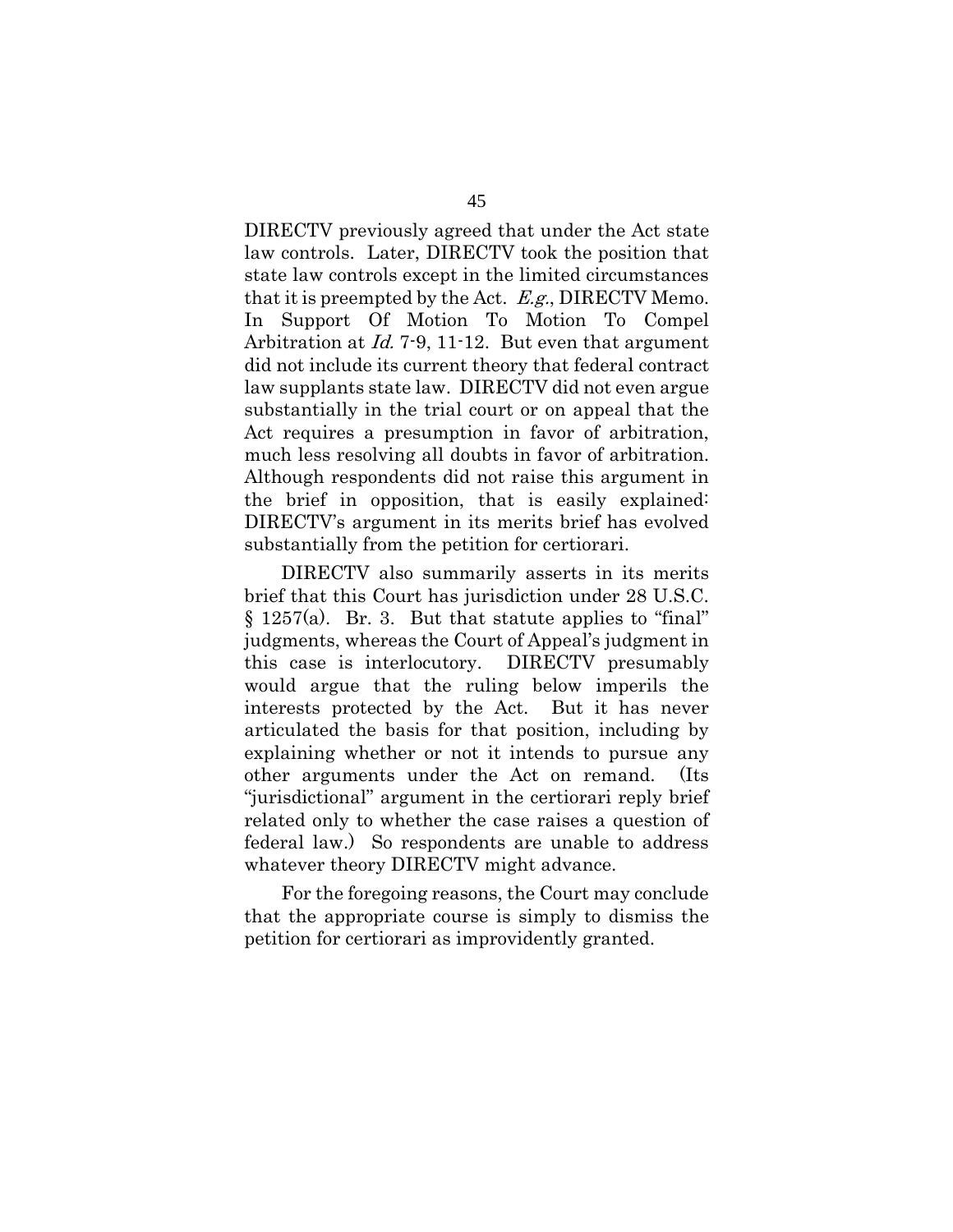#### **CONCLUSION**

For the foregoing reasons, the judgment of the California Court of Appeal should be affirmed or the writ of certiorari dismissed.

F. Edie Mermelstein LAW OFFICES OF F. EDIE MERMELSTEIN 18811 Huntington Street, Suite 240 Huntington Beach, CA 92648

Paul D. Stevens MILSTEIN ADELMAN, LLP 2800 Donald Douglas Loop N. Santa Monica, CA 90405

Ingrid Maria Evans EVANS LAW FIRM, INC. 3053 Fillmore St. #236 San Francisco, CA 94123

July 20, 2015

Thomas C. Goldstein Counsel of Record GOLDSTEIN & RUSSELL, P.C. 7475 Wisconsin Ave. Suite 850 Bethesda, MD 20814 (202) 362-0636 tg@goldsteinrussell.com

Respectfully submitted,

Harvey Rosenfield Pamela Pressley CONSUMER WATCHDOG 2701 Ocean Park Blvd., Suite 112 Santa Monica, CA 90405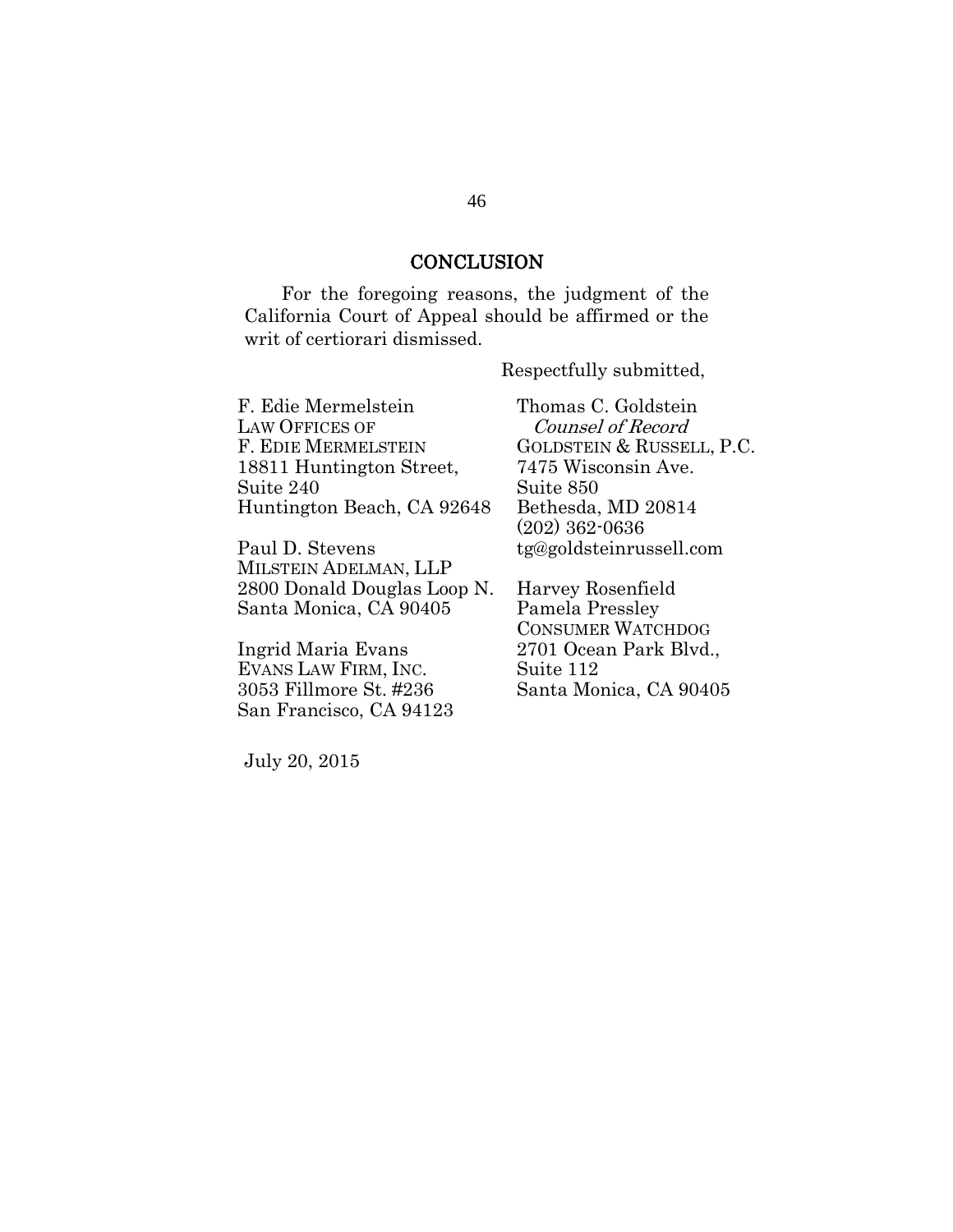#### APPENDIX

#### FEDERAL ARBITRATION ACT

### 9 U.S.C. § 1

"Maritime transactions", as herein defined, means charter parties, bills of lading of water carriers, agreements relating to wharfage, supplies furnished vessels or repairs to vessels, collisions, or any other matters in foreign commerce which, if the subject of controversy, would be embraced within admiralty jurisdiction; "commerce", as herein defined, means commerce among the several States or with foreign nations, or in any Territory of the United States or in the District of Columbia, or between any such Territory and another, or between any such Territory and any State or foreign nation, or between the District of Columbia and any State or Territory or foreign nation, but nothing herein contained shall apply to contracts of employment of seamen, railroad employees, or any other class of workers engaged in foreign or interstate commerce.

9 U.S.C. § 2. Validity, irrevocability, and enforcement of agreements to arbitrate

A written provision in any maritime transaction or a contract evidencing a transaction involving commerce to settle by arbitration a controversy thereafter arising out of such contract or transaction, or the refusal to perform the whole or any part thereof, or an agreement in writing to submit to arbitration an existing controversy arising out of such a contract, transaction, or refusal, shall be valid, irrevocable, and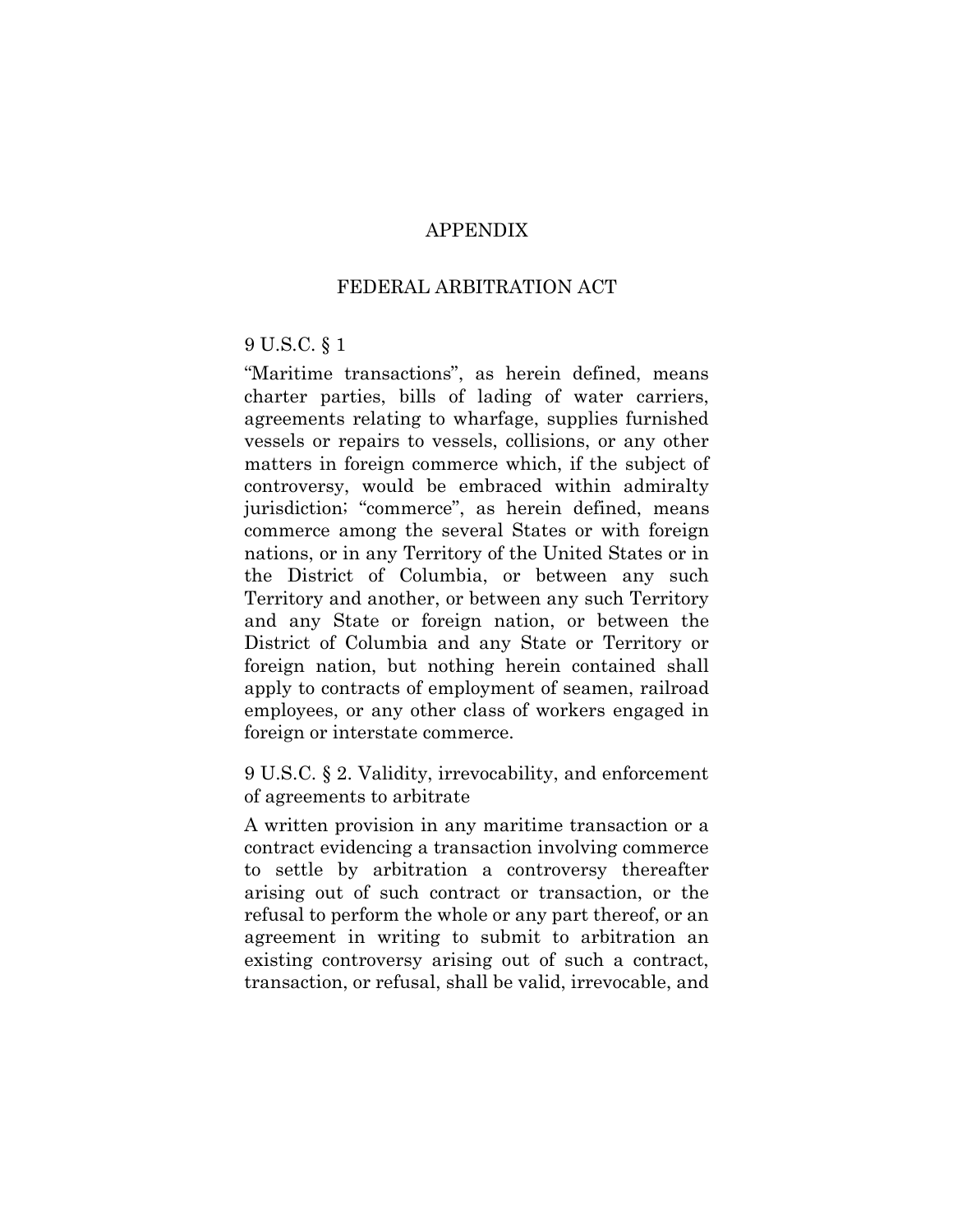enforceable, save upon such grounds as exist at law or in equity for the revocation of any contract.

9 U.S.C. § 3. Stay of proceedings where issue therein referable to arbitration

If any suit or proceeding be brought in any of the courts of the United States upon any issue referable to arbitration under an agreement in writing for such arbitration, the court in which such suit is pending, upon being satisfied that the issue involved in such suit or proceeding is referable to arbitration under such an agreement, shall on application of one of the parties stay the trial of the action until such arbitration has been had in accordance with the terms of the agreement, providing the applicant for the stay is not in default in proceeding with such arbitration.

9 U.S.C. § 4. Failure to arbitrate under agreement; petition to United States court having jurisdiction for order to compel arbitration; notice and service thereof; hearing and determination

A party aggrieved by the alleged failure, neglect, or refusal of another to arbitrate under a written agreement for arbitration may petition any United States district court which, save for such agreement, would have jurisdiction under Title 28, in a civil action or in admiralty of the subject matter of a suit arising out of the controversy between the parties, for an order directing that such arbitration proceed in the manner provided for in such agreement. Five days' notice in writing of such application shall be served upon the party in default. Service thereof shall be made in the manner provided by the Federal Rules of Civil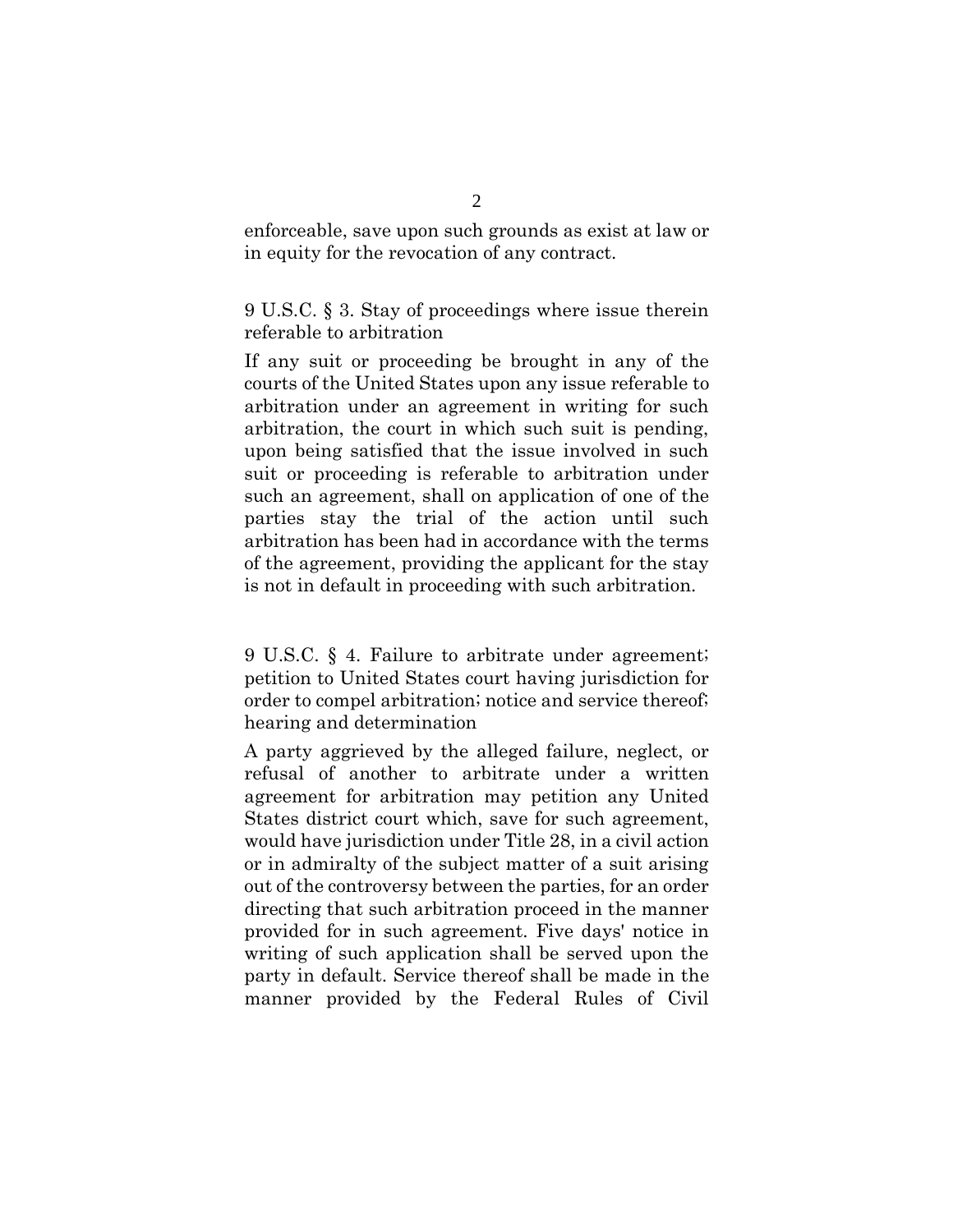Procedure. The court shall hear the parties, and upon being satisfied that the making of the agreement for arbitration or the failure to comply therewith is not in issue, the court shall make an order directing the parties to proceed to arbitration in accordance with the terms of the agreement. The hearing and proceedings, under such agreement, shall be within the district in which the petition for an order directing such arbitration is filed. If the making of the arbitration agreement or the failure, neglect, or refusal to perform the same be in issue, the court shall proceed summarily to the trial thereof. If no jury trial be demanded by the party alleged to be in default, or if the matter in dispute is within admiralty jurisdiction, the court shall hear and determine such issue. Where such an issue is raised, the party alleged to be in default may, except in cases of admiralty, on or before the return day of the notice of application, demand a jury trial of such issue, and upon such demand the court shall make an order referring the issue or issues to a jury in the manner provided by the Federal Rules of Civil Procedure, or may specially call a jury for that purpose. If the jury find that no agreement in writing for arbitration was made or that there is no default in proceeding thereunder, the proceeding shall be dismissed. If the jury find that an agreement for arbitration was made in writing and that there is a default in proceeding thereunder, the court shall make an order summarily directing the parties to proceed with the arbitration in accordance with the terms thereof.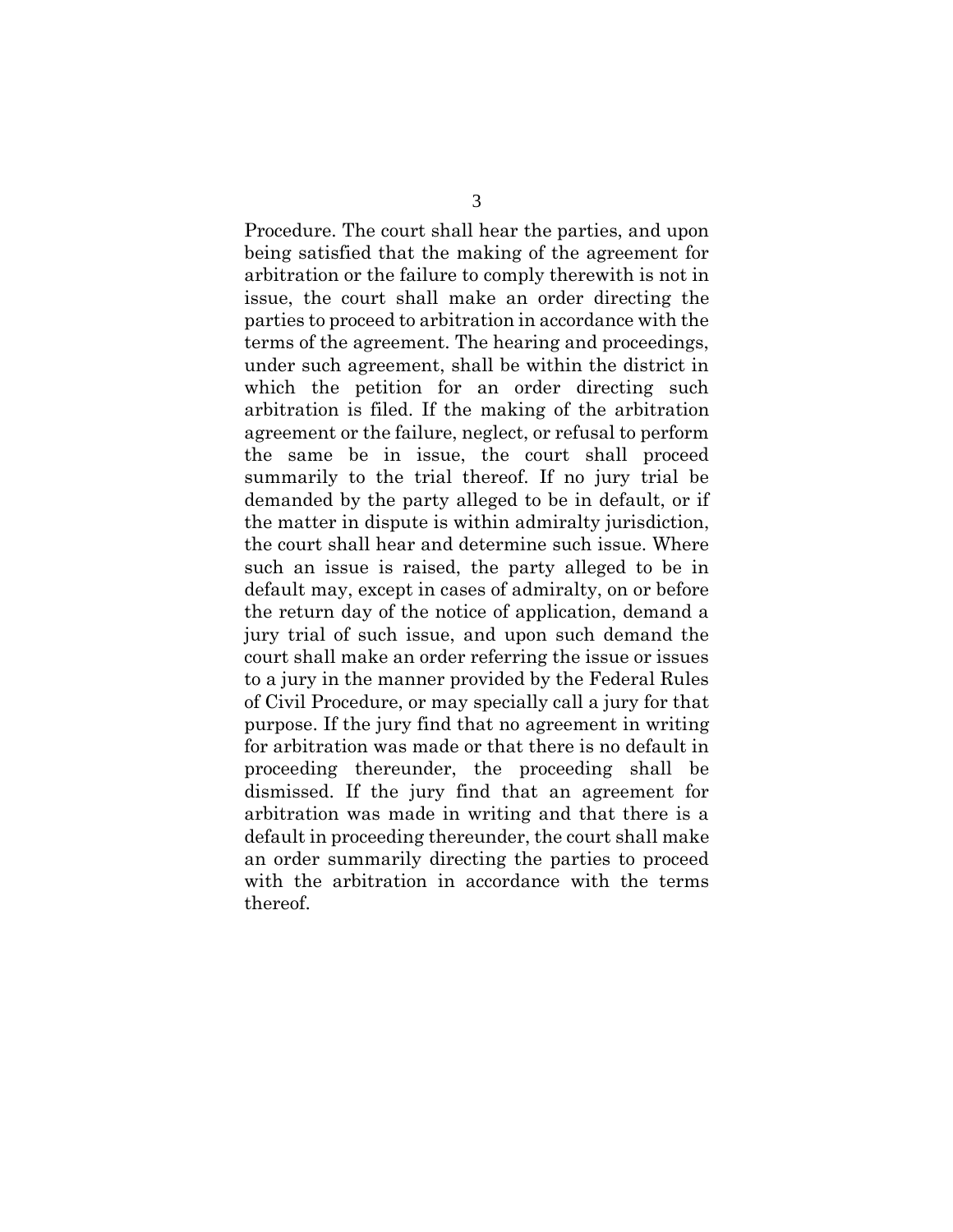## CALIFORNIA CONSUMER LEGAL REMEDIES ACT

#### California Civil Code § 1751

Any waiver by a consumer of the provisions of this title is contrary to public policy and shall be unenforceable and void.

#### California Civil Code § 1752

The provisions of this title are not exclusive. The remedies provided herein for violation of any section of this title or for conduct proscribed by any section of this title shall be in addition to any other procedures or remedies for any violation or conduct provided for in any other law.

Nothing in this title shall limit any other statutory or any common law rights of the Attorney General or any other person to bring class actions. Class actions by consumers brought under the specific provisions of Chapter 3 (commencing with Section 1770) of this title shall be governed exclusively by the provisions of Chapter 4 (commencing with Section 1780); however, this shall not be construed so as to deprive a consumer of any statutory or common law right to bring a class action without resort to this title. If any act or practice proscribed under this title also constitutes a cause of action in common law or a violation of another statute, the consumer may assert such common law or statutory cause of action under the procedures and with the remedies provided for in such law.

California Civil Code § 1753

4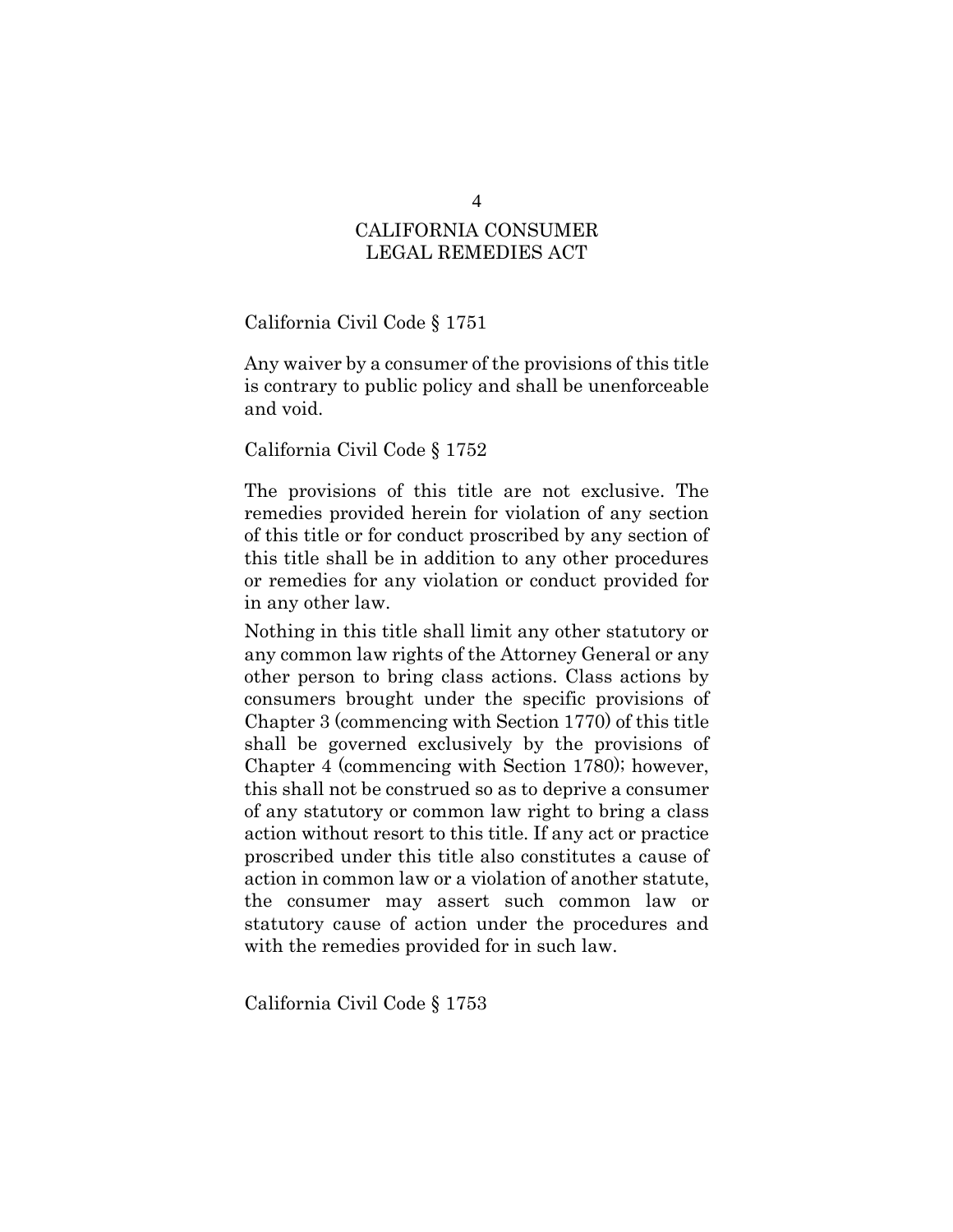If any provision of this title or the application thereof to any person or circumstance is held to be unconstitutional, the remainder of the title and the application of such provision to other persons or circumstances shall not be affected thereby.

#### California Civil Code § 1760

This title shall be liberally construed and applied to promote its underlying purposes, which are to protect consumers against unfair and deceptive business practices and to provide efficient and economical procedures to secure such protection.

#### California Civil Code § 178

(a) Any consumer entitled to bring an action under Section 1780 may, if the unlawful method, act, or practice has caused damage to other consumers similarly situated, bring an action on behalf of himself and such other consumers to recover damages or obtain other relief as provided for in Section 1780.(b) The court shall permit the suit to be maintained on behalf of all members of the represented class if all of the following conditions exist:(1) It is impracticable to bring all members of the class before the court.(2) The questions of law or fact common to the class are substantially similar and predominate over the questions affecting the individual members.(3) The claims or defenses of the representative plaintiffs are typical of the claims or defenses of the class.(4) The representative plaintiffs will fairly and adequately protect the interests of the class.(c) If notice of the time and place of the hearing is served upon the other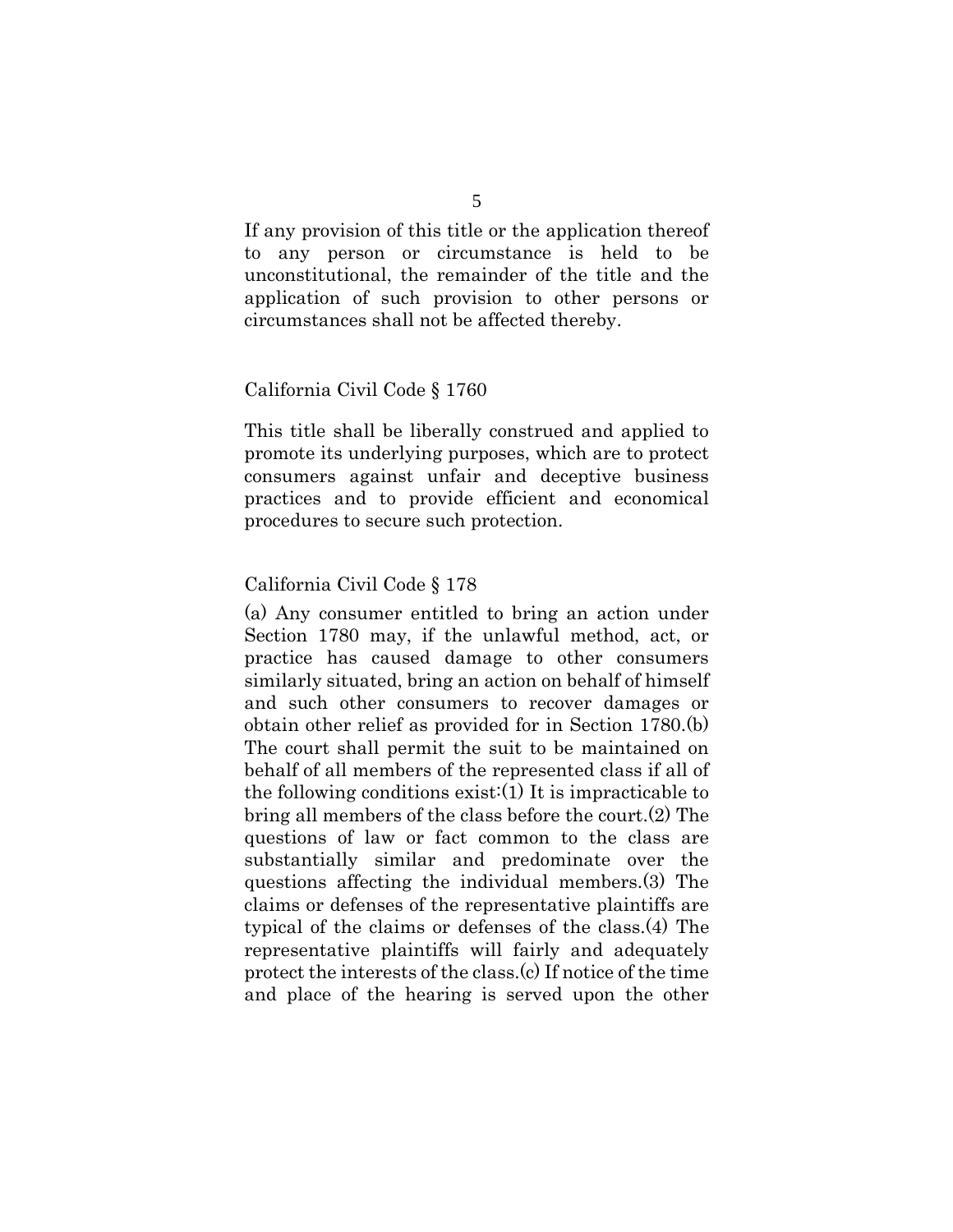parties at least 10 days prior thereto, the court shall hold a hearing, upon motion of any party to the action which is supported by affidavit of any person or persons having knowledge of the facts, to determine if any of the following apply to the action: $(1)$  A class action pursuant to subdivision (b) is proper.(2) Published notice pursuant to subdivision (d) is necessary to adjudicate the claims of the class.(3) The action is without merit or there is no defense to the action. A motion based upon Section 437c of the Code of Civil Procedure shall not be granted in any action commenced as a class action pursuant to subdivision (a).(d) If the action is permitted as a class action, the court may direct either party to notify each member of the class of the action. The party required to serve notice may, with the consent of the court, if personal notification is unreasonably expensive or it appears that all members of the class cannot be notified personally, give notice as prescribed herein by publication in accordance with Section 6064 of the Government Code in a newspaper of general circulation in the county in which the transaction occurred.(e) The notice required by subdivision (d) shall include the following:(1) The court will exclude the member notified from the class if he so requests by a specified date.(2) The judgment, whether favorable or not, will include all members who do not request exclusion.(3) Any member who does not request exclusion, may, if he desires, enter an appearance through counsel.(f) A class action shall not be dismissed, settled, or compromised without the approval of the court, and notice of the proposed dismissal, settlement, or compromise shall be given in such manner as the court directs to each member who was given notice pursuant to subdivision (d) and did